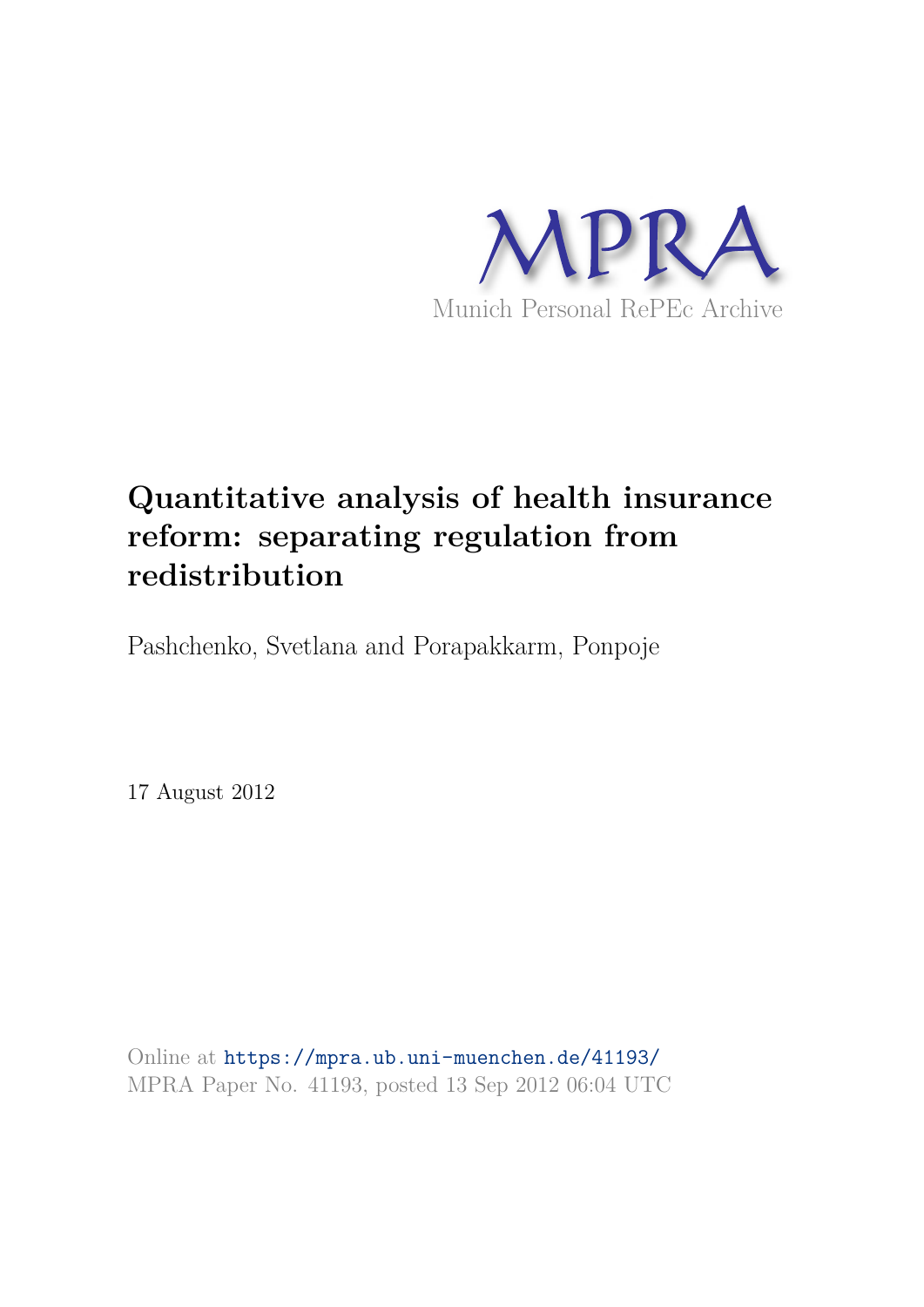# Quantitative Analysis of Health Insurance Reform: Separating Regulation from Redistribution

Svetlana Pashchenko† Ponpoje Porapakkarm‡ Uppsala University University of Macau

August 17, 2012

#### Abstract

Two key components of the upcoming health reform in the U.S. are a new regulation of the individual health insurance market and an increase in income redistribution in the economy. Which component contributes more to the welfare outcome of the reform? We address this question by constructing a general equilibrium life cycle model that incorporates both medical expenses and labor income risks. We replicate the key features of the current health insurance system in the U.S. and calibrate the model using the Medical Expenditures Panel Survey dataset. We find that the reform decreases the number of uninsured more than twice and generates substantial welfare gains. However, these welfare gains mostly come from the redistributive measures embedded in the reform. If the reform only reorganizes the individual market, introduces individual mandates but does not include any income-based transfers, the welfare gains are much smaller. This result is mostly driven by the fact that most uninsured people have low income.

Keywords: health insurance, health reform, risk sharing, general equilibrium JEL Classification Codes: D52, D91, E21, E65, I10

<sup>∗</sup>We thank Gadi Barlevy, Marco Bassetto, Mariacristina De Nardi, Eric French, Leora Friedberg, John Jones, John Kennan, Toshihiko Mukoyama, Steven Stern, Marcelo Veracierto, Gianluca Violante, Eric Young, two anonymous referees, and all seminar participants at the Federal Reserve Bank of Chicago, University of Virginia, Federal Reserve Bank of Richmond, City University of Hong Kong, Midwest Macro meeting in Nashville, SED meeting in Ghent, PET meeting in Bloomington, National Tax Association annual meeting, and Greater Stockholm Macro Group for their comments and suggestions. The hospitality of the Federal Reserve Bank of Chicago is gratefully acknowledged. Porapakkarm acknowledges financial support from the Research and Development Administrative Office at the University of Macau. All errors are our own.

<sup>†</sup>Email: sap9v@virginia.edu

<sup>‡</sup>Email: ponpojep@umac.mo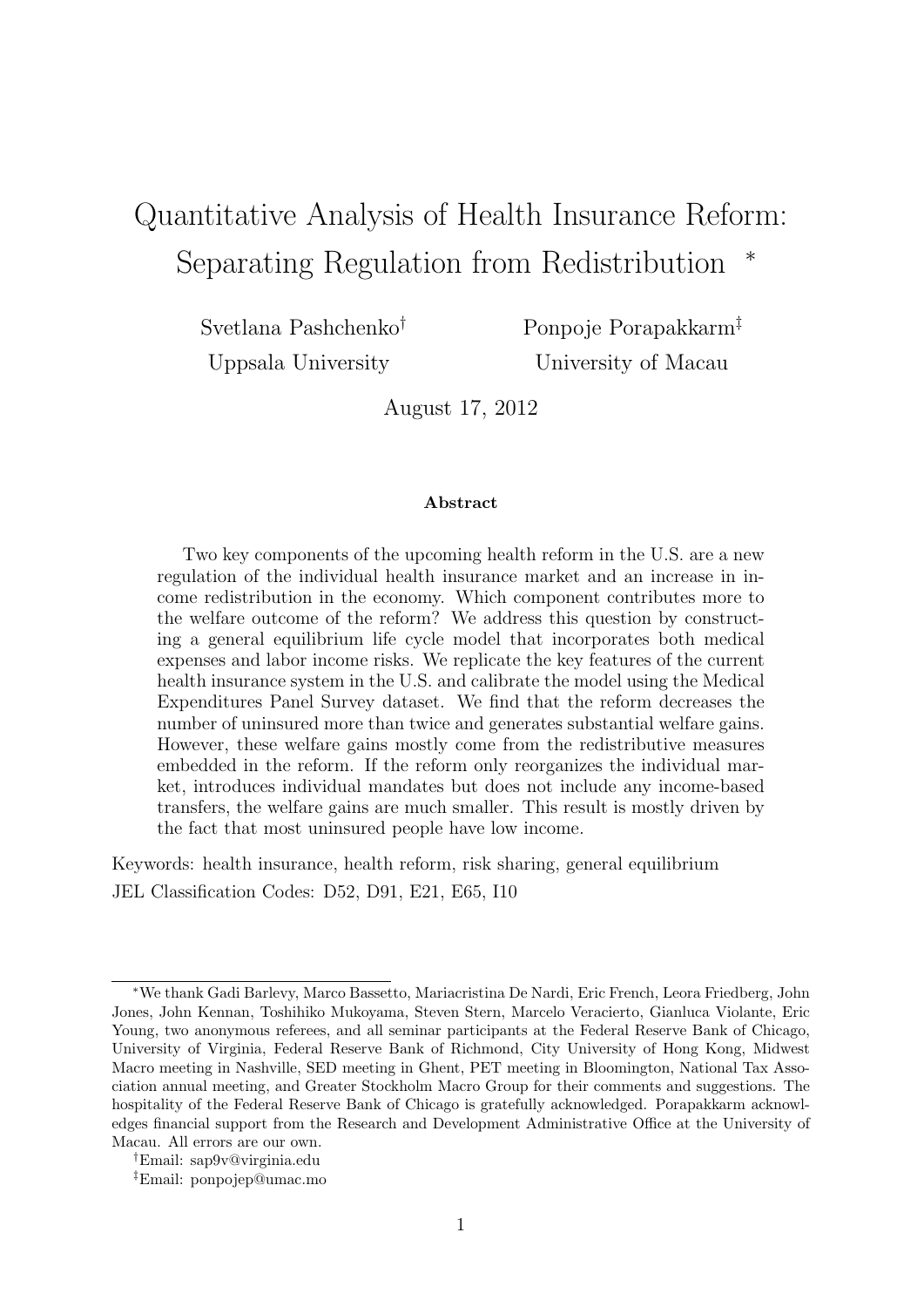## 1 Introduction

In Spring of 2010 the President of the U.S. signed the Patient Protection and Affordable Care Act which culminated a long and vigorous health reform debate. This bill introduces a wide range of measures aiming primarily to increase health insurance coverage. In particular, the bill substantially changes the rules under which the individual insurance market operates and introduces penalties for those without insurance. At the same time it contains a set of measures that increase income redistribution in the economy. The goal of this paper is to provide a quantitative analysis of the upcoming reform in order to isolate the welfare effects of the new regulation of the individual market from the effects of the increased income redistribution.

To do this, we construct a general equilibrium life cycle model where agents face two types of risks: uninsurable labor income risk and persistent medical expenses risk that can be partially insured. People with high medical expenses have higher disutility from work and suffer a loss in productivity. We allow agents to be heterogeneous by educational level (exogenously fixed), which affects their ability to generate income and to access employer-based health insurance.

We replicate the key features of the current health insurance system. First, in our model the insurance system consists of three components: individual market, employerbased market, and public insurance. Second, public insurance is available only to the lowest-income individuals, while people with high income are more likely to get employerbased coverage. Third, the majority of the uninsured can obtain insurance only from the individual market because they do not have access to the employer-based market and are not eligible for public insurance. At the same time this group of people tends to have low income. Fourth, public insurance is free and employer-based premiums are community rated. Those who purchase insurance in the individual market face risk-rated premiums that depend on their current medical shock. After calibrating the model to the key facts of the U.S. insurance system using the Medical Expenditures Panel Survey, we introduce the changes specified in the Patient Protection and Affordable Care Act (hereafter called the Bill).

These changes can be broadly divided into two groups. First, there is a new regulation of the individual health insurance market that aims to create a risk-pooling mechanism outside the employer-sponsored market. In particular, insurance companies will be banned from conditioning premiums on individuals' health status or history of claims. The price of an insurance policy can only vary by age. This restriction is known as age-adjusted community rating. To prevent cream-skimming by insurers, another provision in the Bill is guaranteed issue which prevents insurance companies from denying coverage to individuals based on their health status. A possible outcome of a combination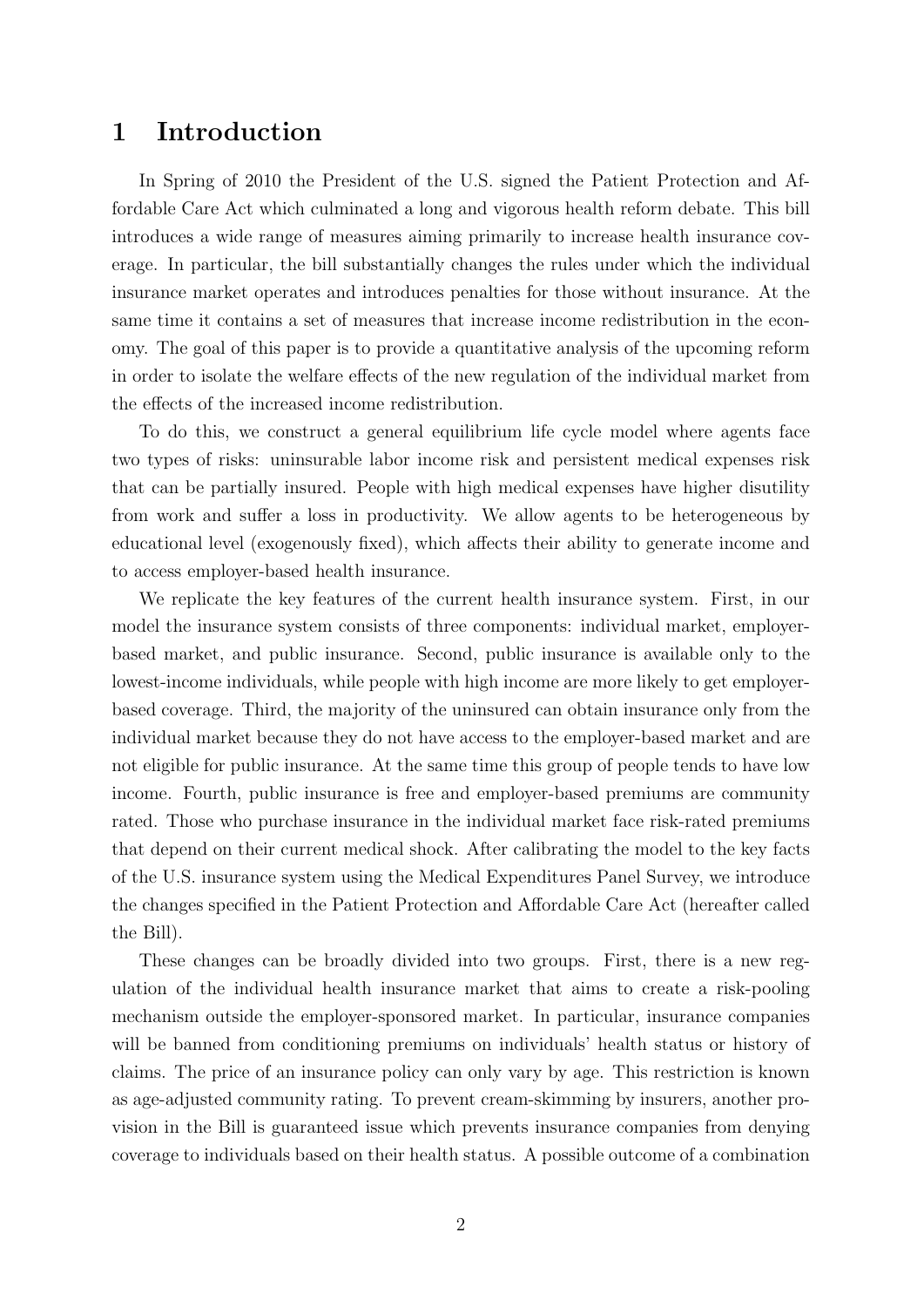of community rating with guaranteed issue is an adverse selection spiral and to prevent this, the Bill requires all individuals without health insurance to pay a penalty unless the insurance premium constitutes too high a proportion of their income.

Second, the Bill includes a set of redistributional measures. In particular, the Bill includes provisions to expand Medicaid. Currently, Medicaid covers several categories of population (for instance, adults with dependent children, pregnant women) with income below a threshold that varies significantly from state to state.<sup>1</sup> After the reform all people under 65 years old with income below 133% of the Federal Poverty Line (FPL) will become eligible for Medicaid. Also low-income people will be able to get subsidies when buying insurance in the individual market. The goal of the subsidy is to keep premiums people pay for a standard insurance policy below a prespecified percentage of their income.

When evaluating the welfare effects of the reform, as a welfare criteria we use the average utility of people who are alive at the beginning of the reform and live through the transition period. This welfare function favors redistribution across people with different income net of medical expenses. The reform introduces two additional channels of redistribution in the economy: first, from the healthy to the sick (through community rating in the individual market); second, from the high-income to the low-income (through subsidies and Medicaid expansion). Since neither of these new redistributional mechanisms is conditioned on income net of medical expenses, the resulting welfare effect of each mechanism is unclear: any redistribution from the healthy to the sick involves some redistribution from the healthy who are poor to the sick who are rich. Similarly every redistribution from the rich to the poor will involve some redistribution from the rich who are sick to the poor who are healthy. To adequately gauge the welfare effects of these redistributive channels we need to carefully capture the correlation between labor income and medical expenses. We do this by explicitly accounting for the fact that people with high medical expenses have lower productivity and lower labor supply.

We find that the reform has a large effect on the fraction of the uninsured in the economy: this number decreases from 19.7% to 8.9%. The reform has the largest effect on young people in the lowest educational group, with the fraction of uninsured among high-school dropouts aged between 25 to 29 years old decreasing from 61.2\% to 7.5\%. Also the reform induces more participation in the individual market with the fraction of individually insured increasing from 7.3% to 18.5%.

In terms of welfare, we find that the reform brings substantial gains equivalent to 0.64% of the annual consumption. However, these welfare gains mostly come from the

<sup>&</sup>lt;sup>1</sup>As of 2009, 17 states had a Medicaid eligibility threshold below 50% of the Federal Poverty Line (FPL), 17 states had it between 50 to 99% FPL, and 17 states had it higher than 100% FPL (Kaiser Family Foundation, 2010).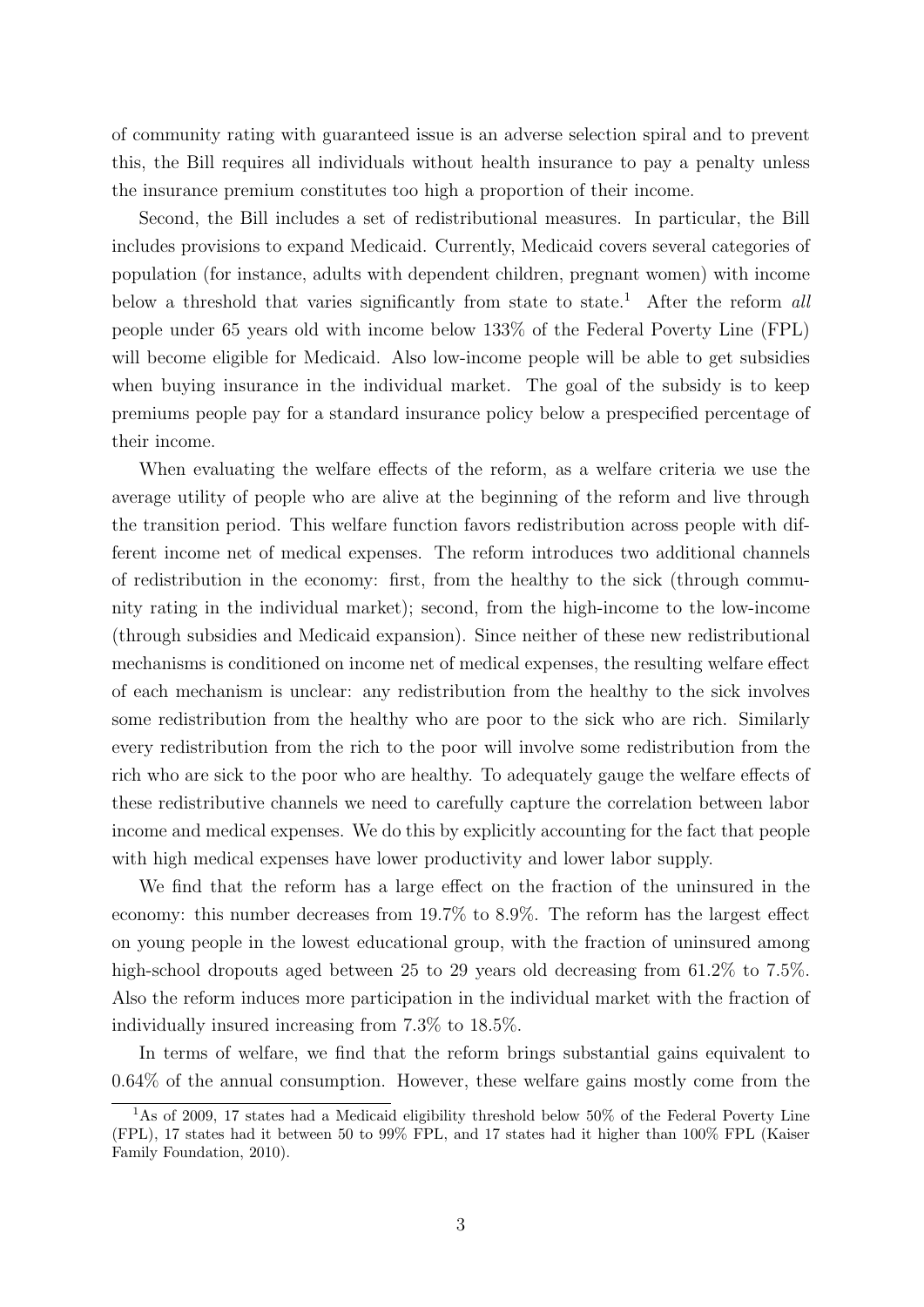redistributive measures embedded in the reform. If the reform is implemented without subsidies and Medicaid expansion, its welfare effects are significantly smaller.

The intuition behind this result is as follows. Welfare gains from the reform are largely driven by the change in the welfare of low-income people. For the majority of this group, insurance premiums constitute a high fraction of income and they gain a lot from having subsidized coverage. On the other hand, the new regulation of the individual market by itself has a limited effect on health insurance affordability for low-income people who often prefer to stay uninsured if not subsidized.

Our paper is related to the literature on dynamic general equilibrium models with heterogeneous agents and incomplete markets (Imrohoroglu, 1989; Hugget, 1993; Aiyagari, 1994). We belong to the branch of this literature that augments the standard incomplete market model with an idiosyncratic health expenditure risk. For example, Attanasio, Kitao, and Violante (2011) evaluate general equilibrium effects of different Medicare reforms; Kopecky and Koreshkova (2011) study the effect of medical and nursing home expenses on wealth accumulation over a life-cycle. The closest paper to ours is Jeske and Kitao (2009) who study tax subsidies for employer-based health insurance in the environment where private health insurance markets are explicitly modeled. Comparing to Jeske and Kitao (2009), our model introduces endogenous labor supply, public health insurance and also has more dimensions of heterogeneity of individuals: we allow for a full life-cycle and different educational levels. This augmented heterogeneity is important for studying the health insurance reform because of its potentially significant redistributive consequences.

Our paper is also related to the literature studying different versions of health insurance reform in the U.S. Feng (2009) studies the macroeconomic consequences of four alternative reform proposals. Hansen et al (2011) analyze the reform that expands Medicare towards people aged 55-64 years old. Close to ours are Janicki (2011) and Jung and Tran (2011) who also study the current health reform. In contrast to these two studies, our focus is welfare decomposition between the two key components of the reform: the new regulation of the individual market and income redistribution. Their framework does not allow for such decomposition.

The paper is organized as follows. Section 2 introduces the model. Section 3 describes the changes introduces by the reform. Section 4 explains our calibration. Section 5 compares the performance of the model with the empirical facts about the U.S. insurance system. Section 6 describes the quantitative effects of the reform and decomposes its welfare effects. Section 7 concludes.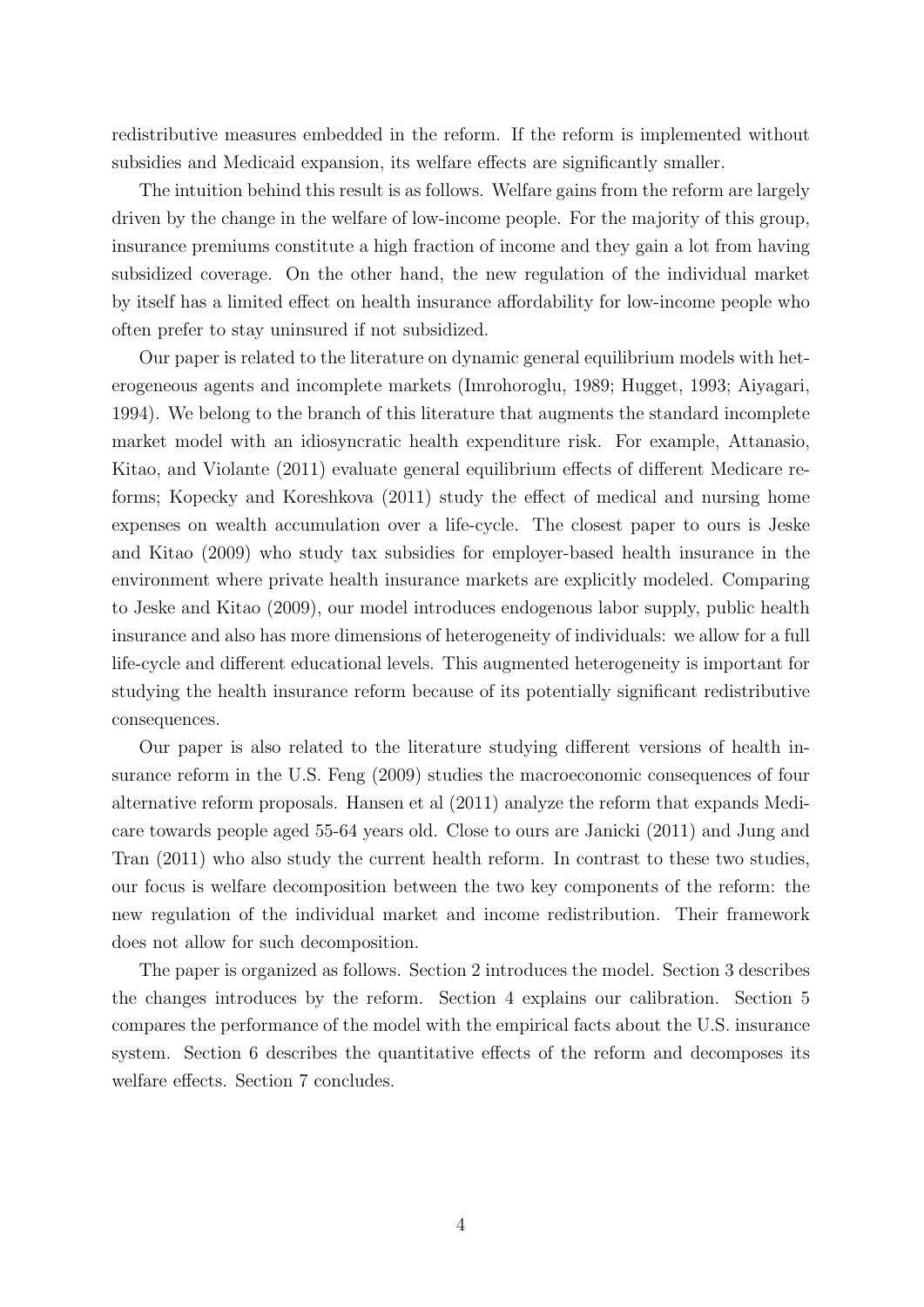## 2 Baseline Model

#### 2.1 Households

#### 2.1.1 Demographics and preferences

The economy is populated by overlapping generations of individuals. An individual lives to a maximum of N periods. During the first  $R-1$  periods of life an individual can choose whether to work or not; at age R all individuals retire. We denote the labor supply decision of a household by  $l_t$ ,  $l_t \in \{0, \overline{l}\}$ .<sup>2</sup>

Agents are endowed with one unit of time that can be used for either leisure or work. There is a fixed cost of work  $\phi_{t,e}$  treated as a loss of leisure. Thus working individuals' leisure time can be expressed as  $1 - \overline{l} - \phi_{t,e}$ . The fixed cost of work depends on age  $(t)$  and education  $(e)$ . In addition, individuals in bad health incur higher costs of work:  $\phi_{t,e} = \phi_1(t,e) + \phi_2(t,e) \mathbf{1}_{\{health = bad\}}$  where  $\mathbf{1}_{\{\cdot\}}$  is an indicator function mapping to one if its argument is true, while  $\phi_1(t, e)$  and  $\phi_2(t, e)$  are non-negative functions.

We assume Cobb-Douglas specification for preferences over consumption and leisure<sup>3</sup>:

$$
u(c_t, l_t) = \frac{\left(c_t^{\chi} \left(1 - l_t - \phi_{t,e} \mathbf{1}_{\{l_t > 0\}}\right)^{1 - \chi}\right)^{1 - \sigma}}{1 - \sigma}.
$$

Here  $\chi$  is a parameter determining the relative importance of consumption, and  $\sigma$  is the risk-aversion over the consumption-leisure composite.

Agents discount the future at the rate  $\beta$  and survive till the next period with conditional probability  $\zeta_t$ , which depends on age and health. We assume that the savings (net of out-of-pocket medical expenses) of each household who does not survive are equally allocated among all survived agents of a working age within the same educational group. The population grows at the rate  $\eta$ .

#### 2.1.2 Health expenditures and health insurance

Each period an agent faces a stochastic medical expenditure shock  $x_t$ . Medical shocks evolve according to a Markov chain  $\mathcal{G}(x_{t+1}|x_t,t)$ . We categorize individuals into two groups according to their medical expenses. Individuals with low medical expenses ( $x_t \leq$  $\overline{x_t}$  are referred to as 'healthy' or 'people in good health', while individuals with high

<sup>&</sup>lt;sup>2</sup>Using the MEPS dataset we find that the working hours profiles for the employed are not much different among people with different educational attainment or different medical expenses. However, there are noticeable differences in their labor force participation profiles. Similar patterns are reported by French (2005). Because of this we focus on the extensive margin for labor supply adjustment.

<sup>3</sup>We experimented with additive functional forms, however, the Cobb-Douglas form provides a noticeably better match of the life-cycle labor supply profiles for each health and educational group.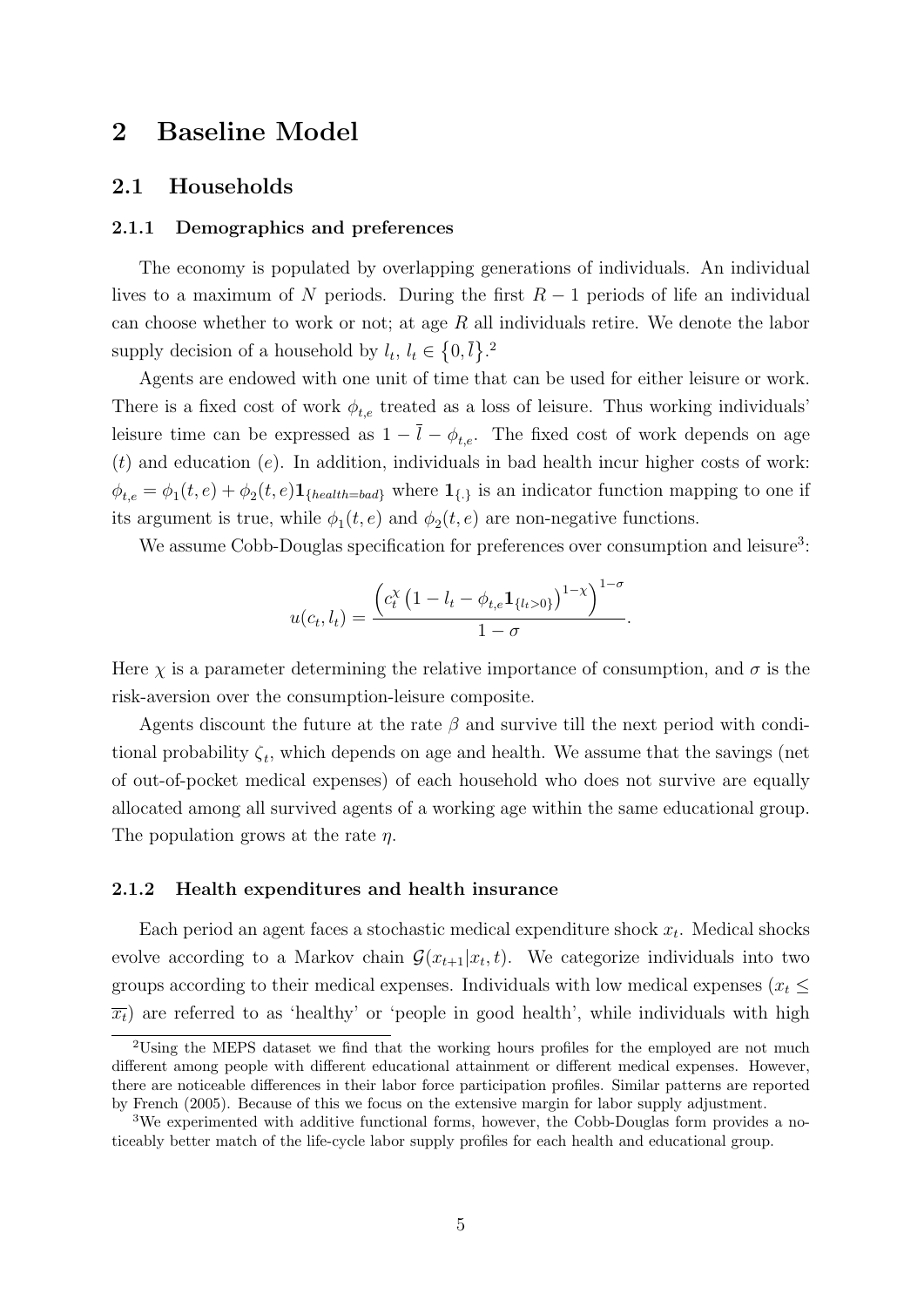medical expenses  $(x_t > \overline{x_t})$  are referred to as 'unhealthy' or 'people in bad health'. Here  $\overline{x_t}$  is a threshold separating people into these two groups.

Every individual of working age can buy health insurance (HI) against a medical shock in the individual health insurance market. The price of health insurance in the individual market is a function of an agent's current medical shock and age, and is denoted by  $p_I(x_t, t)$ .

Every period with some probability  $Prob<sub>t</sub>$  an agent of working age gets an offer to buy employer-sponsored health insurance (ESHI). The variable  $g_t$  characterizes the status of the offer:  $g_t = 1$  if an individual gets an offer, and  $g_t = 0$  if he does not. All participants of the employer-based pool are charged the same premium p regardless of their current medical expenses and age. An employer pays a fraction  $\psi$  of this premium. If the worker chooses to buy group insurance, he only pays  $\bar{p}$  where:

$$
\overline{p} = (1 - \psi) p.
$$

Low-income individuals of working age can obtain their health insurance from Medicaid for free. There are two pathways to qualify for Medicaid. First, an individual can become eligible if his total income is below threshold  $y^{cat}$ . Second, an individual can become eligible through the Medically Needy program. This happens if his total income minus medical expenses is below threshold  $y^{need}$  and his assets are less than the limit  $k^{pub}$ .<sup>4</sup>

We use  $i_t$  to index the current health insurance status as follows:

$$
i_t = \left\{ \begin{array}{ll} 0 & ; \ \hbox{if uninsured} \\ 1 & ; \ \hbox{if insured by Medical} \\ 2 & ; \ \hbox{if privately insured} \end{array} \right\}
$$

All types of insurance contracts - group, individual, and public - provide only partial insurance against medical expenditure shocks. We denote by  $q(x_t, i_t)$  the fraction of medical expenditures covered by the insurance contract. This fraction is a function of medical expenditures and the type of insurance a household has.

All retired households are enrolled in the Medicare program. The Medicare program charges a fixed premium of  $p_{med}$  and covers a fraction  $q_{med}(x_t)$  of medical costs.

<sup>4</sup>As of 2009 35 states operate the Medically Needy program. All states running this program have asset tests when determining eligibility. As for the general Medicaid program, most of the states do not have asset tests as part of the eligibility requirement (Ross et al, 2009, and Kaiser Family Foundation statistics available at www.statehealthfacts.org).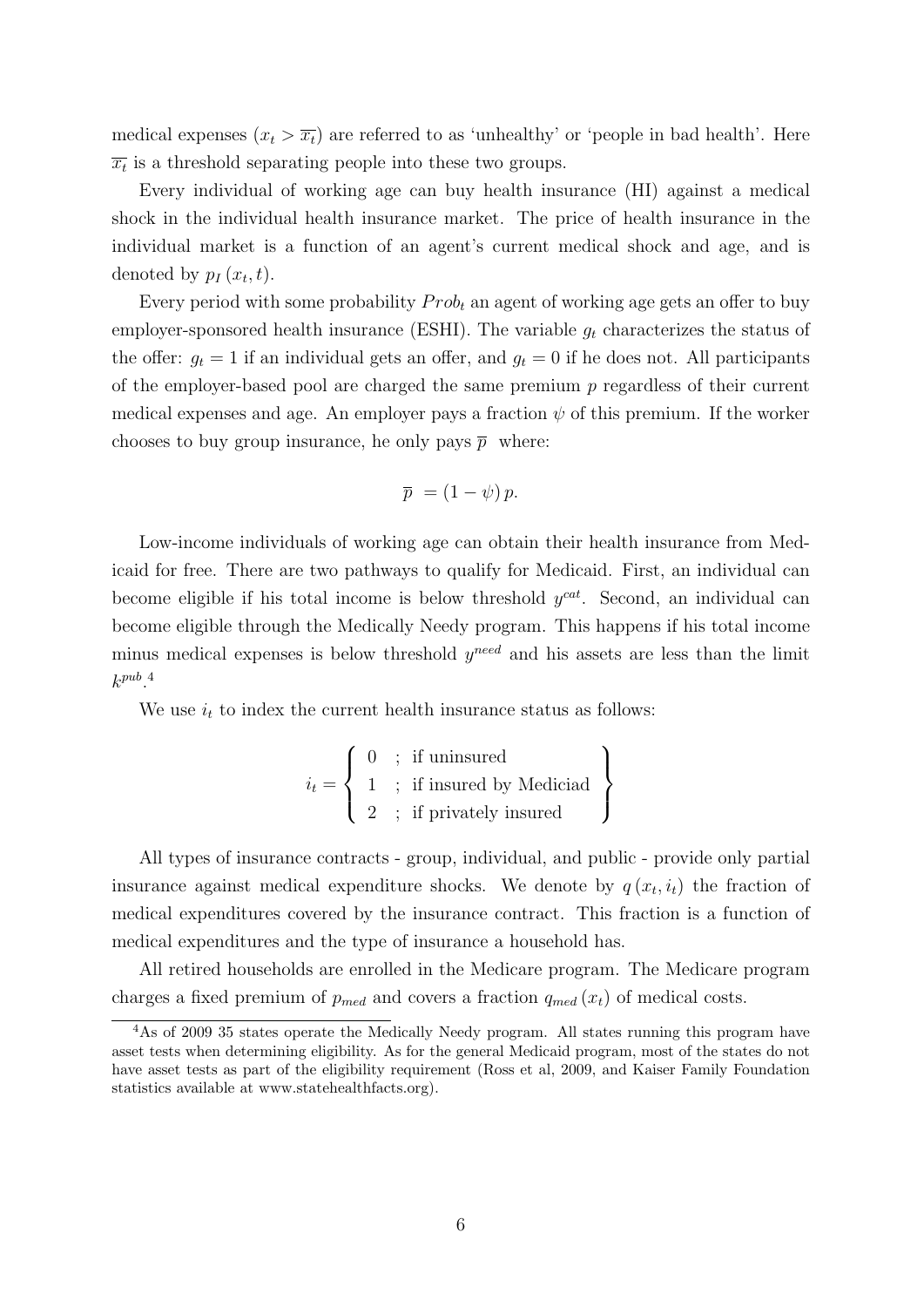#### 2.1.3 Labor income

Households differ by their educational attainment e. Educational attainment can take two values:  $e = 1$  corresponds to the absence of any degree,  $e = 2$  corresponds to at least a high-school degree.<sup>5</sup> Earnings are equal to  $\widetilde{w}z_t^{e,x}$  $t^{e,x}_t l_t$ , where  $\widetilde{w}$  is wage and  $z_t^{e,x}$  $\boldsymbol{e}^{e,x}_t$  is the idiosyncratic productivity that depends on educational level  $(e)$ , age  $(t)$  and medical expenses  $(x_t)$  of an individual.

#### 2.1.4 Taxation and social transfers

All households pay income taxes that consist of two parts: a progressive tax denoted by  $\mathcal{T}(y_t)$  and a proportional tax denoted by  $\tau_y$ .<sup>6</sup> Taxable income  $y_t$  is based on both labor and capital income. Working households also pay payroll taxes - Medicare tax  $(\tau_{med})$ and Social Security tax  $(\tau_{ss})$ . The Social Security tax rate for earnings above  $\bar{y}_{ss}$  is zero. The U.S. tax code allows households to subtract out-of-pocket medical expenditures that exceed 7.5% of their income when the taxable income is calculated. In addition, ESHI premium  $(\bar{p})$  is tax-deductible in both income and payroll tax calculations. Consumption is taxed at a proportional rate  $\tau_c$ .

We also assume a public safety-net program,  $T_t^{SI}$ . The program guarantees that every household will have a minimum consumption level at  $c$ . This reflects the option available to U.S. households with a bad combination of income and medical shocks to rely on public transfer programs such as food stamps, Supplemental Security Income, and uncompensated care.<sup>7</sup> Retired households receive Social Security benefits  $ss_e$  that depend on educational attainment e.

#### 2.1.5 Optimization problem

**Households of a working age**  $(t < R)$  The state variables for the working age household's optimization problem are capital  $(k_t \in \mathbb{K} = R^+ \cup \{0\})$ , medical cost shock  $(x_t \in \mathbb{X} = R^+ \cup \{0\})$ , idiosyncratic labor productivity  $(z_t^{e,x} \in \mathbb{Z} = R^+)$ , ESHI offer status  $(g_t \in \mathbb{G} = \{0,1\})$ , health insurance status  $(i_t \in \mathbb{I} = \{0,1,2\})$ , educational attainment  $(e \in \mathbb{E} = \{1, 2\})$  and age  $(t)$ .

<sup>&</sup>lt;sup>5</sup>In the earlier version of this paper (Pashchenko and Porapakkarm, 2011) we considered three educational groups: high-school dropouts, high-school graduates and college graduates. The first educational group differs substantially from the other two in insurance statistics, but the difference between highschool and college graduates is small. Because of this we combined the last two educational groups to reduce the computational costs.

<sup>&</sup>lt;sup>6</sup>The progressive part  $\mathcal{T}(y_t)$  approximates the actual income tax schedule in the U.S., while the proportional tax represents all other taxes that we do not model explicitly. In this approach we follow Jeske and Kitao (2009).

<sup>7</sup> In 2004 85% of uncompensated care were paid by the government. The major portion is sourced from the disproportionate share hospital (DSH) payment (Kaiser Family Foundation, 2004).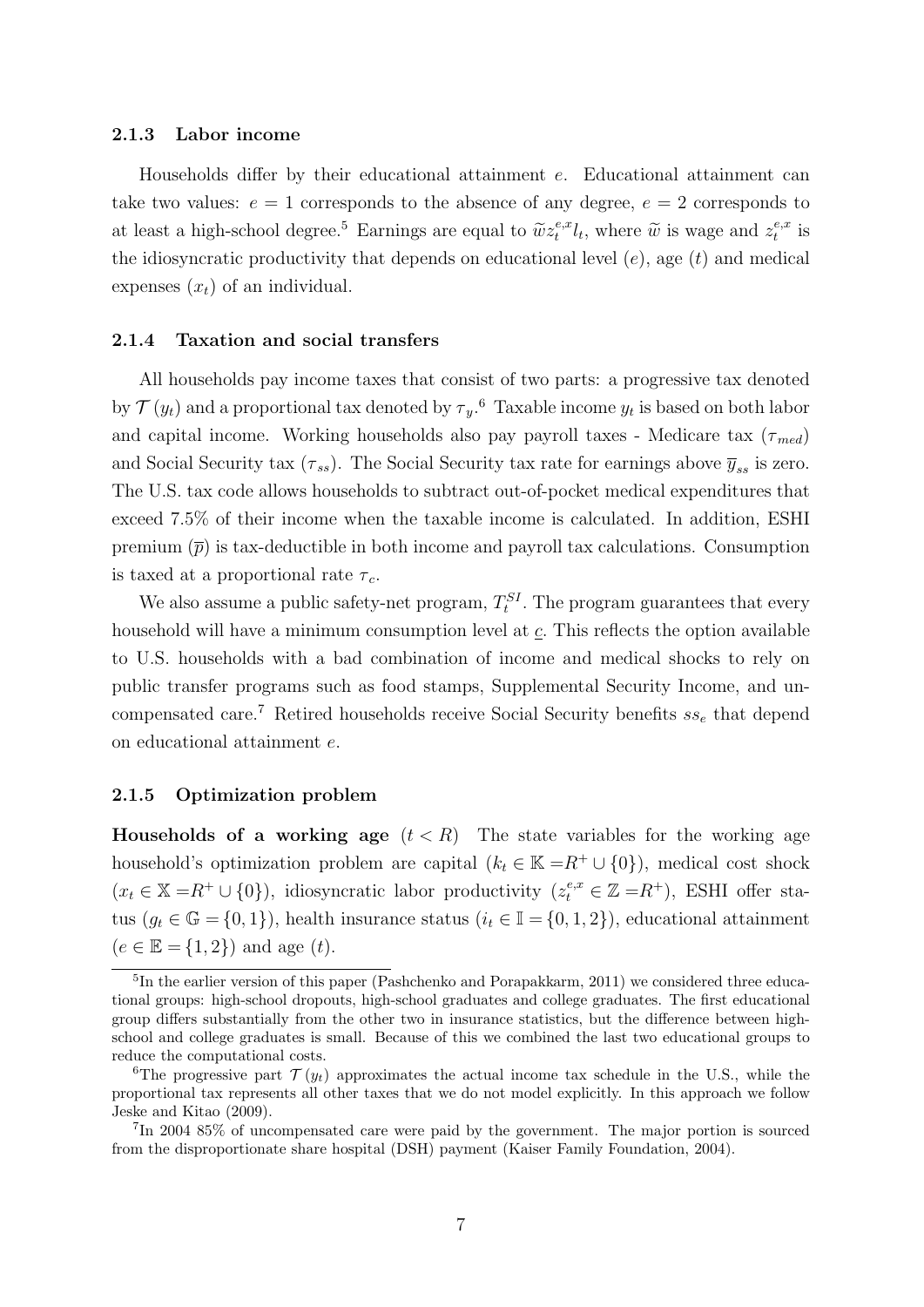In each period a household chooses consumption  $(c_t)$ , labor supply  $(l_t)$ , savings  $(k_{t+1})$ , and health insurance status for the next period  $(i'_H)$ . If he is eligible for Medicaid, he can get free public insurance (we call this option  $M$ ). If he works in a firm offering an ESHI, he can buy a group insurance  $(G)$ . In addition, everyone can choose to be uninsured  $(U)$ , or buy individual insurance  $(I)$ . We can summarize insurance choices as follows.<sup>8</sup> If an individual is eligible for Medicaid:

$$
i'_H = \left\{ \begin{array}{ll} \{M, I, G\} & \text{; if } g_t = 1 \text{ and } l_t > 0 \\ \{M, I\} & \text{; if } g_t = 0 \text{ or } l_t = 0 \end{array} \right\}.
$$
 (1)

**Otherwise** 

$$
i'_H = \begin{cases} \{U, I, G\} & \text{; if } g_t = 1 \text{ and } l_t > 0 \\ \{U, I\} & \text{; if } g_t = 0 \text{ or } l_t = 0 \end{cases}.
$$
 (2)

The value function of a working-age individual can be written as follows:

$$
V_{t,e}(k_t, x_t, z_t^{e,x}, g_t, i_t) = \max_{k_{t+1}, c_t, l_t, i'_H} u(c_t, l_t) + \beta \zeta_t E_t V_{t+1,e}(k_{t+1}, x_{t+1}, z_{t+1}^{e,x}, g_{t+1}, i_{t+1})
$$
(3)

subject to

$$
k_t (1+r) + \widetilde{w} z_t^{e,x} l_t + T_t^{SI} + Beq_e = (1+\tau_c)c_t + k_{t+1} + x_t (1-q(x_t, i_t)) + P_t + Tax
$$
 (4)

$$
\widetilde{w} = \begin{cases}\nw & ; \quad \text{if } g_t = 0 \\
(w - c_E) & ; \quad \text{if } g_t = 1\n\end{cases}
$$
\n(5)

$$
P_{t} = \left\{ \begin{array}{rcl} 0 & ; & \text{if } i'_{H} \in \{U, M\} \\ p_{I}(x_{t}, t) & ; & \text{if } i'_{H} = I \\ \overline{p} & ; & \text{if } i'_{H} = G \end{array} \right\}
$$
(6)

$$
i_{t+1} = \left\{ \begin{array}{l} 0; \text{ if } i'_H = U \\ 1; \text{ if } i'_H = M \\ 2; \text{ if } i'_H \in \{I, G\} \end{array} \right\} \tag{7}
$$

$$
Tax = \mathcal{T}(y_t) + \tau_y y_t + \tau_{med} \left( \widetilde{w} z_t^{e,x} l_t - \overline{p} \mathbf{1}_{\{i'_H = G\}} \right) + \tau_{ss} \max \left( \widetilde{w} z_t^{e,x} l_t - \overline{p} \mathbf{1}_{\{i'_H = G\}} , \overline{y}_{ss} \right) \tag{8}
$$

$$
y_t = rk_t + \tilde{w}z_t^{e,x}l_t - \overline{p}\mathbf{1}_{\{i'_H = G\}} - \max(0, x_t(1 - q(x_t, i_t)) - 0.075(\tilde{w}z_t^{e,x}l_t + rk_t))
$$
(9)

$$
T_t^{SI} = \max(0, (1 + \tau_c)\underline{c} + x_t(1 - q(x_t, i_t)) + Tax - \widetilde{w}z_t^{e,x}l_t - k_t(1 + r) - Beq_e).
$$
 (10)

<sup>&</sup>lt;sup>8</sup>An individual can buy an ESHI coverage through his/her spouse's employer. Since we abstract from family structure, only those who work can buy ESHI in our model. In addition, since Medicaid is free, Medicaid-eligible person cannot stay uninsured.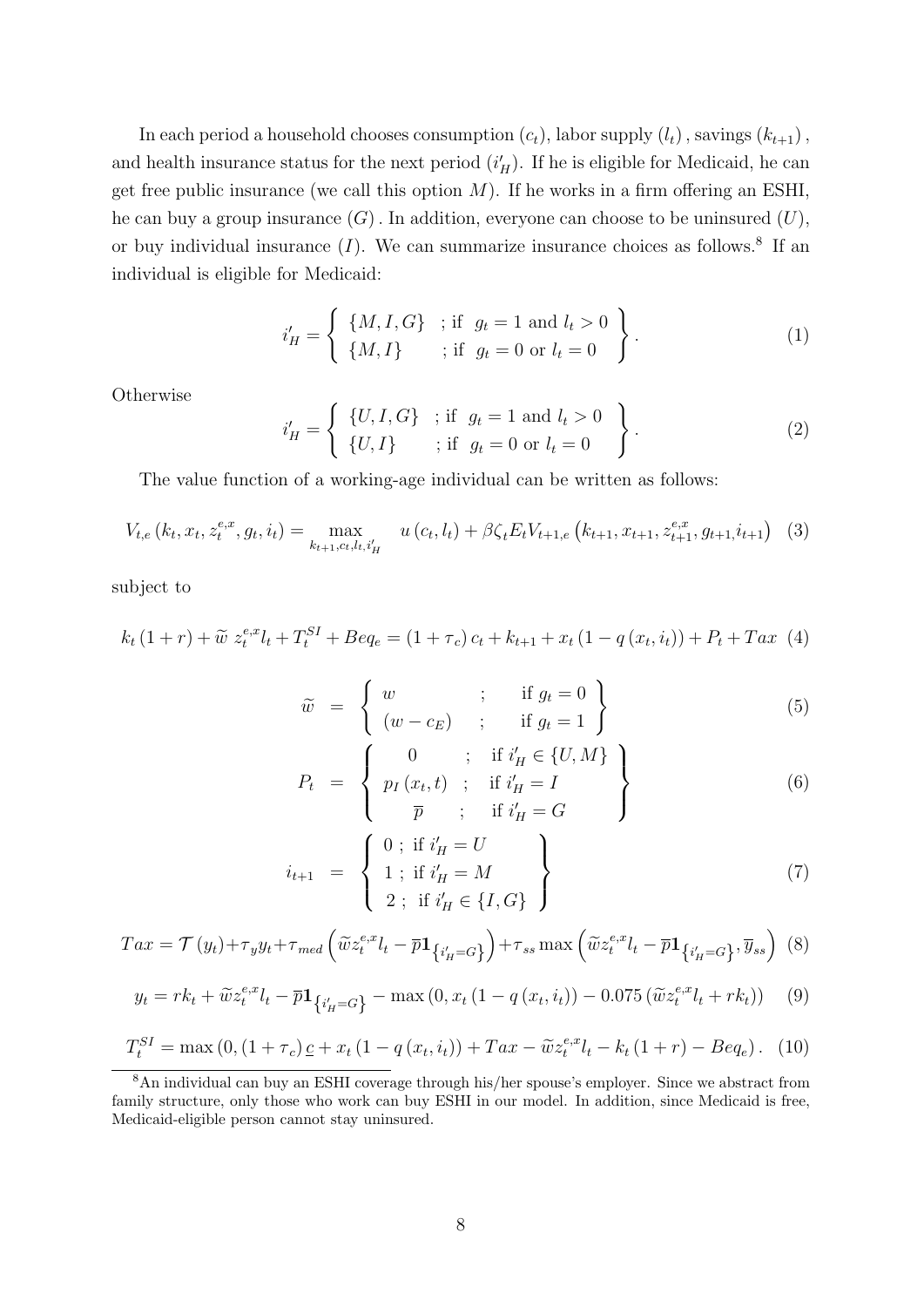An individual is eligible for Medicaid if

$$
\begin{cases}\ny_t^{tot} \leq y^{cat} & \text{or} \\
y_t^{tot} - x_t (1 - q(x_t, i_t)) \leq y^{need} \text{ and } k_t \leq k^{pub} \\
y_t^{tot} = rk_t + \tilde{w} z_t^{e,x} l_t\n\end{cases}
$$

 $Beq_e$  is accidental bequest. The conditional expectation on the right-hand side of Equation (3) is over  $\{x_{t+1}, z_{t+1}^{e,x}, g_{t+1}\}\$ . Equation (4) is the budget constraint. In Equation  $(5)$ , w is wage per effective labor unit. If the household has an ESHI offer, his employer pays part of his insurance premium. To maintain zero profit condition, the employer who offers ESHI deducts an amount  $c_E$  from the wage per effective labor unit, as shown in (5). Equation (7) maps the current HI choice into the next period HI status. In Equation (8), the first two terms are income taxes and the last two terms are payroll taxes.<sup>9</sup>

Retired households For a retired household  $(t \geq R)$  the state variables are capital  $(k<sub>t</sub>)$ , medical expenses shock  $(x<sub>t</sub>)$ , educational attainment  $(e)$ , and age  $(t)$ .<sup>10</sup>

$$
V_{t,e}(k_t, x_t) = \max_{k_{t+1}, c_t} \quad u(c_t, 0) + \beta \zeta_t E_t V_{t+1,e}(k_{t+1}, x_{t+1}) \tag{11}
$$

subject to

$$
k_t (1+r) + ss_e + T_t^{SI} = (1 + \tau_c) c_t + k_{t+1} + x_t (1 - q_{med}(x_t)) + p_{med} + Tax
$$
  

$$
Tax = \mathcal{T}(y_t) + \tau_y y_t
$$
  

$$
y_t = rk_t + ss_e - \max(0, x_t (1 - q_{med}(x_t)) - 0.075 (ss_e + rk_t))
$$
  

$$
T_t^{SI} = \max(0, (1 + \tau_c) \underline{c} + x_t (1 - q_{med}(x_t)) + Tax + p_{med} - ss_e - k_t (1 + r)).
$$

Distribution of households To simplify the notation, let S define the space of a household's state variables, where  $\mathbb{S} = \mathbb{K} \times \mathbb{Z} \times \mathbb{X} \times \mathbb{G} \times \mathbb{I} \times \mathbb{E} \times \mathbb{T}$  for working-age households and  $\mathbb{S} = \mathbb{K} \times \mathbb{X} \times \mathbb{E} \times \mathbb{T}$  for retired households. Let  $s \in \mathbb{S}$ , and denote by  $\Gamma(s)$ the distribution of households over the state-space.

<sup>&</sup>lt;sup>9</sup>In practice, employers contribute 50% of Medicare and Social Security taxes. For simplicity, we assume that employees pay 100% of payroll taxes.

 $10$ The problem of a just retired household is slightly different since he is still under insurance coverage from the previous period. Thus,  $i_t$  is an additional state variable and out-of-pocket medical expenses are  $x_t (1 - q(x_t, i_t)).$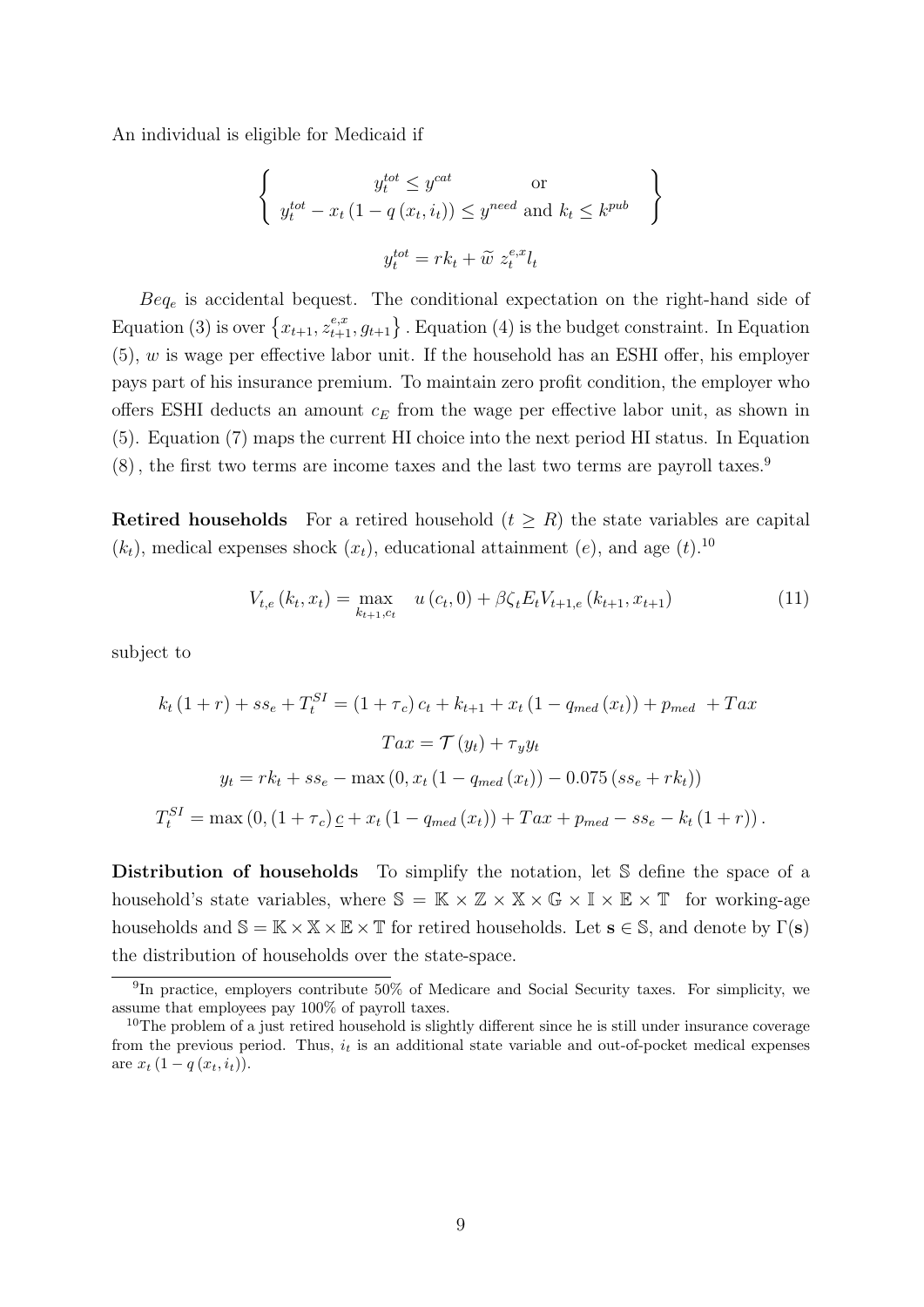## 2.2 Production sector

There are two stand-in firms which act competitively. Their production functions are Cobb-Douglas,  $AK^{\alpha}L^{1-\alpha}$ , where K and L are aggregate capital and aggregate labor and A is the total factor productivity. The first stand-in firm offers ESHI to its workers but the second stand-in firm does not. Under competitive behavior, the second firm pays each employee his marginal product of labor. Since capital is freely allocated between the two firms, the Cobb-Douglas production function implies that the capital-labor ratios of both firms are the same. Consequently, we have

$$
w = (1 - \alpha) A K^{\alpha} L^{-\alpha}, \qquad (12)
$$

$$
r = \alpha A K^{\alpha - 1} L^{1 - \alpha} - \delta,\tag{13}
$$

where  $\delta$  is the depreciation rate.

The first firm has to partially finance the health insurance premium for its employees. These costs are passed on to its employees through a wage reduction. In specifying this wage reduction, we follow Jeske and Kitao (2009). The first firm subtracts an amount  $c_E$  from the marginal product per effective labor unit. The zero profit condition implies

$$
c_E = \frac{\psi p \left( \int \mathbf{1}_{\left\{ i'_H(s) = G \right\}} \Gamma \left( s \right) \right)}{\int l_t z_t^{e,x} \mathbf{1}_{\left\{ g_t = 1 \right\}} \Gamma \left( s \right)}.
$$
\n(14)

The numerator is the total contributions towards insurance premiums paid by the first firm. The denominator is the total effective labor working in the first firm.<sup>11</sup>

#### 2.3 Insurance sector

Health insurance companies in both private and group markets act competitively. We assume that insurers can observe all state variables that determine future medical expenses of the individuals.<sup>12</sup> This assumption, together with zero profit conditions, allows us to write insurance premiums in the following way:

$$
p_I(x_t, t) = (1+r)^{-1} \gamma EM(x_t, t) + \pi
$$
\n(15)

<sup>&</sup>lt;sup>11</sup>The assumed structure implies a proportional transfer from high-income to low-income workers. An alternative structure is a lump-sum wage reduction. This alternative structure is difficult to implement in our setup since some workers will end up earning zero or negative wage.

<sup>&</sup>lt;sup>12</sup>Currently most states allow insurance firms to medically underwrite applicants for health insurance.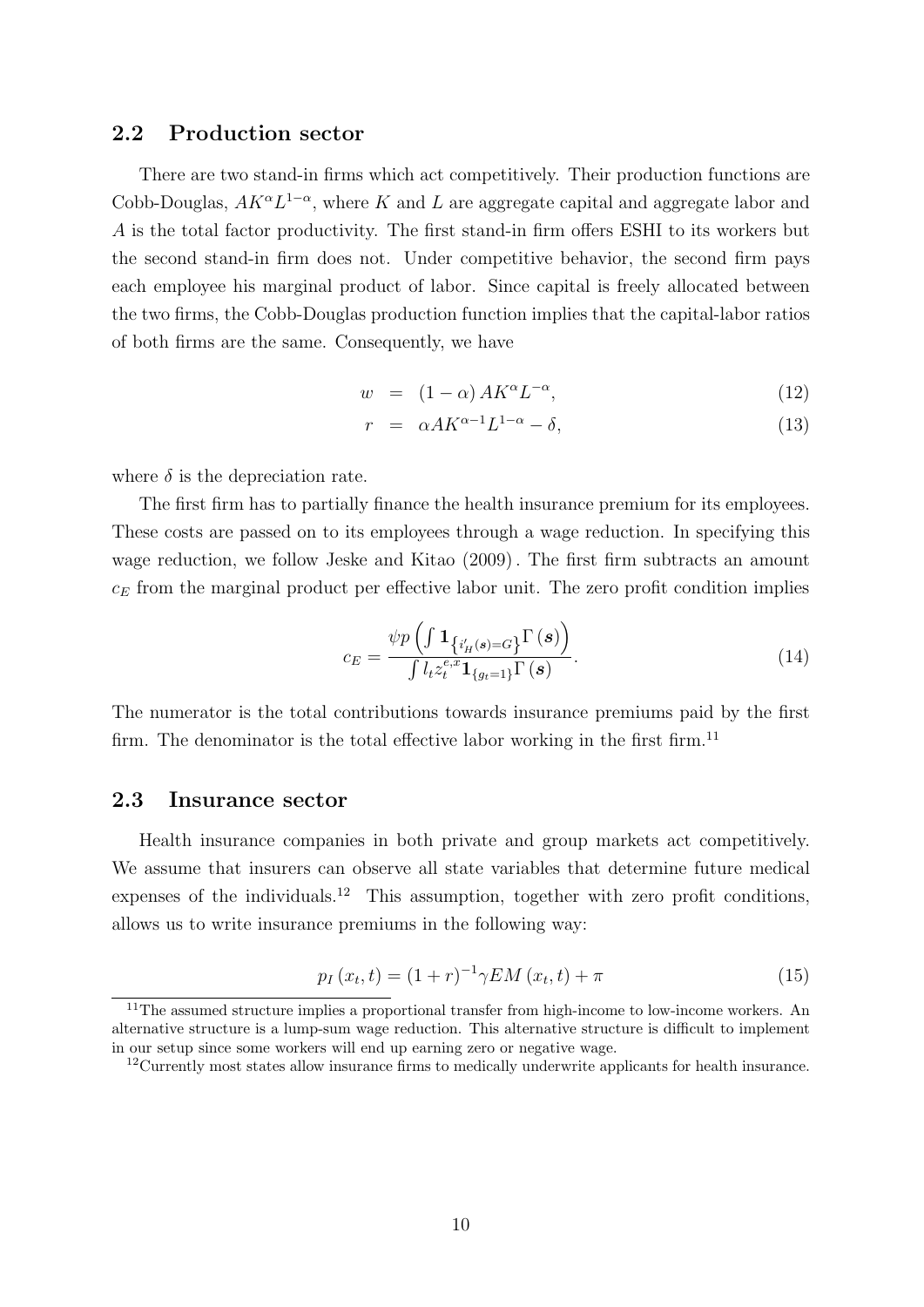for the non-group insurance market and

$$
p = (1+r)^{-1} \frac{\gamma \left( \int \mathbf{1}_{\left\{i'_H(\mathbf{s})=G\right\}} EM\left(x_t, t\right) \Gamma\left(\mathbf{s}\right) \right)}{\int \mathbf{1}_{\left\{i'_H(\mathbf{s})=G\right\}} \Gamma\left(\mathbf{s}\right)} \tag{16}
$$

for the group insurance market. Here,  $EM(x_t, t)$  is the expected medical cost of an individual of age t and with current medical costs  $x_t$  that will be covered by the insurance company:

$$
EM(x_t, t) = \int x_{t+1} q(x_{t+1}, 2) \mathcal{G}(x_{t+1}|x_t, t).
$$

 $\gamma$  is a markup on prices due to the administrative costs in the individual and group markets;  $\pi$  is the fixed costs of buying an individual policy.<sup>13</sup> The premium in the nongroup insurance market is based on the discounted expected medical expenditure of an individual buyer. The premium for group insurance is based on a weighted average of the expected medical costs of those who buy group insurance.

## 2.4 Government constraint

We assume that the government runs a balanced budget. This implies

$$
\int \left[ Tax\left(\mathbf{s}\right) + \tau_{c}c_{t}\left(\mathbf{s}\right) \right] \Gamma\left(\mathbf{s}\right) - G =
$$
\n
$$
\int_{t \geq R} \left[ s s_{e} + q_{med}\left(x_{t}\right) x_{t} - p_{med} \right] \Gamma\left(\mathbf{s}\right) + \int_{t}^{S I} \Gamma\left(\mathbf{s}\right) + \int_{t < R} \mathbf{1}_{\left\{i_{H}^{\prime} = M\right\}} q\left(x_{t}, 1\right) x_{t} \Gamma\left(\mathbf{s}\right)
$$
\n(17)

The left-hand side is the total tax revenue from all households net of the exogenous government expenditures  $(G)$ . The first term on the right-hand side is the net expenditures on Social Security and Medicare for retired households. The second term is the costs of guaranteeing the minimum consumption floor for households. The last term is the costs of Medicaid.

### 2.5 Definition of stationary competitive equilibrium

Given the government programs  $\{c, s s_e, q_{med}(x_t), p_{med}, y^{cat}, y^{need}, k^{pub}, G\}$ , the fraction of medical costs covered by private insurers and Medicaid  $\{q(x_t, i_t)\}\,$ , and the employers' contribution  $(\psi)$ , the competitive equilibrium of this economy consists of the set of time-invariant prices  $\{w, r, p, p_I(x_t, t)\}\$ , wage reduction  $\{c_E\}$ , households' value functions  $\{V_{t,e}(\mathbf{s})\}$ , decision rules of working-age households  $\{k_{t+1}(\mathbf{s}), c_t(\mathbf{s}), l_t(\mathbf{s}), i'_H(\mathbf{s})\}$ 

<sup>&</sup>lt;sup>13</sup>Fixed costs capture the difference in overhead costs for individual and group policies. An alternative setup would be to assume different proportional loads  $\gamma$ . We choose fixed costs because they allow us to better match the life-cycle profile of individual insurance rates.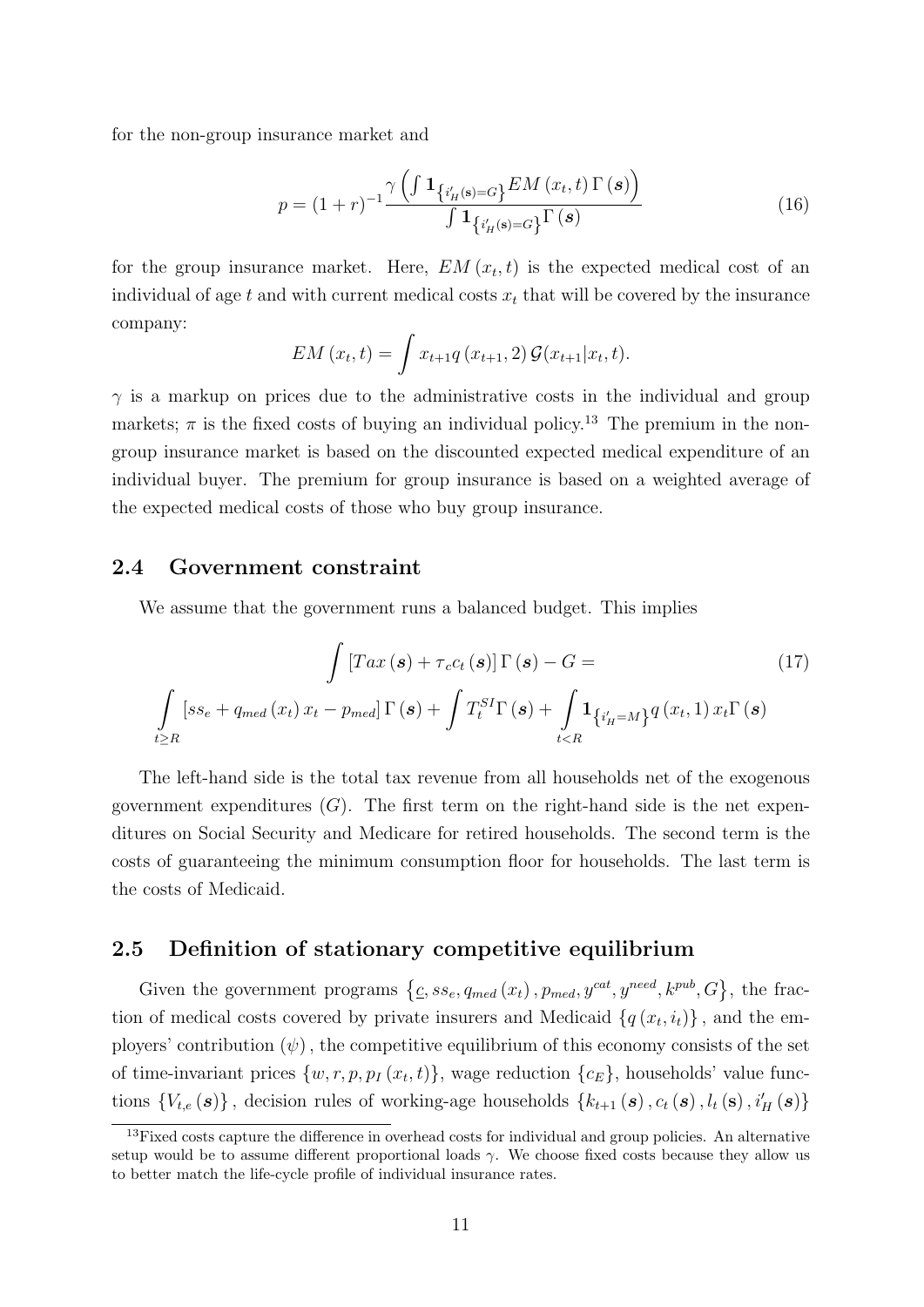and retired households  $\{c_t(s), k_{t+1}(s)\}\$ and the tax functions  $\{\mathcal{T}(y), \tau_{med}, \tau_{ss}, \tau_c, \tau_y\}$ such that the following conditions are satisfied:

- 1. Given the set of prices and the tax functions, the decision rules solve the households' optimization problems in equations (3) and (11).
- 2. Wage  $(w)$  and rent  $(r)$  satisfy equation (12) and (13), where

$$
K = \int k_{t+1}(s) \Gamma(s) + \int_{t  
\n
$$
L = \int_{t
$$
$$

- 3.  $c_E$  satisfies equation (14), thus the firm offering ESHI earns zero profit.
- 4. The non-group insurance premiums  $p_I(x_t, t)$  satisfy equation (15), and the group insurance premium satisfies equation (16), so health insurance companies earn zero profit.
- 5. The tax functions  $\{\mathcal{T}(y), \tau_{med}, \tau_{ss}, \tau_c, \tau_y\}$  balance the government budget (17).

## 3 Changes introduced by the reform

This section describes the modifications we introduce to the baseline model after the reform. When modeling the reform, we assume that there is no response from production firms. In other words, the probability of getting an ESHI offer and the employer contribution rate  $(\psi)$  do not change after the reform.<sup>14</sup> This assumption is relaxed in the Appendix G.

#### 3.1 Household problem

After the reform, a working-age household may be subject to penalties if he stays uninsured or may receive subsidies to buy *individual* health insurance. Also, more households

<sup>&</sup>lt;sup>14</sup>This assumption results from the absence of consensus in the literature about firms' response to the reform. Some economists express concern that the reform will induce many small firms to drop coverage due to the availability of subsidized insurance for their employees in the individual market. On the other hand, Brugemann and Manovskii (2010) show in a quantitative model that the number of firms offering coverage may increase. Another view suggests that the reform will not change the number of firms offering coverage. The Bill requires firms with more than 50 employees to pay penalties if they do not offer coverage. However, 96% of firms with more than 50 employees already offer coverage and among firms with more than 200 employees this number goes up to 99%. Also, the Bill allows for tax credits for firms with less than 25 employees who offer health insurance coverage to their workers. However, these tax credits are only in effect for two years.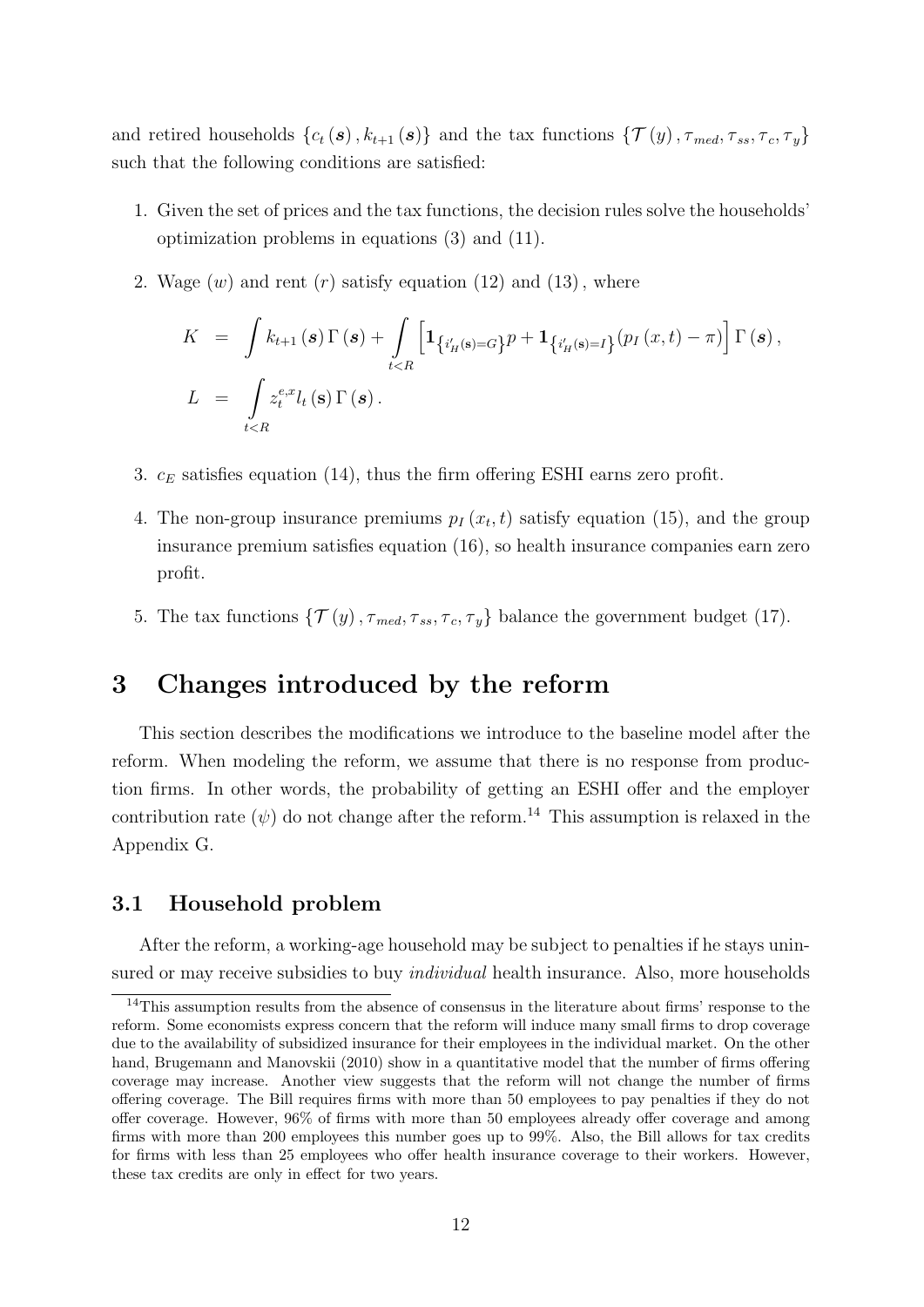will be eligible for Medicaid. The eligibility for subsidies and the Medicaid expansion depends on a household's total income  $(y_t^{tot})$ ; penalties are a function of the taxable income  $(y_t)$ . We can rewrite the budget constraint of a working-age household (4) in the following way:

$$
k_t (1+r) + \widetilde{w} z_t^{e,x} l_t + T_t^{SI} + Beq_e + Sub(y_t^{tot}, i'_H) = (1+\tau_c) c_t + k_{t+1} +
$$
  

$$
x_t (1-q(x_t, i_t)) + P_t + Tax + Pen(y_t, i'_H).
$$
 (18)

Here  $Sub(y_t^{tot}, i'_H)$  and  $Pen(y_t, i'_H)$  are subsidies and penalties correspondingly. A household with income above 400% of the Federal Poverty Line (FPL) cannot get subsidies. People having income below 400% of FPL and receiving an ESHI offer are eligible for premium subsidies in the individual market only if their employee's contribution  $(\bar{p})$  exceeds 9.5% of their total income. The subsidy structure ensures that individuals within a certain income category do not spend more than a certain fraction of their income on health insurance. More specifically, spending on individual insurance premiums is limited to the following percentage of total income<sup>15</sup>:

| Maximum premium spending $(\%$ of income) | Income categories ( $\%$ of FPL) |
|-------------------------------------------|----------------------------------|
| 2.0                                       | $<$ 133                          |
| 3.5                                       | 133-150                          |
| 5.2                                       | 150-200                          |
| 7.2                                       | 200-250                          |
| 8.8                                       | 250-300                          |
| 9.5                                       | 300-400                          |

The income eligibility threshold for the general Medicaid program is increased to 133% of FPL. There are no changes in the Medically Needy program.

An uninsured person whose insurance premium in the individual market is less than 8% of his income has to pay a penalty. The penalty is determined as

$$
Pen(y_t, i'_H) = \max\{0.025y_t, \$695\} \quad \text{if} \quad i'_H = U
$$

#### 3.2 Insurance sector after the reform

The reform imposes a heavy regulation on the individual insurance market. Insurance companies can no longer condition premiums on the current medical cost of individuals.

<sup>&</sup>lt;sup>15</sup>The subsidy function specified in the Bill is slightly more complicated: for each income category it specifies the range of maximum premium spending as a fraction of income. We approximate this range by selecting the midpoint of a corresponding interval. For example, the range for the income category 133-150% of FPL is 3-4% and we approximate it by the midpoint 3.5%.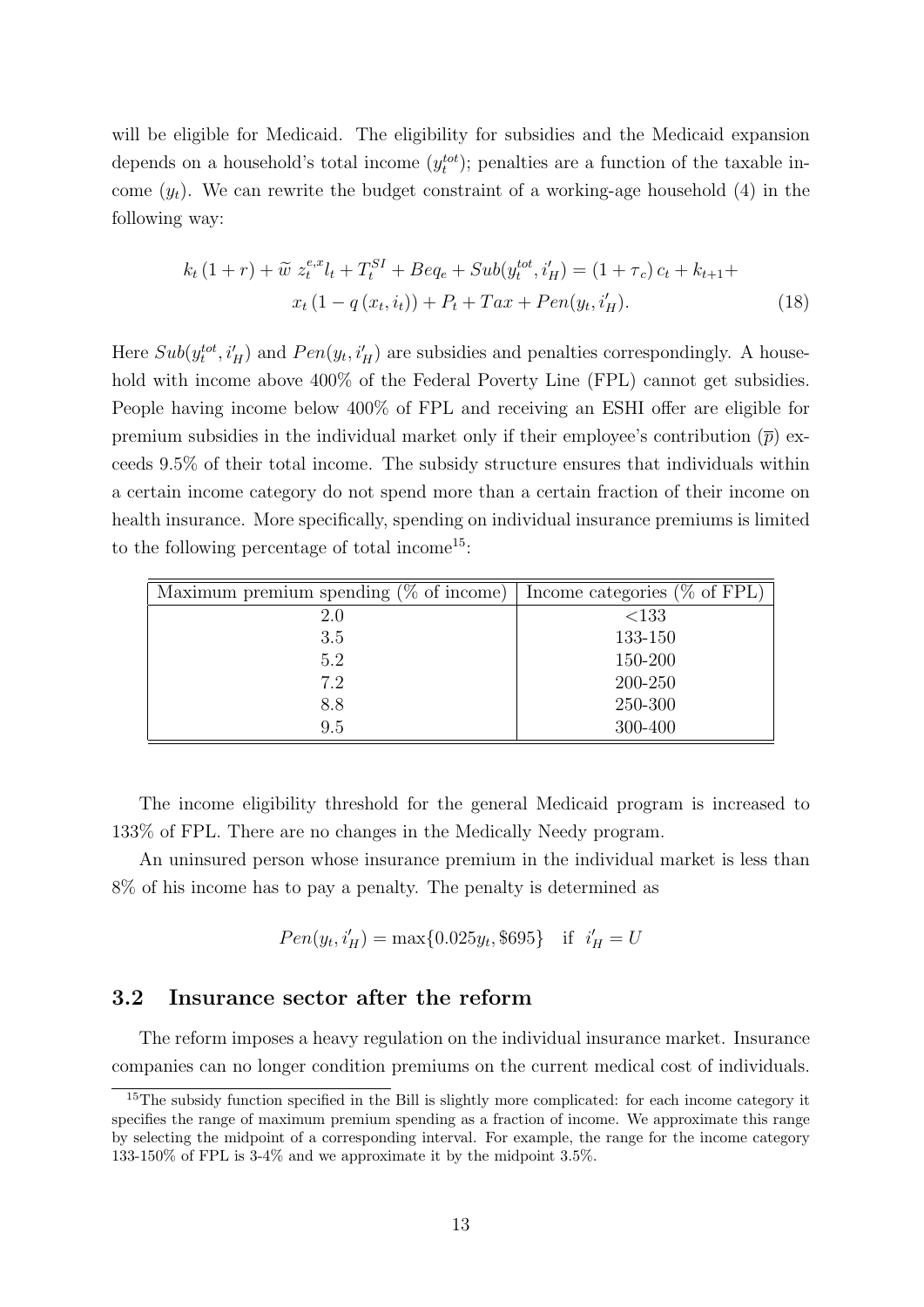The insurance premium of an individual of age  $\hat{t}$  will be determined by

$$
p_I\left(\hat{t}\right) = (1+r)^{-1} \gamma \frac{\left(\int_{\mathbf{t}=\hat{t}} \mathbf{1}_{\left\{i'_H(\mathbf{s})=I\right\}} EM\left(x_t, t\right) \Gamma\left(\mathbf{s}\right)\right)}{\int_{\mathbf{t}=\hat{t}} \mathbf{1}_{\left\{i'_H(\mathbf{s})=I\right\}} \Gamma\left(\mathbf{s}\right)} + \pi.
$$

#### 3.3 Government constraint

We maintain the assumption that the government runs a balanced budget. This implies

$$
\int \left[ Tax\left(\mathbf{s}\right) + \tau_{c}c_{t}\left(\mathbf{s}\right) \right] \Gamma\left(\mathbf{s}\right) - G + \int_{t\n
$$
\int_{t\geq R} \left[ ss_{e} + q_{med}\left(x_{t}\right)x_{t} - p_{med} \right] \Gamma\left(\mathbf{s}\right) + \int_{t\leq R} T_{t}^{SI} \Gamma\left(\mathbf{s}\right) + \int_{t\n
$$
+ \int_{t
$$
$$
$$

The left-hand side now has an additional source of revenue - penalties from those unwilling to purchase insurance. The right-hand side has an additional expenditure - subsidies. To balance the government budget we adjust  $\mathcal{T}(y_t)$  to make it more progressive (details are provided in the next section). This is done to reflect the fact that the current administration plans to finance the reform by increasing the tax burden on people with the highest income.<sup>16</sup>

## 4 Data and calibration

### 4.1 Data

We calibrated the model using the Medical Expenditure Panel Survey (MEPS) dataset. The MEPS collects detailed records on demographics, income, medical costs and insurance for a nationally representative sample of households. It consists of two-year overlapping panels and covers the period of 1996-2008. We use nine waves of the MEPS from 1999 to 2008.

The MEPS links people into one household based on eligibility for coverage under a typical family insurance plan. This Health Insurance Eligibility Unit (HIEU) defined in

<sup>&</sup>lt;sup>16</sup>More specifically, the Bill increases hospital insurance payroll tax on people with income above \$200,000 by 0.9% and imposes a 3.8% tax on unearned income for higher-income tax-payers (Kaiser Family Foundation, 2011). Our calibration strategy assumes a standard log-normal income process commonly used in macro-literature, which cannot generate the empirical fraction of top-earners. Because of this we increase the progressivity of the general tax code to capture the main idea of financing the reform by taxing the rich more.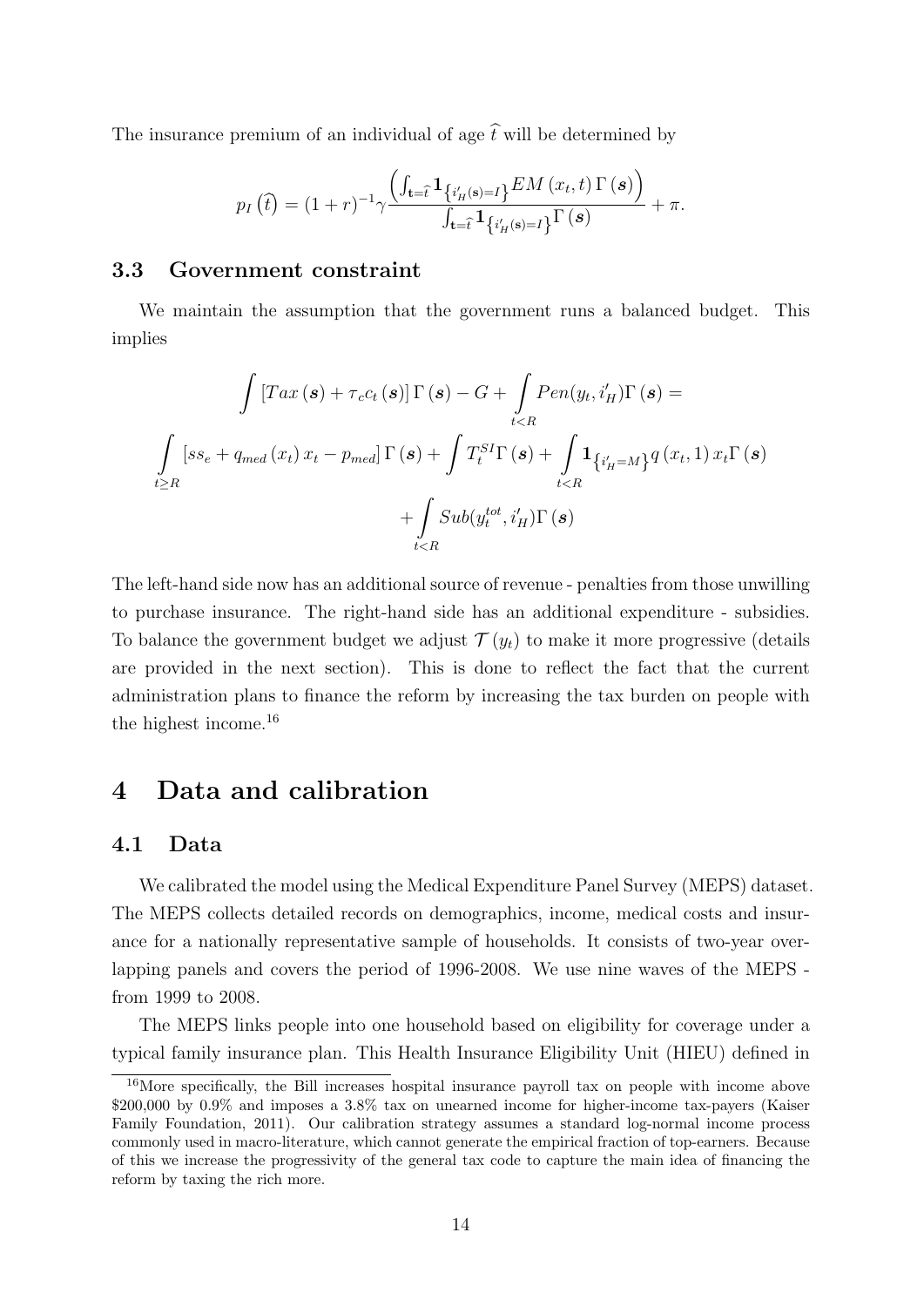the MEPS dataset corresponds to our definition of a household. All statistics we use were computed for the head of the HIEU. We define the head as the male with the highest income in the HIEU. If the HIEU does not have a male member we assign a female with the highest income as its head. We use longitudinal weights provided in the MEPS to compute all the statistics. Since each wave is a representation of population in each year, the weight of each individual was divided by nine in the pooled sample.

In our sample we include all household heads who are at least 24 years old and have non-negative labor income (to be defined later). The sample size for each wave is presented in Table 1. We use 2002 as the base year. All level variables were normalized to the base year using Consumer Price Index (CPI).

|  |  |  |  | Panel   99/00   00/01   01/02   02/03   03/04   04/05   05/06   06/07   07/08   Total |                                                                                       |
|--|--|--|--|---------------------------------------------------------------------------------------|---------------------------------------------------------------------------------------|
|  |  |  |  |                                                                                       | Obs.   5,290   4,165   8,648   6,471   6,628   6,569   6,380   6,876   5,165   56,192 |

Table 1: Number of observations in nine waves of MEPS (1999-2008)

#### 4.2 Demographics, preferences and technology

In the model, agents are born at age 25 and can live to a maximum age of 99. The model period is one year so the maximum lifespan  $N$  is 75. Agents retire at the age of 65, so R is 41.

To adjust conditional survival probabilities  $\zeta_t$  for the difference in medical expenses we follow Attanasio et al. (2011). In particular, we use Health and Retirement Survey (HRS) and MEPS to estimate the difference in survival probabilities for people in different medical expense categories and use it to adjust the male life tables from the Social Security Administration (more details are available in Appendix B). The population growth rate was set to 1.35% to match the fraction of people older than 65 in the data.

We set the consumption share in the utility function  $\chi$  to 0.6 using the estimates of French (2005).<sup>17</sup> The parameter  $\sigma$  is set to 5 which corresponds to the risk-aversion over consumption equal to 3.4 which is in the range commonly used in the life-cycle literature.<sup>18</sup> The discount factor  $\beta$  is calibrated to match the aggregate capital output ratio of 3. We set labor supply of those who choose to work  $(\bar{l})$  to 0.4

Fixed leisure costs of work  $\phi_{t,e}$  are calibrated to match the employment profiles in each educational and health group.<sup>19</sup> More specifically, we assume that fixed costs for

<sup>&</sup>lt;sup>17</sup>Given that we have indivisible labor supply we cannot pin down this parameter using a moment in the data.

<sup>&</sup>lt;sup>18</sup>The relative risk aversion over consumption is given by  $-cu_{cc}/u_c = 1 - \chi(1 - \sigma)$ .

<sup>&</sup>lt;sup>19</sup>We define a person as employed if he works at least 520 hours per year, earns at least \$2,678 per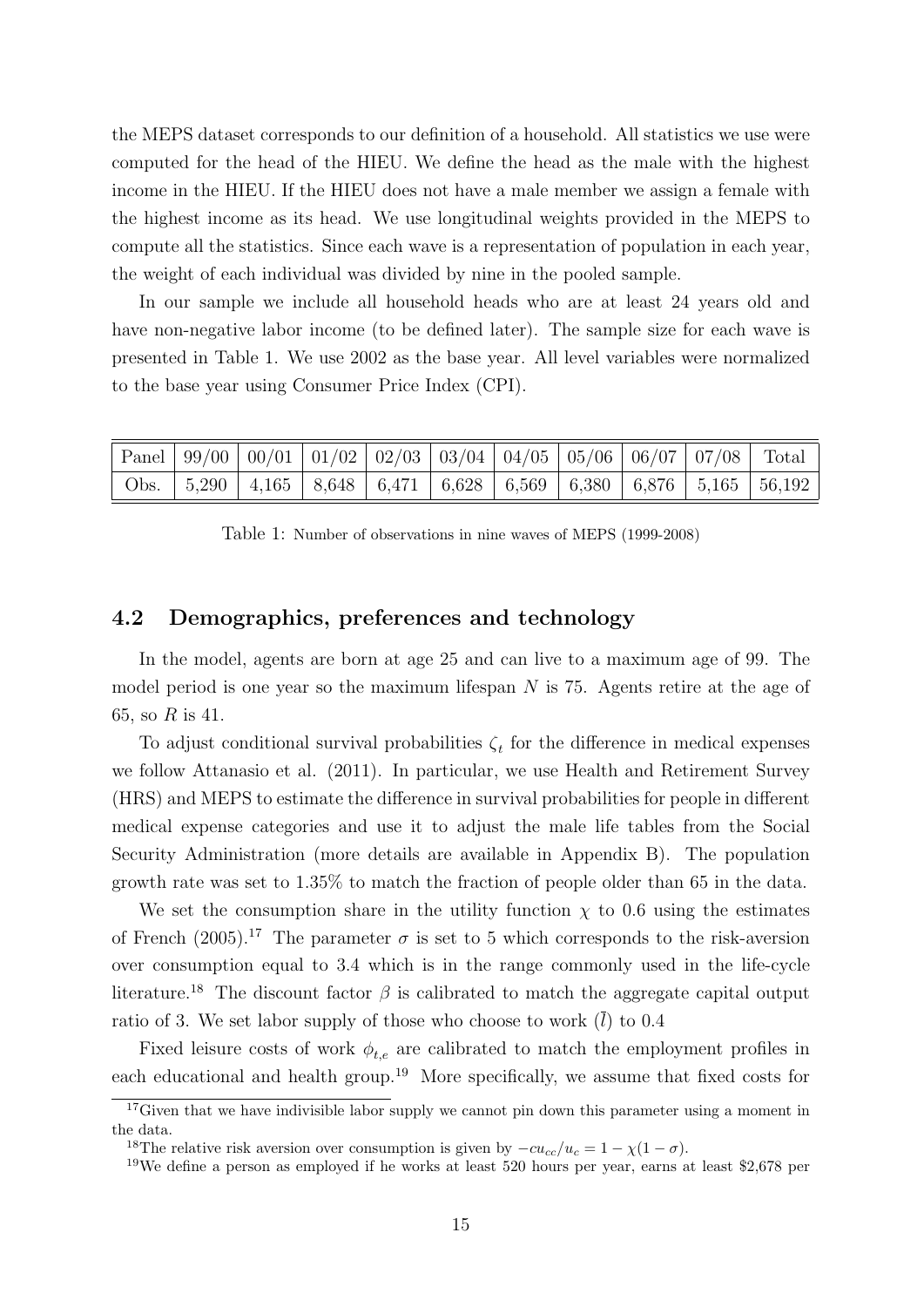people in good health  $\phi_1(t, e)$  do not vary with age and use this parameter to match the employment rate for the age group  $55-59$  for each educational group.<sup>20</sup> For the additional fixed costs of people with bad health  $\phi_2(t, e)$ , we assume it is a linear function of age. For each educational group we adjust the intercept and the slope of this function to match two moments: the employment rate of people in the 25-29 and 55-59 age groups who have bad health. The resulting fixed costs are presented in Table 2.

|                    |        | High-school dropouts   HS and College graduates |
|--------------------|--------|-------------------------------------------------|
| Ф1                 | 0.2800 | 0.2650                                          |
| $\phi_2$ intercept | 0.0200 | 0.0450                                          |
| $\phi_2$ slope     | 0.0008 | 0.0025                                          |

Table 2: Parameters characterizing disutility from work

The Cobb-Douglas function parameter  $\alpha$  is set at 0.33, which corresponds to the capital income share in the US. The annual depreciation rate  $\delta$  is calibrated to achieve an interest rate of 4% in the baseline economy. The total factor productivity A is set such that the total output equals one in the baseline model.

#### 4.3 Government

In calibrating the tax function  $\mathcal{T}(y)$  we use a nonlinear function specified by Gouveia and Strauss (1994):

$$
\mathcal{T}(y) = a_0 \left[ y - (y^{-a_1} + a_2)^{-1/a_1} \right]
$$

This functional form is commonly used in the quantitative macroeconomic literature (for example, Conesa and Krueger, 2006; Jeske and Kitao, 2009). In this functional form  $a_0$  controls the marginal tax rate faced by the highest income group,  $a_1$  determines the curvature of marginal taxes and  $a_2$  is a scaling parameter. We set  $a_0$  and  $a_1$  to the original estimates as in Gouveia and Strauss (1994), which are 0.258 and 0.768 correspondingly. The parameter  $a_2$  is used to balance the government budget. When implementing the reform we keep  $a_2$  fixed at a level that balances the budget in the baseline economy. To achieve a balanced budget in the reformed economy, we adjust the parameter  $a_0$ .

We set proportional income tax  $\tau_y$  to 6.62% to match the fact that around 65% of tax revenues come from income taxes that are approximated in our calibration by the progressive function  $\mathcal{T}(y)$ . The minimum consumption floor c was set to \$2,700 following

year in base year dollars (this corresponds to working at least 10 hours per week and earning a minimum wage of \$5.15 per hour), and does not report being retired or receiving Social Security benefits.

 $20$ Our model tends to overestimate the employment rate of healthy young people with high education, possibly due to the borrowing constraints and the lack of intra-family transfers. Matching employment at a young age will result in counter-intuitive decreasing leisure costs over the life-cycle.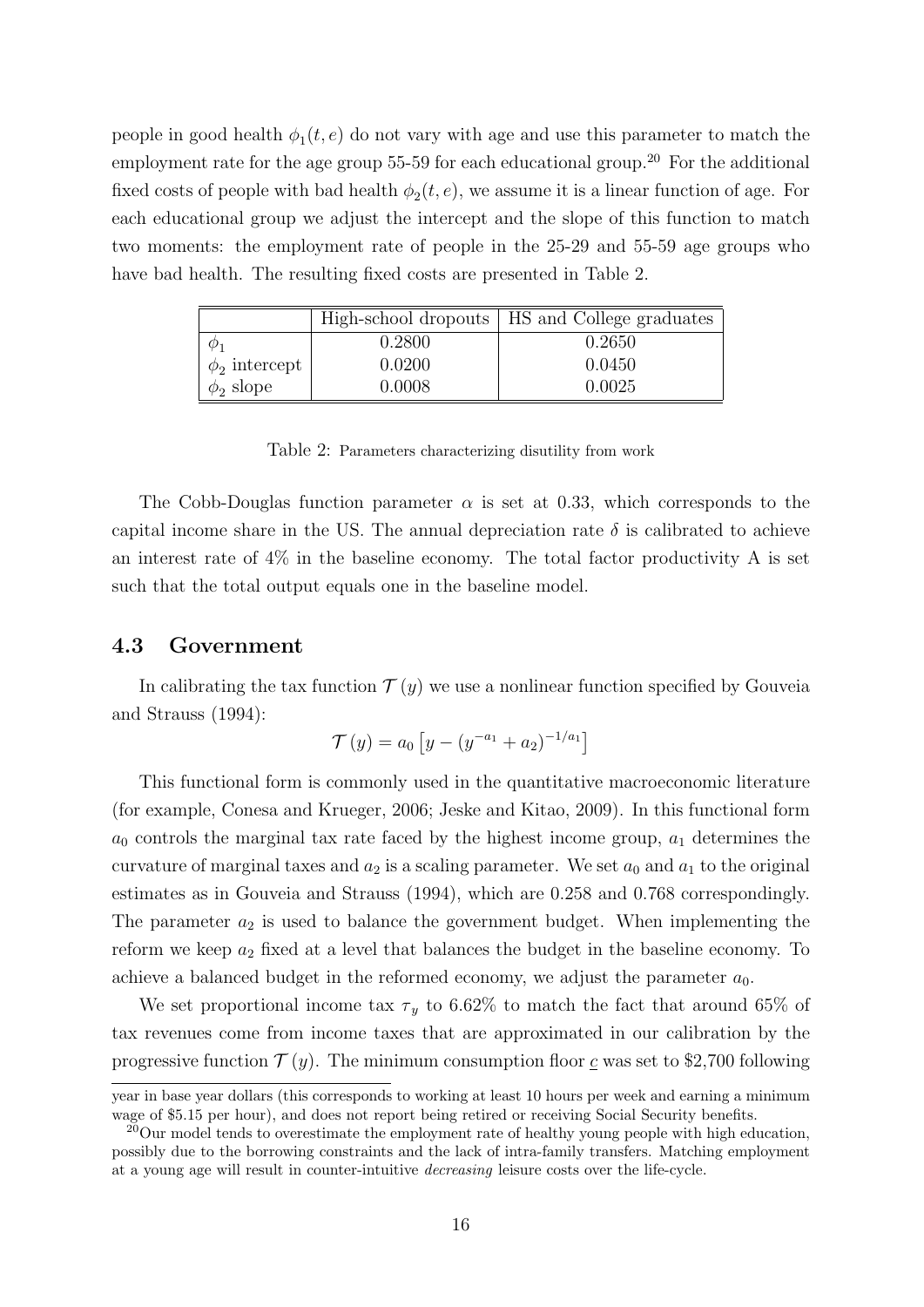the estimates of De Nardi et al. (2010). The Social Security replacement rates were set to 40% and 30% of the average labor income for people with low and high education correspondingly, reflecting the progressivity of the system.

Medicaid eligibility rules were taken from the data. The income eligibility threshold for general Medicaid  $(y^{cat})$  is set to 64% of FPL which is the median value for this threshold among all states in 2009. The income eligibility threshold for the Medically Needy program  $(y^{need})$  and asset test for this program  $(k^{pub})$  are set to 53% of FPL and \$2,000 correspondingly. These numbers are equal to the median values for the corresponding eligibility criteria in 2009 in the states that have Medically Needy program.<sup>21</sup>

The Medicare, Social Security and consumption tax rates were set to 2.9%, 12.4% and 5.67% correspondingly. The maximum taxable income for Social Security is set to \$84,900. The fraction of exogenous government expenses in GDP is 18%.

#### 4.4 Insurance sector

The share of health insurance premium paid by the firm  $(\psi)$  was chosen to match the aggregate ESHI take-up rate.<sup>22</sup> The resulting number  $(76.3\%)$  is consistent with the one observed in the U.S. economy, which is in the range of 75-85% (Kaiser Family Foundation, 2009).

We set the proportional loads for group and individual insurance policies  $(\gamma)$  to 1.11 (Kahn et al., 2005). The fixed costs of buying an individual policy  $\pi$  is set to \$23 to match the aggregate fraction of people with individual insurance.

#### 4.5 Labor income

We divide households into two educational groups: high-school dropouts and people with at least a high-school degree. The fraction of each group in the population is 15% and 85% correspondingly. Individuals with different education and health have different productivity, specified as follows:

$$
z_t^{e,x} = \lambda_t^{e,x} \exp(v_t) \exp(\xi_t)
$$
\n(19)

where  $\lambda_t^{e,x}$  $t_t^{e,x}$  is the deterministic function of age, education and medical expenses category, and

$$
v_t = \rho v_{t-1} + \varepsilon_t, \quad \varepsilon_t \sim N(0, \sigma_\varepsilon^2)
$$
\n
$$
(20)
$$

$$
\xi_t \sim N(0, \sigma_{\xi}^2)
$$

<sup>&</sup>lt;sup>21</sup>In our model FPL does not change after the reform so the Medical eligibility thresholds are not affected by the change in the aggregate variables.

<sup>&</sup>lt;sup>22</sup>In this paper we use the term "take-up rate" only in relation to the employer-based market, and it defines the fraction of people among those with an ESHI offer who choose to buy group insurance.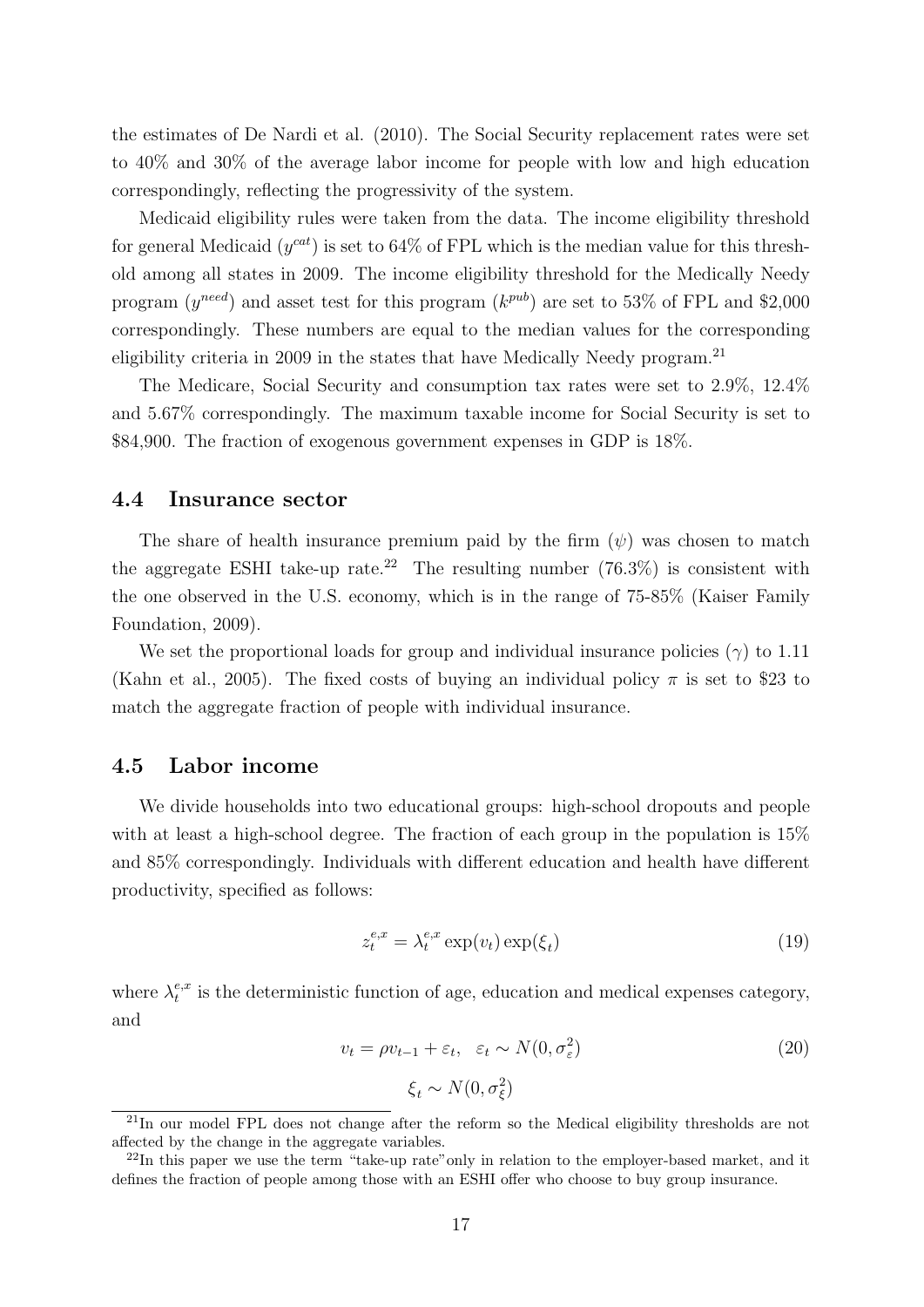For the persistent shock  $v_t$  we set  $\rho$  to 0.98 and  $\sigma_\varepsilon^2$  to 0.018 following the incomplete market literature (Storesletten et al (2004); Hubbard et al (1994); Erosa et al (2011); French (2005)). We set the variance of the transitory shock  $(\sigma_{\xi}^2)$  to 0.1 which is in the range estimated by Erosa et al (2011). In our computation we discretize the stochastic shocks  $v_t$  and  $\xi_t$  using the method in Floden (2008).<sup>23</sup> To construct the distribution of newborn individuals, we draw  $v_1$  in equation (20) from  $N(0, 0.124)$  distribution following Heathcote et al. (2010).

To identify the deterministic part of productivity  $\lambda_t^{e,x}$  we need to take into account that in the data we only observe labor income of workers and we do not know the potential income of non-workers. In the data people in different medical expenses categories have similar average labor income but differ substantially in their employment profiles. If people with low productivity tend to drop out from the employment pool there will be a selection bias when estimating labor income from the data.

To address this problem we use the method developed by French (2005). We start by estimating the labor income profiles of workers based on the MEPS dataset.<sup>24</sup> Then we guess  $\lambda_t^{e,x}$  $t_t^{e,x}$  in equation (19) and feed these productivity profiles into our model. After solving and simulating the model we compute the average labor income profile of workers in our model and compare it with the income profiles from the data. If our simulated labor income is too high, we update the deterministic part of productivity  $\lambda_t^{e,x}$  downwards, and if it is too low - upwards. We reiterate until the labor income profile generated by our model is the same as in the data.<sup>25</sup>,<sup>26</sup> The advantage of this approach is that we can reconstruct the productivity  $z_t^{e,x}$  of individuals whom we do not observe working in the data.

Figure (1) plots the labor income profiles of *workers* observed in the data and simulated by the model, and compares them with the average potential labor income computed for *everyone* in the model. The later profile takes into account the unobserved productivity of those people who do not work. The average labor income of workers is higher than the average labor income that includes potential income of non-workers because people with low productivity tend to drop out from the employment pool. This also suggests

<sup>&</sup>lt;sup>23</sup>We use 9 grid points for  $v_t$  and 2 grid points for  $\xi_t$ . The grid of  $v_t$  is expanding to capture the increasing cross-sectional variance. Our discretized process for  $v_t$  generates the autocorrelation of 0.98 and 0.016 for its innovation variance.

<sup>24</sup>Household labor income is defined as the sum of wages (variable WAGEP) and 75% of the income from business (variable BUSNP). This definition is the same as the one used in the Panel Study of Income Dynamics Dataset (PSID), which has been commonly used for income calibration in the macroeconomic literature.

<sup>&</sup>lt;sup>25</sup>More specifically, for a given educational and age group we specify  $\lambda_t^{e,x}$  as a cubic function of age, thus we need to find four coefficients. To recover these four coefficients we use the following four moments: average labor income for workers at age 25, 40, 50, and 60 for each educational group.

<sup>&</sup>lt;sup>26</sup>Based on our experiments, for a given set of model parameters there seems to be a unique set of coefficients defining  $\lambda_t^{e,x}$  that can match the labor income profile in the data. See French (2005) for a more detailed discussion of identification.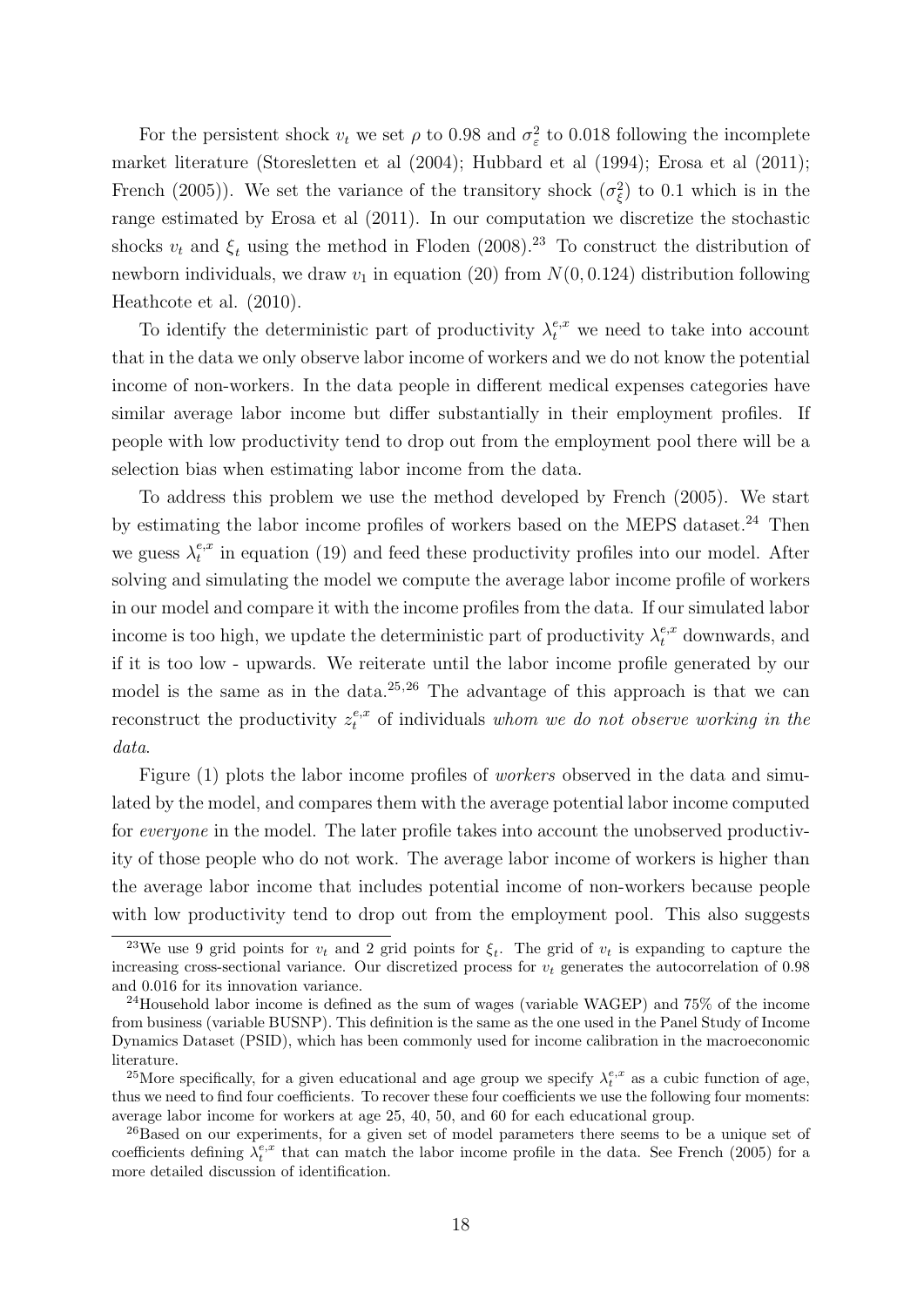

Figure 1: Average labor income of workers (data and model) and of everyone (model). The later profile takes into account the unobserved productivity of those people who do not work.

that if we do not use the correction described above we would overestimate the labor income for non-participating individuals and this bias is especially strong in the case of unhealthy workers and workers at pre-retirement age, i.e. groups with lower employment rate. Our estimates also show that unhealthy people are inherently less productive. The drop in productivity due to bad health depends on age but it can be as high as 22% for high-school dropouts and as high as  $15\%$  for people with at least a high-school degree.<sup>27</sup>

 $27$ Capatina (2011) also finds that the negative impact of bad health on productivity is more pronounced for people with low education.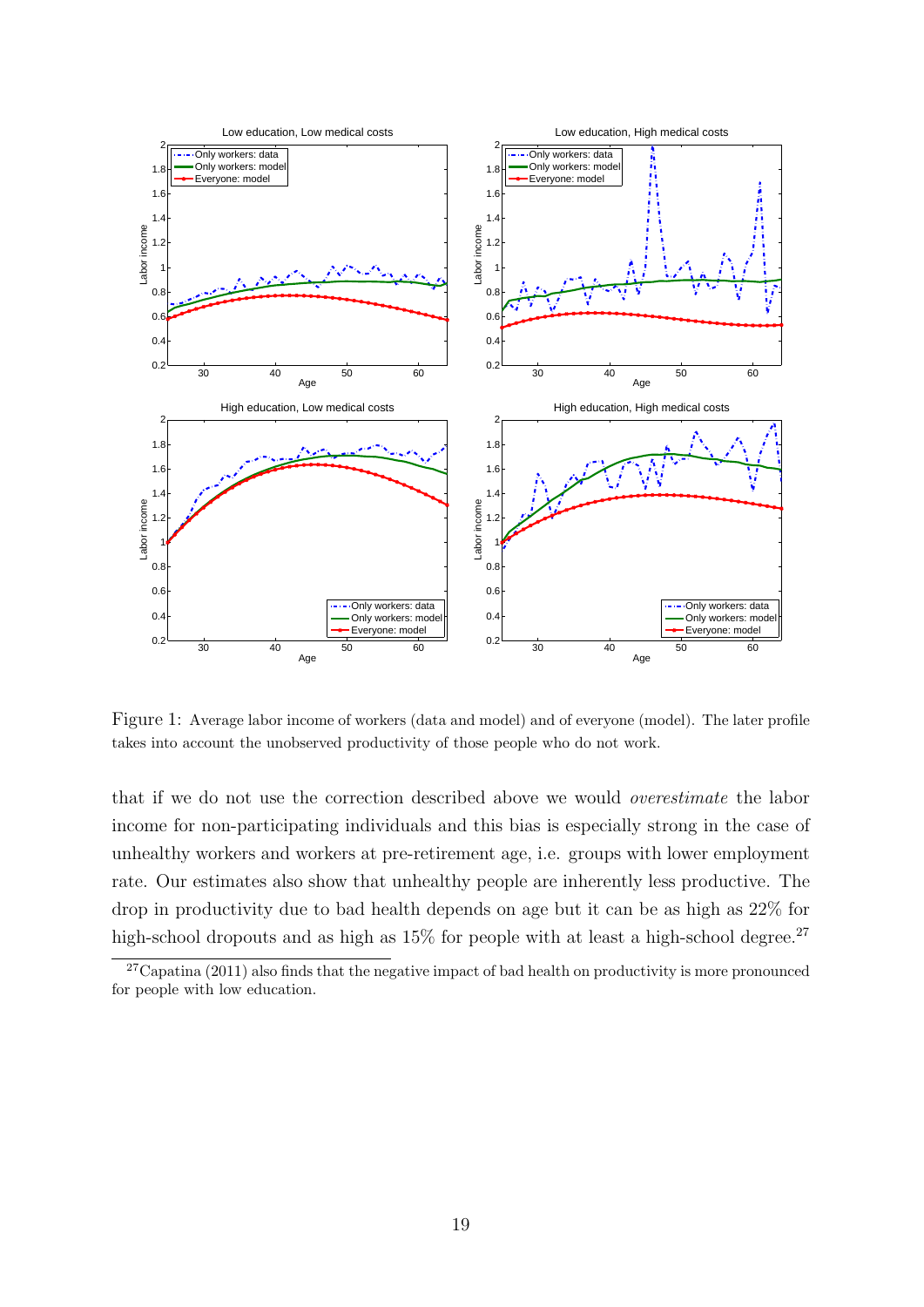## 4.6 Offer rate

We assume that probability of getting an offer of ESHI coverage is a logistic function<sup>28</sup>:

$$
Prob_t = \frac{\exp(u_t)}{1 + \exp(u_t)},
$$

where the variable  $u_t$  is an odds ratio that takes the following form:

$$
u_t = \eta_0^e + \eta_1^e \log(inc_t) + \eta_2^e [\log(inc_t)]^2 + \eta_3^e [\log(inc_t)]^3 + \eta_4^e \mathbf{1}_{\{g_{t-1} = 1\}} + \Theta^e D_t \tag{21}
$$

Here  $\eta_0^e, \eta_1^e, \eta_2^e, \eta_3^e, \eta_4^e$  and  $\Theta^e$  are education-specific coefficients, *inc<sub>t</sub>* is individual labor income (normalized by the average labor income), and  $D_t$  is a set of year dummy variables. To construct the initial offer rate  $(g_1$  in equation  $(21)$ ) we run a separate logistic regression for people aged 24-26 where we do not include offer in the previous period but include dummies for medical expenses categories.

#### 4.7 Insurance status

In the MEPS the question about the source of insurance coverage is asked retrospectively for each month of the year. We define a person as having employer-based insurance if he reports having ESHI for at least eight months during the year (variables PEGJA-PEGDE). The same criterion is used when defining public insurance (variables PUBJA-PUBDE) and individual insurance status (variables PRIJA-PRIDE). For those few individuals who switch sources of coverage during a year, we use the following definition of insurance status. If a person has both ESHI and individual insurance in one year, and each coverage lasted for less than eight months, but the total duration of coverage lasted for more than eight months, we classify this person as individually insured. Likewise, when a person has a combination of individual and public coverage that altogether lasts for more than eight months, we define that individual as having public insurance.<sup>29</sup>

### 4.8 Medical expenditures

Medical costs in our model correspond to the total paid medical expenditures in the MEPS dataset (variable TOTEXP). These include not only out-of-pocket medical expenses but also the costs covered by insurers. In our calibration medical expense shock is approximated by a 5-state discrete Markov process. For each age, we divide medical

<sup>&</sup>lt;sup>28</sup>In our estimation we assume that an individual has an offer if any member of his HIEU reports having an offer in at least two out of three interview rounds during a year (variables OFFER31x, OFFER42x, OFFER53x). In addition, we exclude household heads whose income was below \$1,000 when estimating the logistic regression.

<sup>&</sup>lt;sup>29</sup>The results do not significantly change if we change the cutoff point to 6 or 12 months.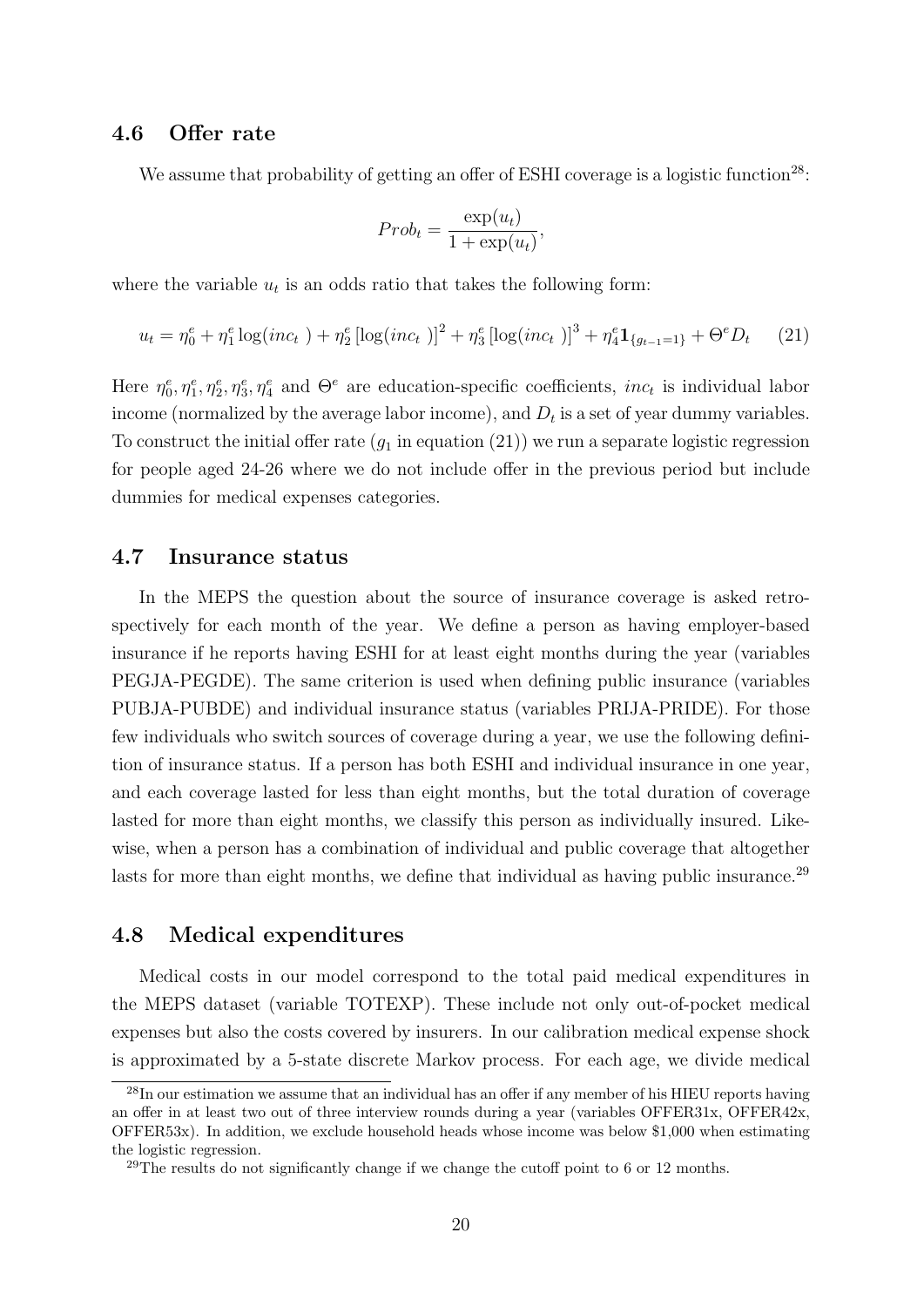expenditures into 5 bins, corresponding to 30th, 60th, 90th and 99th percentiles (more details on this are available in Appendix C). We set  $\overline{x_t}$  that separates people into different medical expenses categories to the 90th percentile of medical expenses distribution of the corresponding age. In other words, people whose medical expenses are in the lowest three bins are classified as healthy, while people whose medical expenses are in the highest two bins are classified as unhealthy. To construct the transition matrix we measure the fraction of people who move from one bin to another between two consecutive years separately for people of working age (25-64) and for retirees (older than 65).

We use MEPS to estimate the fraction of medical expenses covered by insurance policies  $q(x_t, i_t)$  (we explain more in Appendix C). We find that Medicaid provides better coverage than private insurance for low medical expenses but for higher expenses private insurance is more generous. For retired households we set  $q_{med}(x_t)$  to 0.5 to match the fraction of medical expenses of the retirees financed by the government (3.0% of GDP).

The model parametrization is summarized in Table 9 in Appendix A.

## 5 Baseline model performance

Figure (2) compares the employment profiles observed in the data with the ones generated by the model. The model closely tracks the employment profiles for each educational and health group though it slightly overestimates employment rate of the youngest group.



Figure 2: Employment profiles for people with low education (left panel) and high education (right panel): data vs. model

Table 3 compares the aggregate health insurance statistics generated by the model with the ones observed in the data. The model was calibrated to match the data on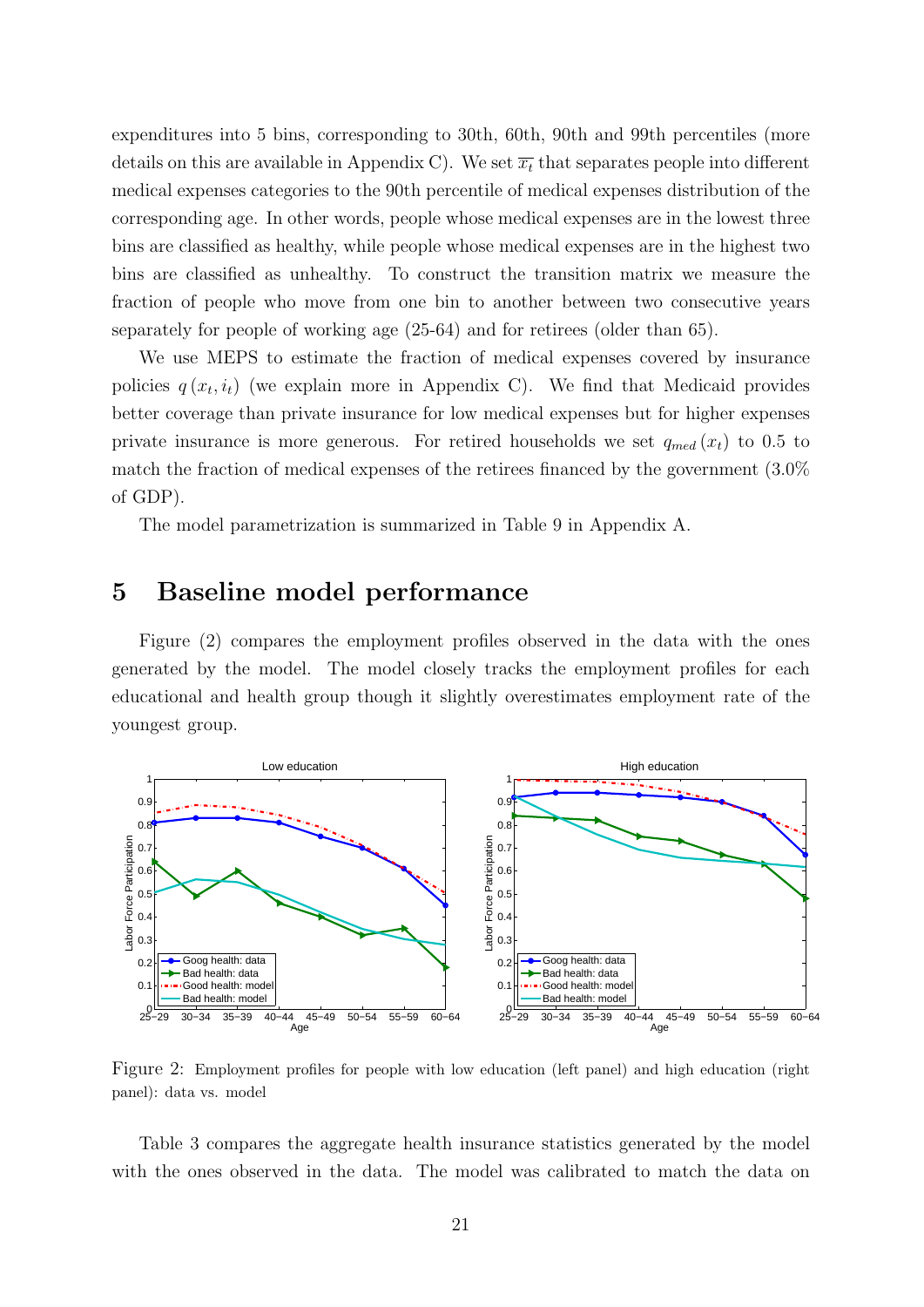ESHI take-up rates and individual insurance rates. However, the model also produces numbers on the fractions of uninsured and publicly insured close to the data. The last four columns of Table 3 show insurance statistics by educational groups. Our model does not target any of these statistics, but it still fares well along these dimensions.

|                                 | All  |       | Low education |       | High education |       |
|---------------------------------|------|-------|---------------|-------|----------------|-------|
|                                 | Data | Model | Data          | Model | Data           | Model |
| Insured by ESHI $(\%)$          | 63.0 | 64.4  | 33.3          | 29.1  | 68.5           | 70.6  |
| Individually insured $(\%)$     | 7.6  | 7.3   | 5.5           | 3.8   | 8.0            | 8.0   |
| Uninsured $(\%)$                | 20.2 | 19.7  | 39.5          | 43.2  | 16.6           | 15.6  |
| Publicly insured $(\%)$         | 9.2  | 8.6   | 21.7          | 23.8  | 6.9            | 5.9   |
| ESHI take-up rate $(\%)$        | 94.3 | 94.2  | 85.9          | 81.6  | 93.9           | 95.3  |
| Offer rate $(\%)$               | 67.6 | 68.3  | 38.8          | 35.7  | 72.9           | 74.1  |
| Group premium/avg.income $(\%)$ | 7.0  | 6.7   |               |       |                |       |

Table 3: Insurance statistics: data vs. model

The top panel of Figure (3) plots the percentages of the uninsured and those publicly insured in the model and in the data. For both educational groups, the model can match the corresponding empirical profiles. There is an overprediction in the number of publicly insured for people of preretirement age due to our simplified Medicaid eligibility criteria. The bottom panel of Figure (3) compares the life-cycle profiles of the fraction of people with private insurance for different educational groups in the model and in the data. The model reproduces the general life-cycle pattern and differences in educational group in insurance rates. However, for low educated people it underestimates the fraction of people with ESHI among the older group which happens because we overestimate the fraction of the publicly insured for this age category. The model also tends to underpredict the fraction of people with individual insurance among young low-educated people because we abstract from different Medicaid rules by state and assume only one choice of plan in the individual insurance market.

It is well-known that a standard incomplete-market model cannot generate wealth concentration as in the data. However, we are able to reproduce a reasonable amount of wealth inequality. People in the top 20th, 40th and 60th percentiles in our model hold 55.2%, 81.5% and 95.1% of the aggregate wealth while in the data these numbers are 84.4%, 95.7% and 99.6% correspondingly (Wolff, 2010). The numbers produced by our model are similar to the numbers produced by other quantitative models featuring incomplete labor markets and medical expenses shocks (see, for example, Imrohoroglu and Kitao, 2012). Our model also produces a reasonable number of poor people: the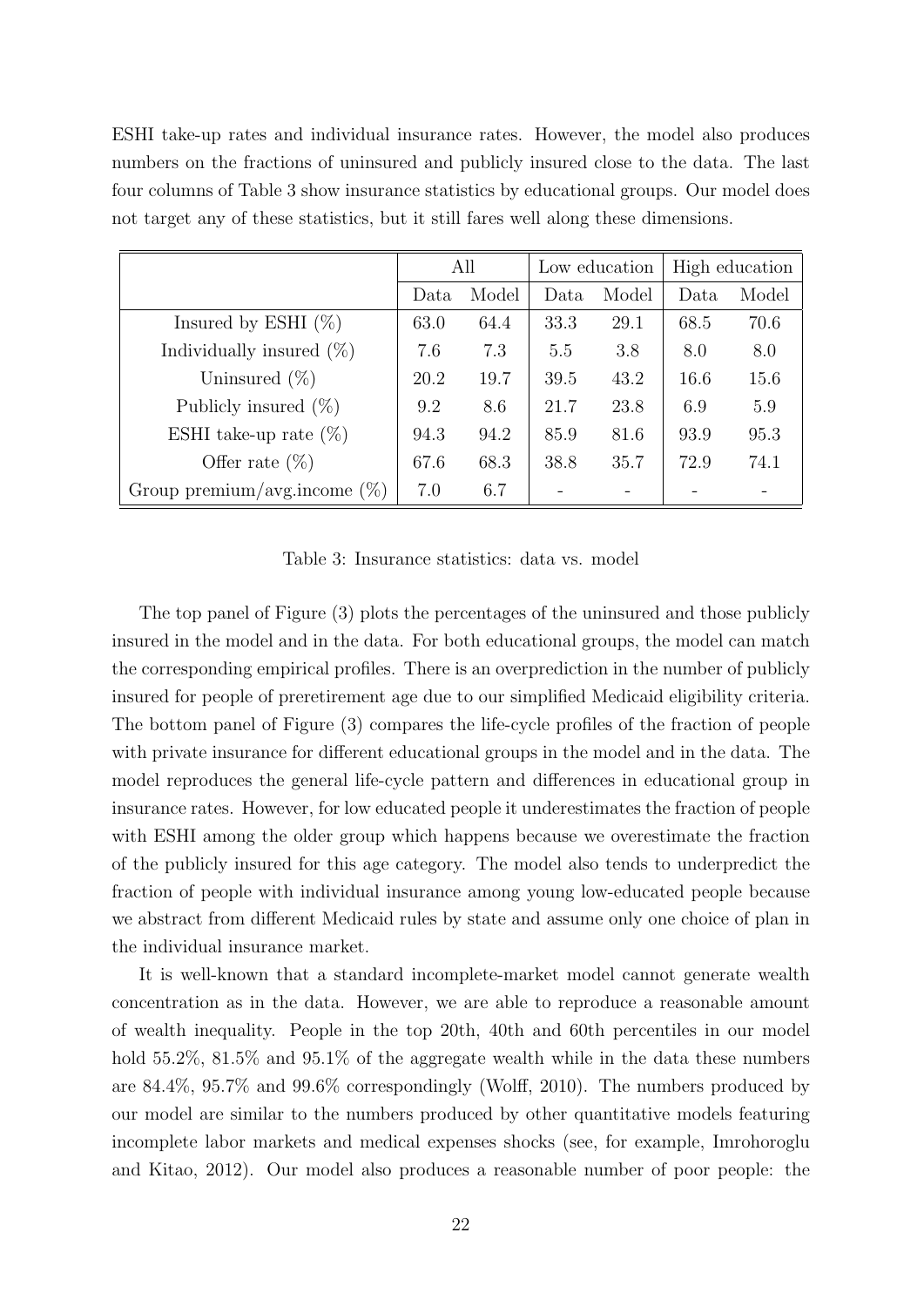

Figure 3: Percent of uninsured and publicly insured (top panel) and privately insured (bottom panel) data vs. model

fraction of people (including retirees) with assets less than \$1,000 is 10.9%. In the Survey of Consumer Finance (SCF) this number is 11.1% in 2004 (Kennickell, 2006).

## 6 Effects of the reform

In this section we describe the effects of the reform on employment, insurance and government finances by comparing the two steady-states: before and after the reform (the transition dynamics is described in Appendix E). Then we provide the analysis of the welfare effects which takes into account the transition period to the new steady-state.

#### 6.1 Effect on the employment

The reform does not have a significant impact on the aggregate employment rate which slightly decreases from  $89.7\%$  to  $89.1\%$ . Figure (4) compares the employment profiles before and after the reform. There is a noticeable change in employment of people with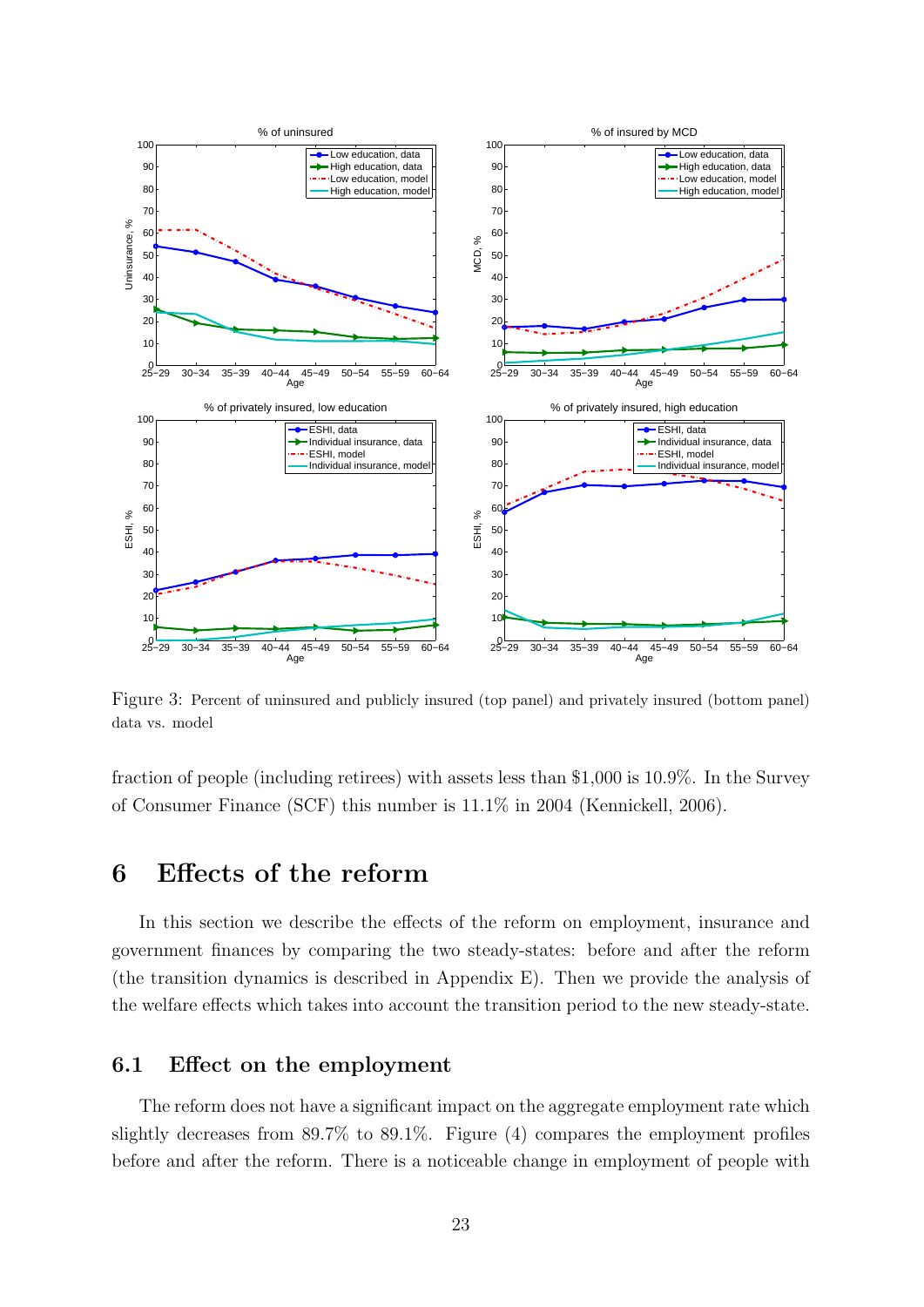bad health. Unhealthy people with low education increase their labor supply while for unhealthy people with high education labor supply goes down. This opposite direction of adjustment in labor supply is due to the effect of Medicaid and ESHI. In general, for unhealthy group health insurance is very valuable but very expensive if obtained through the individual market. Before the reform, unhealthy people with low education have to rely on Medicaid while the highly educated group has to rely on ESHI. In order to satisfy the income eligibility requirements for Medicaid, unhealthy low educated people may need to stop working. In contrast, unhealthy people with high education have to work in order to be eligible for ESHI. After the reform, given the relaxed eligibility requirements for Medicaid and the availability of subsidies, these distorting effects are substantially diminished.<sup>30</sup>

The response in employment mainly comes from people with low productivity. For unhealthy people with low education, the average productivity profile among workers decreases after the reform, implying that people with lower than average productivity join the employment pool. For unhealthy people with high education, the average productivity profile goes up, implying that people who leave the employment pool have lower than average productivity.



Figure 4: Employment profiles before and after the reform for people with low education (left panel) and high education (right panel). The comparison is done for the steady-states.

### 6.2 Effect on insurance

Table 4 compares the aggregate insurance statistics between the two steady-states the baseline and the reformed economies.

<sup>30</sup>Pohl (2011) finds a similar pattern when using a structural model to simulate the effects of the current reform on the labor supply of single mothers. In particular, he finds that individuals with medical conditions are more likely to increase labor supply in response to the Medicaid expansion and the introduction of subsidies, or to quit job that offers ESHI.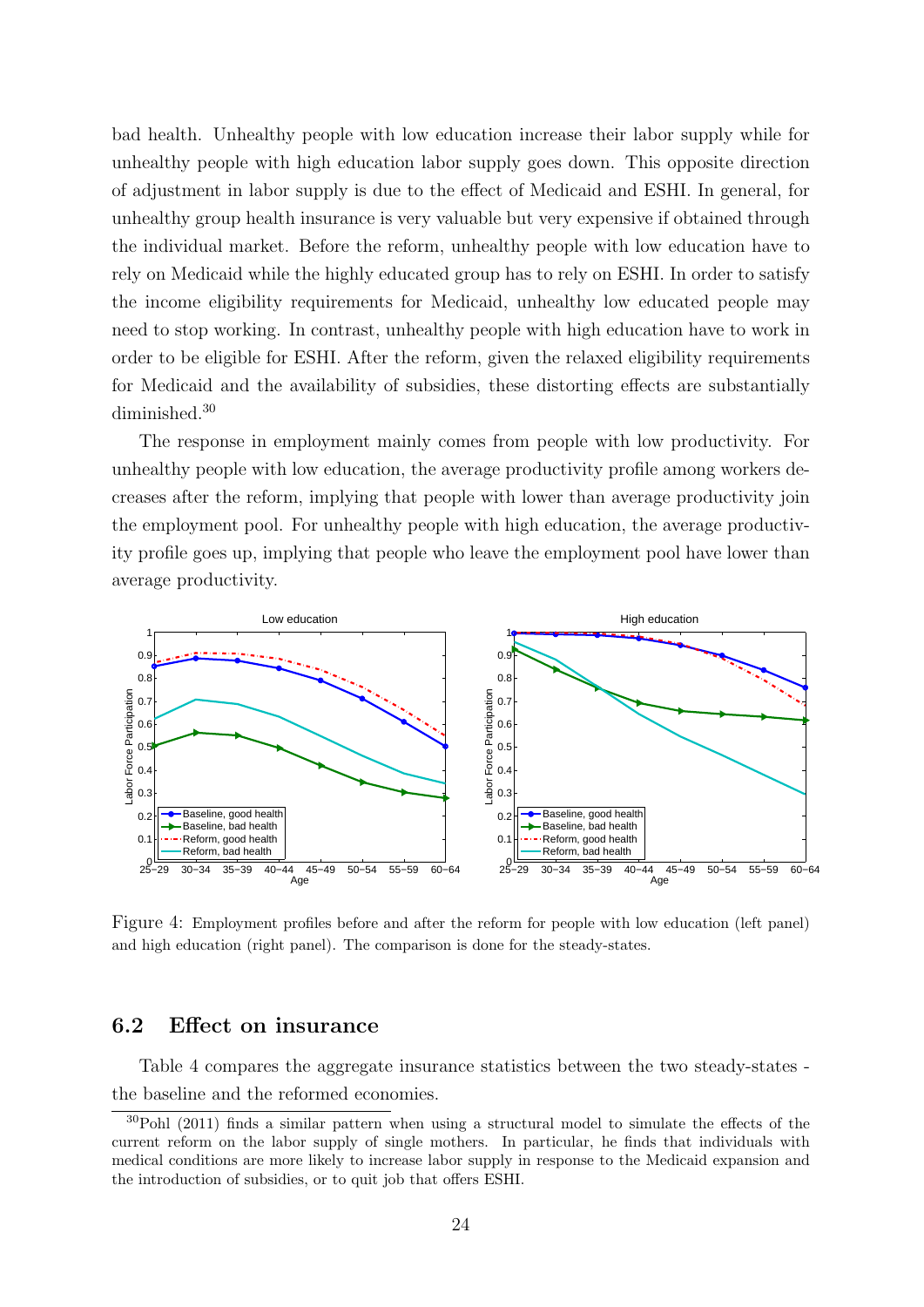| Variable                        | <b>Baseline</b> | Reform |
|---------------------------------|-----------------|--------|
| Insured by ESHI $(\%)$          | 64.4            | 62.5   |
| Individually insured $(\%)$     | 7.3             | 18.5   |
| Uninsured $(\%)$                | 19.7            | 8.9    |
| Publicly insured $(\%)$         | 8.6             | 10.1   |
| Group premium/avg.income $(\%)$ | 6.7             | 6.0    |
| Employment                      | 89.7            | 89.1   |
| Aggregate capital               | 3.00            | 2.92   |

Table 4: Insurance statistics before and after the reform (steady-state comparisons)

The fraction of people with ESHI stays almost the same. This is not surprising given our assumption that neither ESHI offer rates nor employer contribution rates change in response to the reform. The percentage of people with individual insurance increases more than twofold: from 7.3% to 18.5%. At the same time, there is a big drop in the uninsurance rate which goes down from 19.7% to 8.9%. The number of publicly insured increases from 8.6% to 10.1% due to the expansion of Medicaid.<sup>31,32</sup>

The top panel of Figure (5) compares the percentages of people without health insurance before and after the reform. In all educational and age groups there is a noticeable decline in the fraction of the uninsured. The largest reduction in the number of uninsured is observed among high-school dropouts especially at young ages.

The bottom panel of Figure (5) displays the fraction of people with public insurance. For both educational groups the fraction of people insured by Medicaid increases at young age but decreases at preretirement age. In our calibration Medicaid provides a better coverage for low medical expenses but for high medical expenses private insurance is more generous. Since medical expenses increase steeply with age, subsidized private insurance becomes more attractive than Medicaid as people get older. As shown in the bottom panel of Figure (6), the fraction of people with individual insurance increases sharply with age.

The top panel of Figure (6) compares the fraction of people with ESHI before and

<sup>&</sup>lt;sup>31</sup>The percentage of people newly eligible for Medicaid (in the income category 64-133% of FPL) is around 7.7% in the pre-reform economy. However, the expansion of Medicaid does not increase the percentage of publicly insured much because many of newly eligible people prefer to buy subsidized individual insurance. This is because the subsidy scheme is very generous for people in this income category and individual insurance provides better coverage in case of high medical shocks.

 $32$ Table 4 shows that even though the reform substantially decreases the number of uninsured, the insurance coverage is far from universal: around 9% of people will stay uninsured. People who stay uninsured after the reform have low expected medical expenses and they are not eligible for subsidies. These people prefer to pay penalties because community-rated premiums are substantially higher than premiums they face in the unregulated market.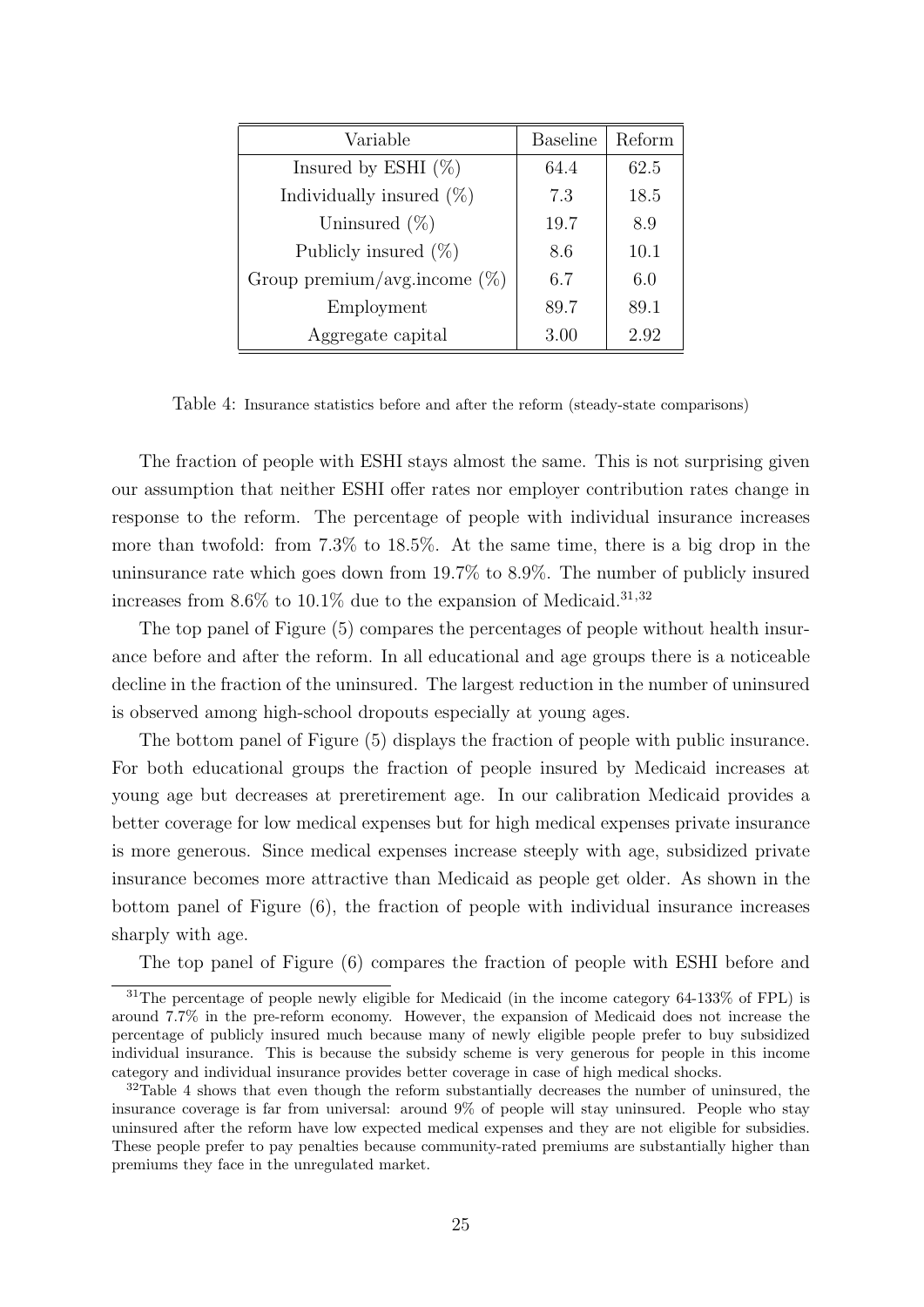

Figure 5: Percent of uninsured and publicly insured before and after the reform for people with low education (left panel) and high education (right panel). The comparison is done for the steady-states.

after the reform. For people older than 40 there is a decrease in ESHI coverage for both educational groups. This is due to the crowd-out by Medicaid and subsidized individual insurance.<sup>33</sup> Older people have higher disutility from work when they are unhealthy, and after the reform they do not need to work in order to access ESHI since they have alternative insurance options.<sup>34</sup>

## 6.3 Effect on government finances

Table 5 shows the changes in government finances after the reform. The government spending on health insurance for the working-age group (including subsidies net

<sup>33</sup>Cutler and Gruber (1996) also found that Medicaid expansion over the 1987-1992 period caused the crowd-out of ESHI.

<sup>&</sup>lt;sup>34</sup>The decrease in the group premium reported in Table 4 can be explained by this tendency of older unhealthy people to leave the employment pool, thus resulting in better risk composition. Clemens (2012) describes similar patterns when studying the effect of the Medicaid expansion in the end of 1990s on the community-rated markets in some states. In particular, he finds that sick people switch to newly available public coverage thus reducing community-rated premiums.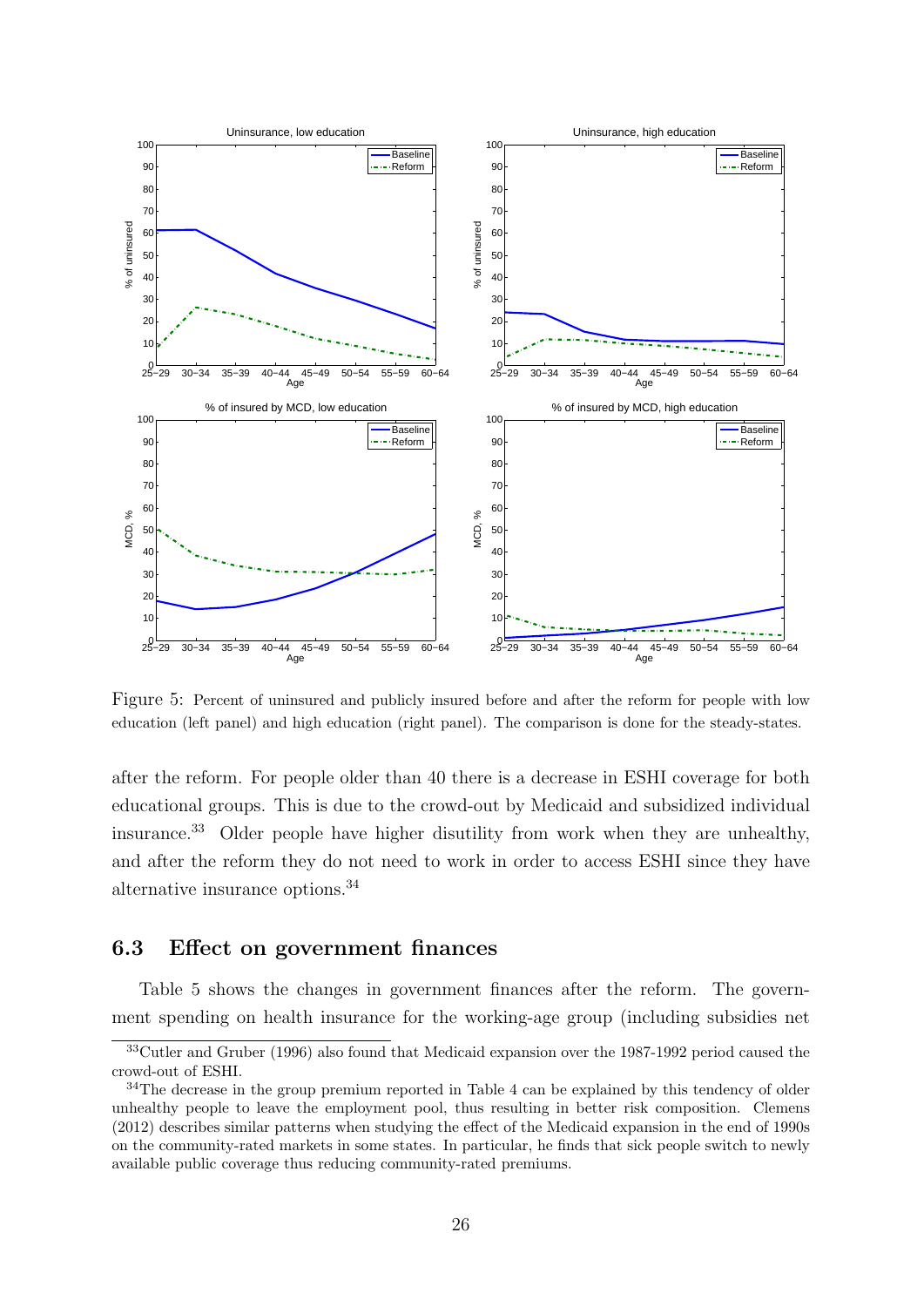

Figure 6: Percent of people with ESHI and individual insurance before and after the reform for people with low education (left panel) and high education (right panel). The comparison is done for the steadystates.

| Change in                                                        | Value    |
|------------------------------------------------------------------|----------|
| Spending on health insurance for working-age $(\%)$              | $+124.1$ |
| Spending to guarantee minimum consumption for working-age $(\%)$ | $-45.6$  |
| Average tax for average wage (percentage point)                  | 1.20     |

Table 5: Changes in the government finances after the reform

of penalties and Medicaid expansion) increases by 124%. On the other hand, there is a significant decline in spending on transfers to guarantee the minimum consumption floor. For working-age households these transfers drop by almost 46%. The average tax rate for a person with average income increases by 1.20 percentage points in the reformed economy.<sup>35</sup>,<sup>36</sup>

<sup>35</sup>The change in marginal taxes for different income groups is discussed in Appendix H.

<sup>36</sup>Even though the reform increases income redistribution in the economy it does not have a noticeable impact on wealth inequality. The Gini coefficient after the reform changes very slightly going down from 0.556 to 0.552.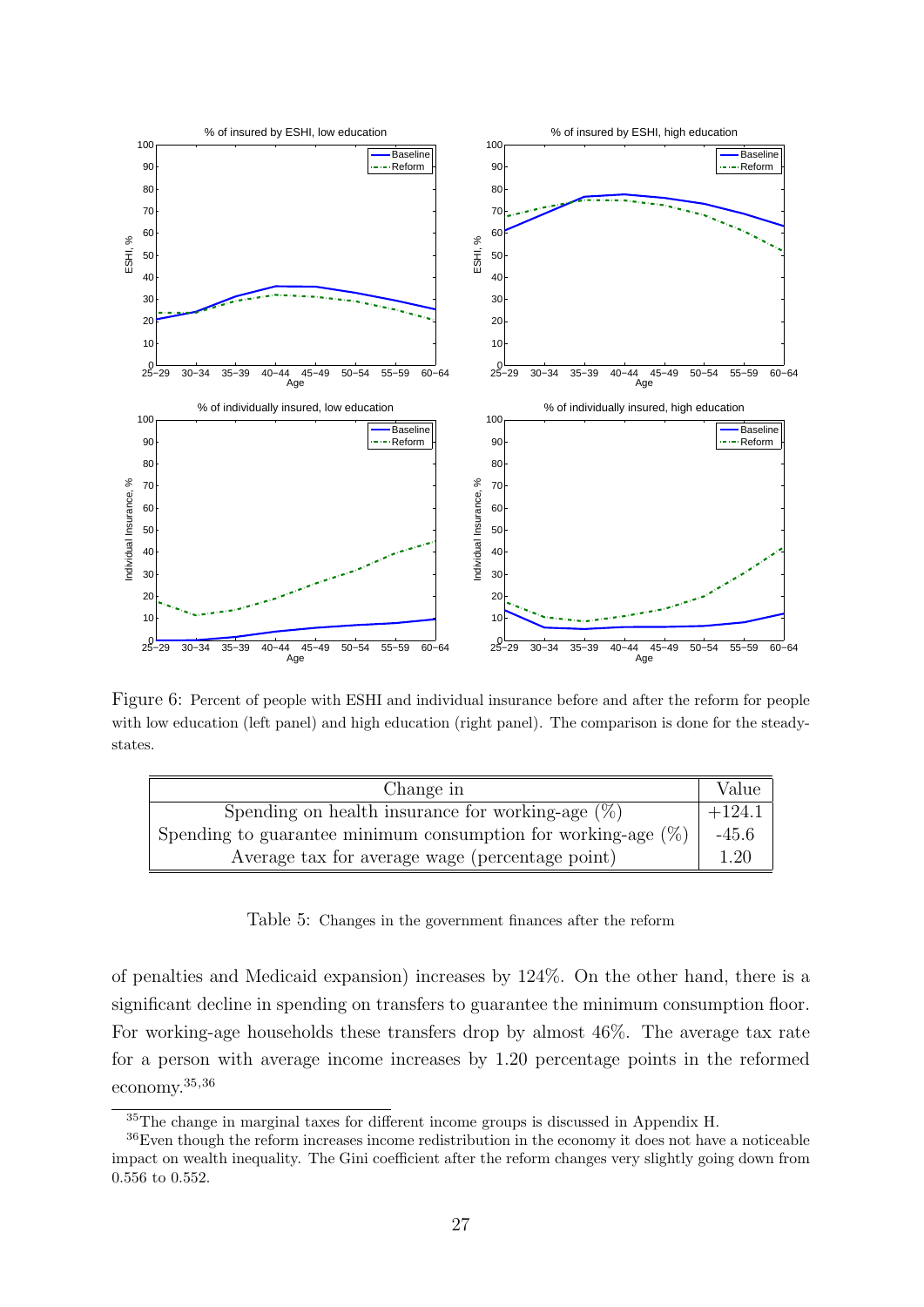#### 6.4 Welfare analysis

Consumption equivalent variation (CEV) for the reformed economy is presented in Table  $6^{37}$ . The reform brings a significant welfare improvement: the average welfare gains of people who live through the transition period are equal to  $0.64\%$ .<sup>38</sup> Around 66% of people gain from the reform. People who gain the most are low educated people: their average CEV exceeds 1%.<sup>39</sup> People with high education also gain from the reform though their gains are substantially lower. High welfare gains for low educated people are not surprising since they are the main beneficiaries of the expanded Medicaid and subsidies for health insurance purchase. The fact that even highly educated people tend to gain despite the higher tax burden is due to the lower ESHI premium (fifth row of Table 4) and the improved risk-sharing in the economy<sup>40</sup>. Before the reform highly-educated people rely on ESHI as the main source of insurance coverage and this has several disadvantages. First, people face the risk of losing ESHI every period and this event is likely to coincide with negative income shock. If this happens, the availability of public or subsidized health insurance becomes valuable, especially if a person is unhealthy. Second, an individual can buy ESHI only if he works, which may be a constraint for older people in bad health whose disutility from work is high but insurance is very valuable. The availability of subsidized coverage not conditioned on working substantially increases the welfare of this group.

If we decompose the welfare effects by age, we see that retirees lose from the reform (Table 6) with an average loss equal to - 0.65%. This happens because the reform does not improve insurance possibilities for retirees who are already covered by public insurance. However, they share the burden of reform financing through higher taxes.

$$
CEV\left(s\right)=100*\left[1-\left(\frac{V_{t,e}^{B}\left(s\right)}{V_{t,e}^{R}\left(s\right)}\right)^{\frac{1}{\chi\left(1-\sigma\right)}}\right]
$$

The resulting number represents the percentage of the annual consumption an individual in the reformed economy is willing to give up in order to be indifferent between the baseline and reformed economies. The positive number implies welfare gains. The CEV reported in Tables 6 and 7, and Figure 7 averages out  $CEV(s)$  for all people who are alive at the beginning of the transition period and using the distribution of people over states as in the steady-state in the baseline economy.

<sup>38</sup>We show in Appendix G that if employers respond to the reform by substantially decreasing their contributions the welfare gains will be smaller  $(0.47\%)$ . This is mostly driven by decrease in the welfare of people with high education who suffer from the partial unraveling of the employer-based market.

<sup>39</sup>This result is different from Janicki (2011) who finds that the main beneficiaries of the reform are high-income people. His finding is mostly driven by the fact that the consumption minimum floor in his model is tied to the aggregate output. The aggregate output decreases after the reform, consequently fewer people can rely on means-tested transfers. This disproportionately hurts low-income households, outweighing any benefits they may have from the reform. In contrast, Jung and Trun (2011) find that poor people gain more from the reform.

<sup>40</sup>After the reform the interest rate goes up slightly, which also mostly benefits highly educated people.

<sup>&</sup>lt;sup>37</sup>Let  $V^B$  denote the value function in the baseline economy and  $V^R$  - the value function in the reformed economy. The CEV for an individual with state variables s can be defined as: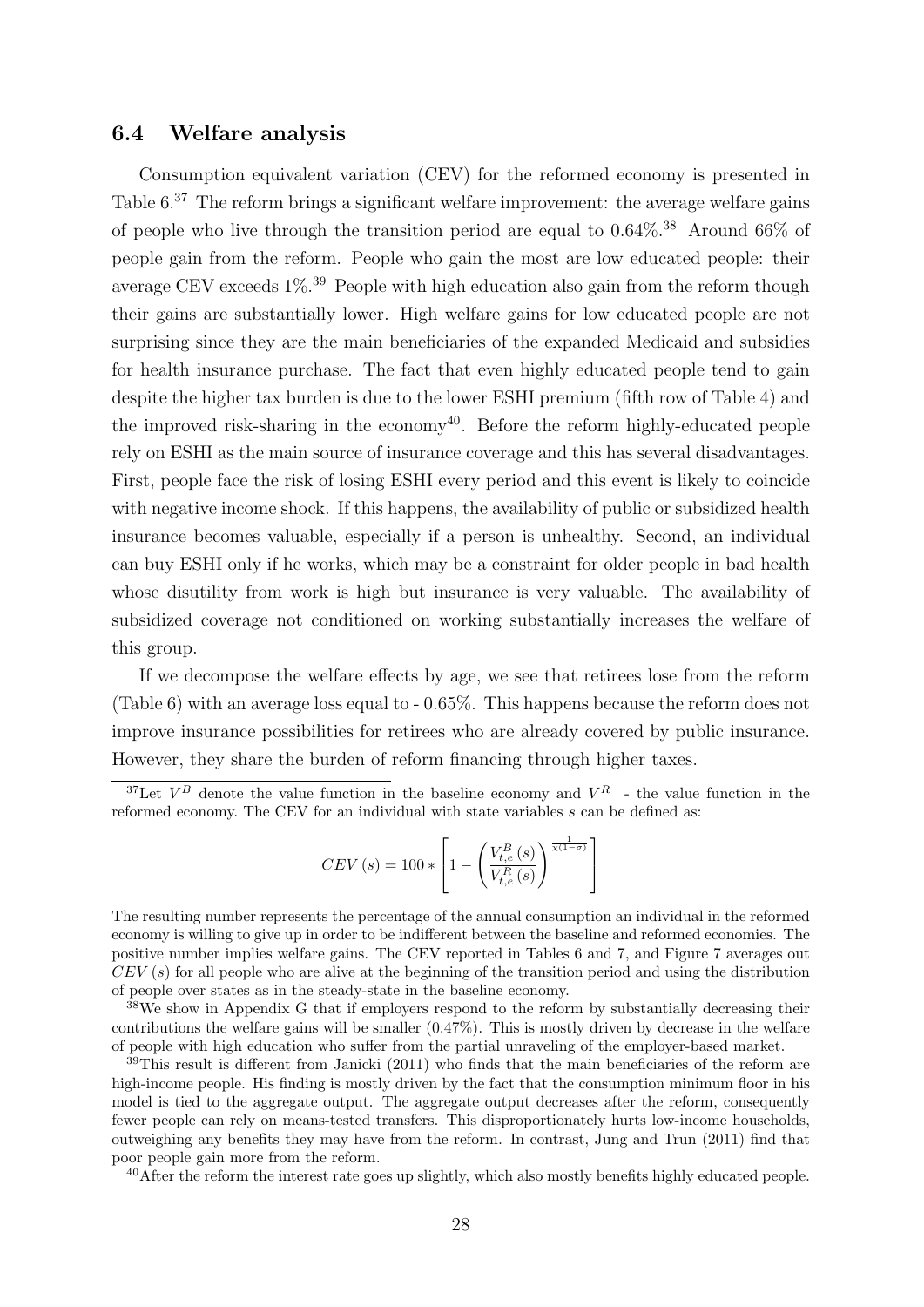|                |         | $CEV(\%)$ |           |
|----------------|---------|-----------|-----------|
|                |         | Low       | High      |
|                | All     | education | education |
| All ages       | 0.64    | 1.43      | 0.51      |
| Age 25-64      | 0.95    | 1.85      | 0.79      |
| Age 65-99      | $-0.65$ | $-0.37$   | $-0.69$   |
| $\%$ who gains | 66.2    | 76.7      | 64.4      |

Table 6: Welfare effects of the reform (including the transition period)

For people of working age the average CEV is equal to 0.95%. Figure (7) reports the average CEV during the transition for each education, productivity and health group. This figure shows that people who gain most are those with high education/low productivity and low education/high productivity.<sup>41</sup> People with low education/low productivity do not gain much because they get access to public insurance even before the reform. Since highly productive people with high education are not usually eligible for benefits from the reform, their gains are small or negative. Unhealthy people tend to gain substantially more than the healthy. There is a noticeable drop in welfare for people over 50-55 because this group has less time to enjoy the benefits of the reform.

### 6.5 Decomposing the effect of the reform

To decompose the welfare effects of the reform we use several experiments. First, we remove the subsidies and Medicaid expansion from the original reform but keep provisions for the community rated individual market and penalties for individuals without insurance. We call this case 'only community rating'. Second, we keep all the redistributive measures embedded in the original reform (subsidies and Medicaid expansion) but we allow for the unregulated individual insurance market (no community rating) and remove penalties. We call this version of the reform 'only redistribution'. Table 7 compares the results of these modified reforms with the original one, and Table 8 reports insurance statistics for each counterfactual reform.

The second row of Table 7 shows the results of implementing the reform with only community rating. In this case, the welfare gains from the reform become negative, decreasing from 0.64 to -0.11%.

After the implementation of the reform with only community rating the individual market suffers from an adverse selection spiral. As can be seen from the left panel of

<sup>&</sup>lt;sup>41</sup>The welfare gains of the latter group can be as high as 3.5%. These high gains are mostly driven by the previously uninsured members of this group who did not have access to ESHI and who were not eligible for Medicaid before the reform.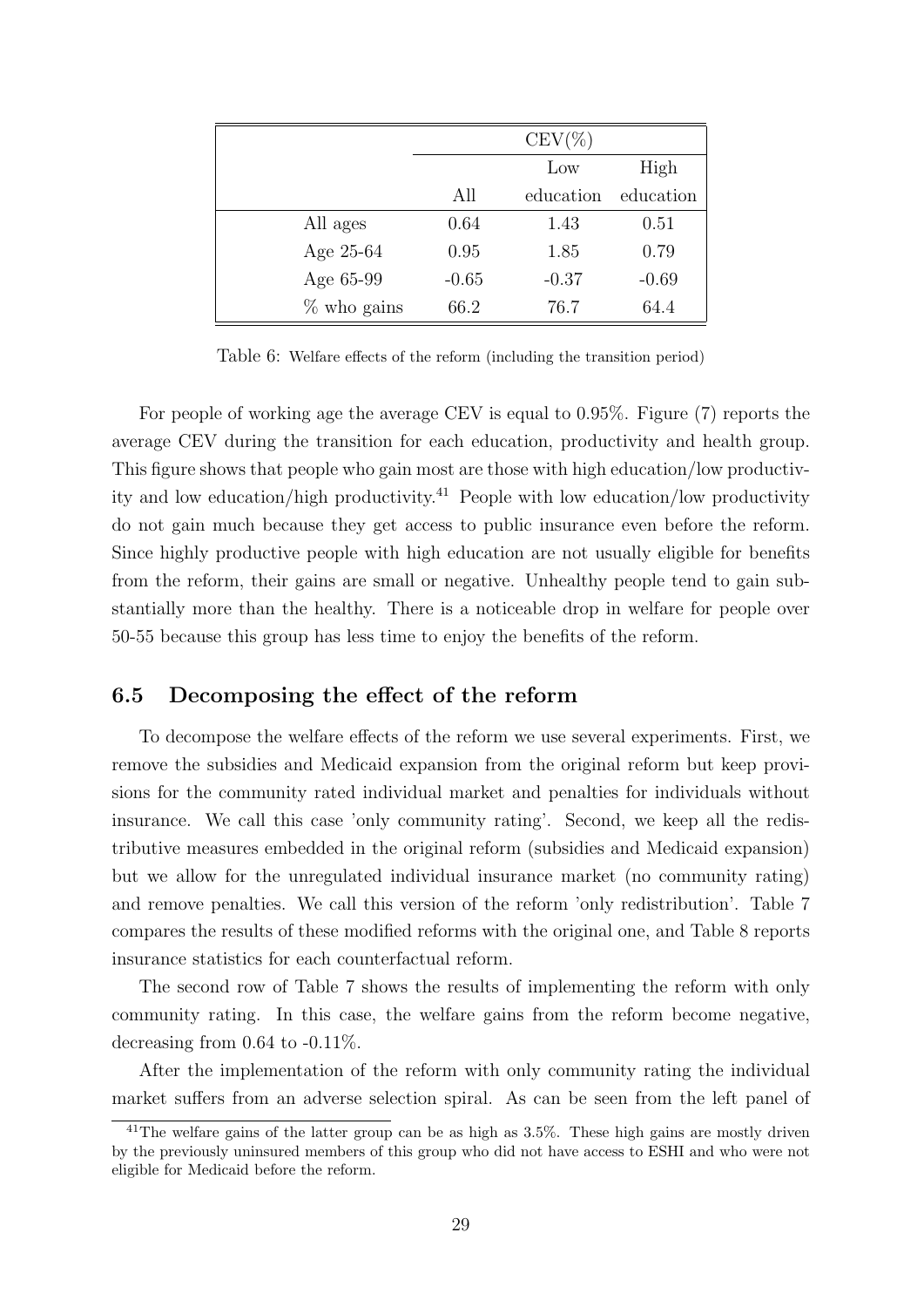

Figure 7: Consumption equivalent variation by health and productivity for people with low education (top panel) and high education (bottom panel). We define a person as having high productivity if his persistent shock falls in the highest two grid points, and as having low productivity if this shock is in the lowest three grid points. Welfare calculations include the transition period.

Figure (8), the premium in the individual market is at the level of risk-adjusted premiums for people in the highest grid of medical expenses. In other words, only people with high expected medical expenses participate in the individual market. The second row of Table 8 clarifies this point by showing that participation in the individual market decreases to 0.7%. This suggests that penalties are not enough to enforce participation in the community rated individual market. The fact that in the original reform many people participate in the individual market is primarily due to the effect of subsidies but not of penalties.<sup>42</sup> This suggests that subsidies are enough to solve the problem of adverse

<sup>&</sup>lt;sup>42</sup>This result is different from Jung and Tran (2011) who find that penalties are effective to make people buy health insurance. This discrepancy can be explained by two observations from their model. First, uninsured people in their model do not have a problem with affordability of premiums: when the authors consider a counterfactual reform without subsidies, 97% of people can afford health insurance. Second, the individual market in their model does not suffer from the adverse selection problem even if penalties are removed: the individual insurance premium stays almost the same as in the original reform even though the number of insured decreases from 98% to 72%.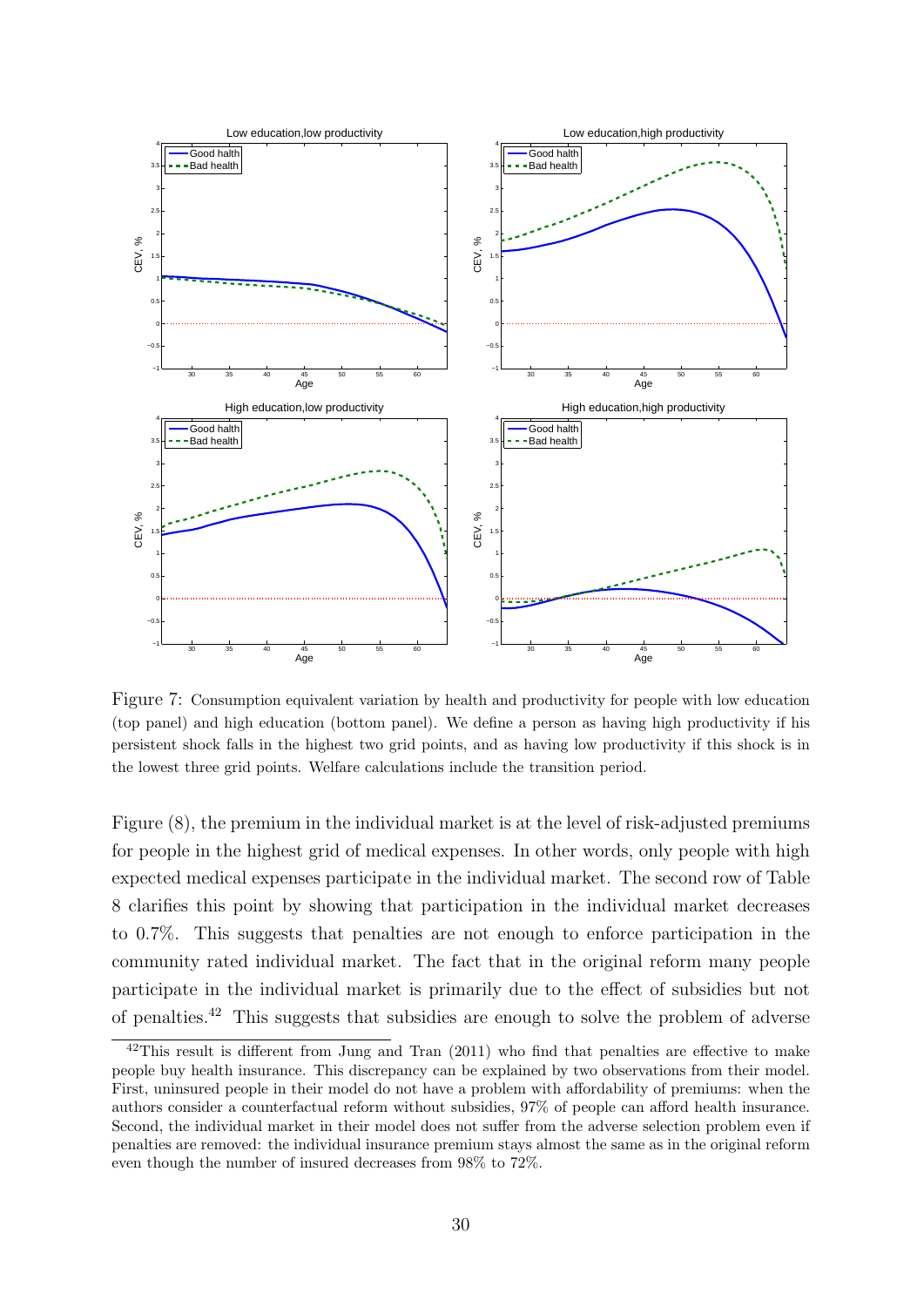|                            |         | $CEV(\%)$ |           |
|----------------------------|---------|-----------|-----------|
|                            |         | Low       | High      |
|                            | All     | education | education |
| 1. Reform                  | 0.64    | 1.43      | 0.51      |
| 2. Only CR                 | $-0.11$ | $-0.07$   | $-0.12$   |
| 3. Only CR+high penalties  | 0.06    | $-0.02$   | 0.07      |
| 4. Only redistribution     | 0.50    | 1.36      | 0.35      |
| 5. Only Medicaid expansion | $-0.02$ | 0.32      | $-0.08$   |
| 6. Only subsidies          | 0.43    | 1.19      | 0.29      |

Table 7: Welfare effect of different versions of the reform (including the transition period)

|                            | ESHI |           | Individual Uninsured | Public    |
|----------------------------|------|-----------|----------------------|-----------|
|                            |      | insurance |                      | insurance |
| <b>Baseline</b>            | 64.4 | 7.3       | 19.7                 | 8.6       |
| 1. Reform                  | 62.5 | 18.5      | 8.9                  | 10.1      |
| 2. Only CR                 | 65.3 | 0.7       | 25.4                 | 8.6       |
| 3. Only CR+high penalties  | 67.1 | 11.4      | 13.1                 | 8.3       |
| 4. Only redistribution     | 61.9 | 18.1      | 9.9                  | 10.1      |
| 5. Only Medicaid expansion | 62.0 | 5.2       | 14.6                 | 18.2      |
| 6. Only subsidies          | 64.3 | 21.8      | 11.5                 | 2.4       |

Table 8: Insurance statistics for different versions of the reform (steady-state comparisons)

selection in the community-rated individual market after the reform.<sup>43</sup>

To understand whether the small welfare effect of the reform with only community rating is a result of the adverse selection spiral, we implemented the same reform but with penalties that are three times higher than in the original reform. In this case we do not observe the adverse selection spiral in the individual market for people younger than 55.<sup>44</sup> As shown on the right panel of Figure (8), the price of the individual insurance is much lower and closer to the premium in the original reform. Also, the participation in the individual market increases to 11.4% (third row of Table 8). The third row of Table 7 shows that comparing to the case with lower penalties the welfare slightly increases (from -0.11 to 0.06%). However it is still much lower than in the original reform.

The fourth row of Table 7 shows the results for the reform with only redistribution. This version of the reform brings high welfare gains: the consumption equivalent variation

<sup>43</sup>We confirm this by considering a counterfactual reform when we remove penalties but keep all other provisions as in the original reform. In this case the premium in the individual market does not change much comparing to the original reform: it slightly increases at young ages but stay almost the same at older ages.

<sup>44</sup>Even increasing penalties five times cannot eliminate adverse selection spiral for people at preretirement ages. This happens because medical expenses for unhealthy members of this group are very high and the community rated premium for many people exceeds their income.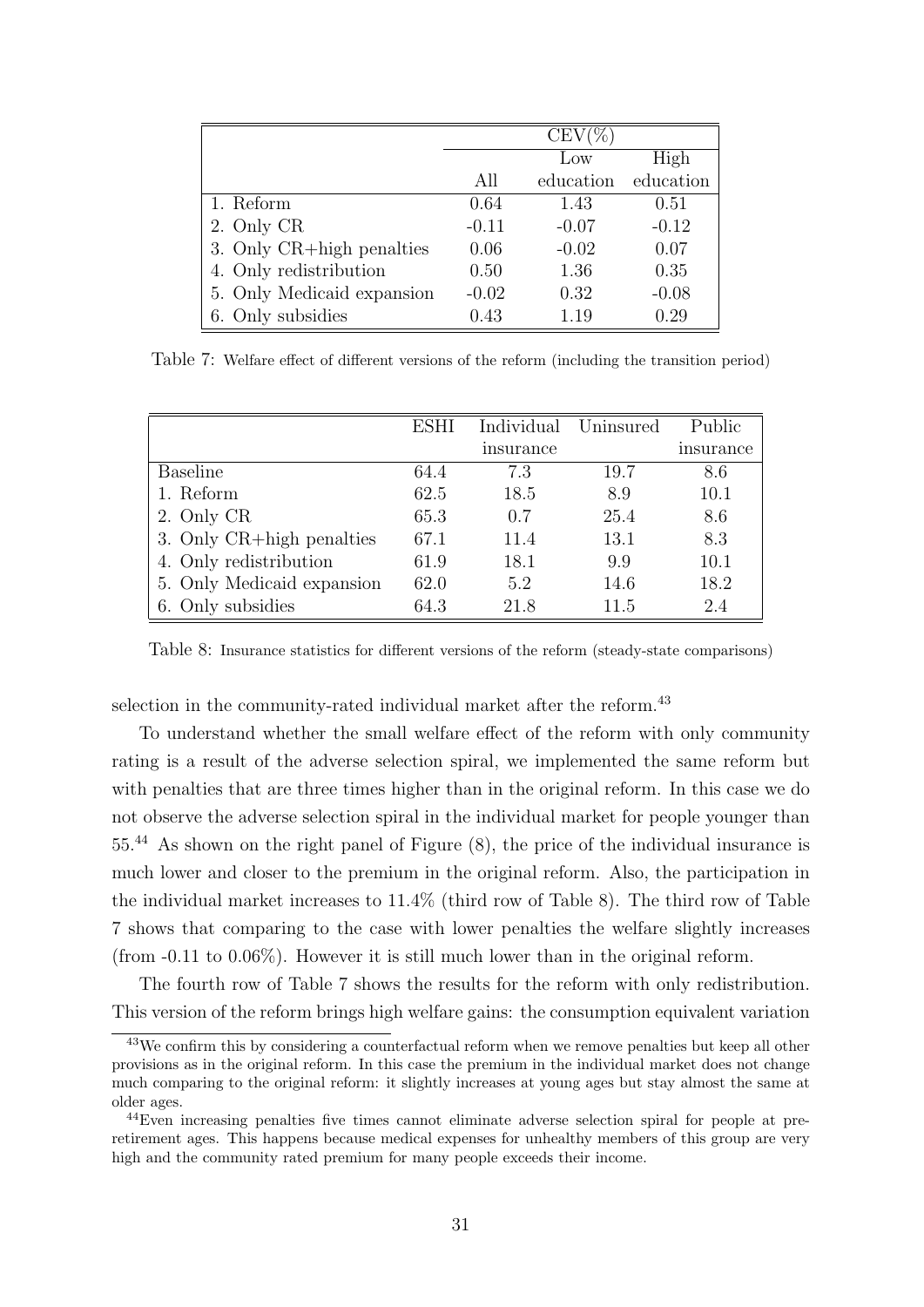

Figure 8: Individual market premiums before the reform, after the original reform, and after the reform with only community rating (left panel) or community rating with high penalties (right panel). The set of five dashed lines shows the risk-adjusted premiums before the reform for each medical expense grid. The solid line shows the community-rated premium after the reform. The line with triangle marks (circle marks for the right panel) shows the community-rated premium for the reform with only community rating (only community rating with high penalties for the right panel). All comparisons are done for the steady-states.

is equal to 0.50%.

The important result is that the reform with only redistribution brings substantially higher welfare gains than the reform with only community rating. This suggests that income-based transfers improve the welfare of people more than the new rules in the individual market. Many individual market participants have low income and insurance premiums constitute a significant fraction of their income. Without subsidies they often prefer to stay uninsured. To illustrate this point further, Figure (9) compares the fraction of individual market premiums in the average income for low educated people before the reform and after the two versions of reform: with only community rating (with high penalties) and with only income redistribution. If the reform is implemented with only community rating with high penalties, the share of premiums in income increases for people with low medical expenses and decreases for people with high medical expenses. However, the share of community rated premium in income is high: it increases fast and exceeds 20% after age 50. On the other hand, when reform is implemented without community rating but with subsidies, the share of subsidized individual market premiums in income is significantly lower even for people with high medical expenses.

To understand how different redistributive measures embedded in the reform contribute to its welfare outcome we consider two versions of the reform with only redistribution: i) the reform that only expands Medicaid, and ii) the reform that only introduces subsidies. The welfare effects of these reforms are presented in fifth and sixth rows of Table 7. In welfare terms, subsidies are the most important element of the reform: just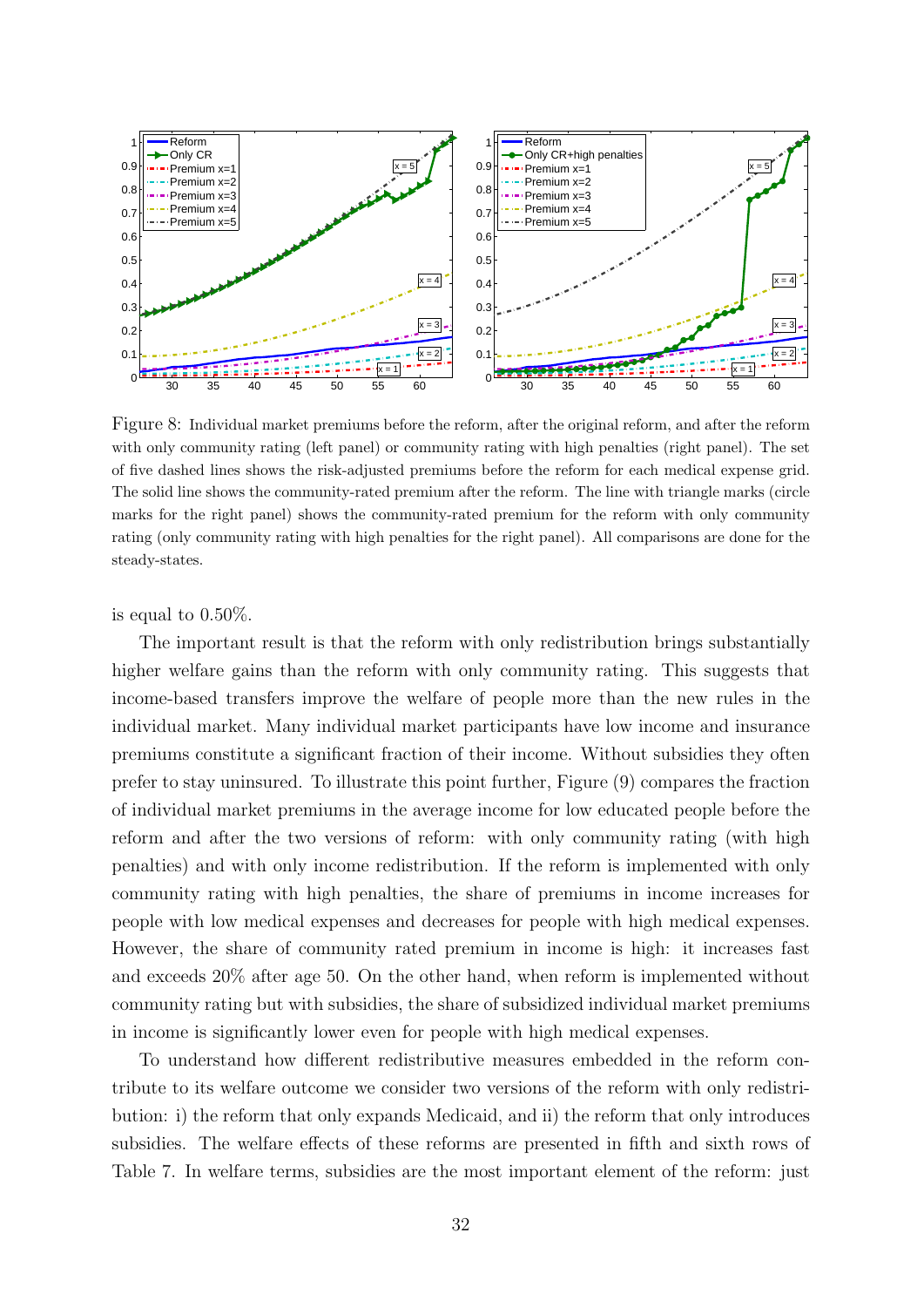

Figure 9: Fraction of individual insurance premiums in income for people with low (left panel) and high (right panel) medical costs for the original reform and two counterfactual reforms. All comparisons are done for the steady-states.

introducing subsidies brings CEV equal to 0.43%, while Medicaid expansion alone results in small welfare losses  $(-0.02\%)$ . This is because the subsidy scheme has transfers well targeted at people with low income and/or high medical expenses. This directly addresses the affordability problem and thus has a large impact on welfare. Medicaid expansion, on the other hand, affect only a small group of people with very low income whose gains are not big enough to offset welfare losses from the increased taxes.<sup>45</sup>

# 7 Conclusion

The health reform bill recently signed by the President includes a wide range of measures which aim to increase the health insurance coverage in the U.S. The new law significantly changes the rules under which the individual insurance market operates. At the same time, it includes a set of redistributive measures that decrease the price of insurance for low-income people. This paper measures the welfare effects of the reform and decomposes them into two parts - one that is due to the new regulation of the individual market, and other due to the increased income redistribution in the economy.

We construct a general equilibrium heterogeneous model with a rich representation of the current U.S. health insurance system. We calibrate the model using Medical Expenses Panel Survey to match the key insurance statistics of the U.S. economy.

We find that the reform brings significant welfare gains, however these gains are mostly achieved by the redistributive part of the reform - Medicaid expansion and pre-

<sup>&</sup>lt;sup>45</sup>More specifically, the welfare gains of people of a working age are not enough to offset the welfare losses of the retirees in this version of the reform. If comparisons are done only for the steady-states, the expansion of Medicaid results in ex-ante welfare gains equal to 0.18%.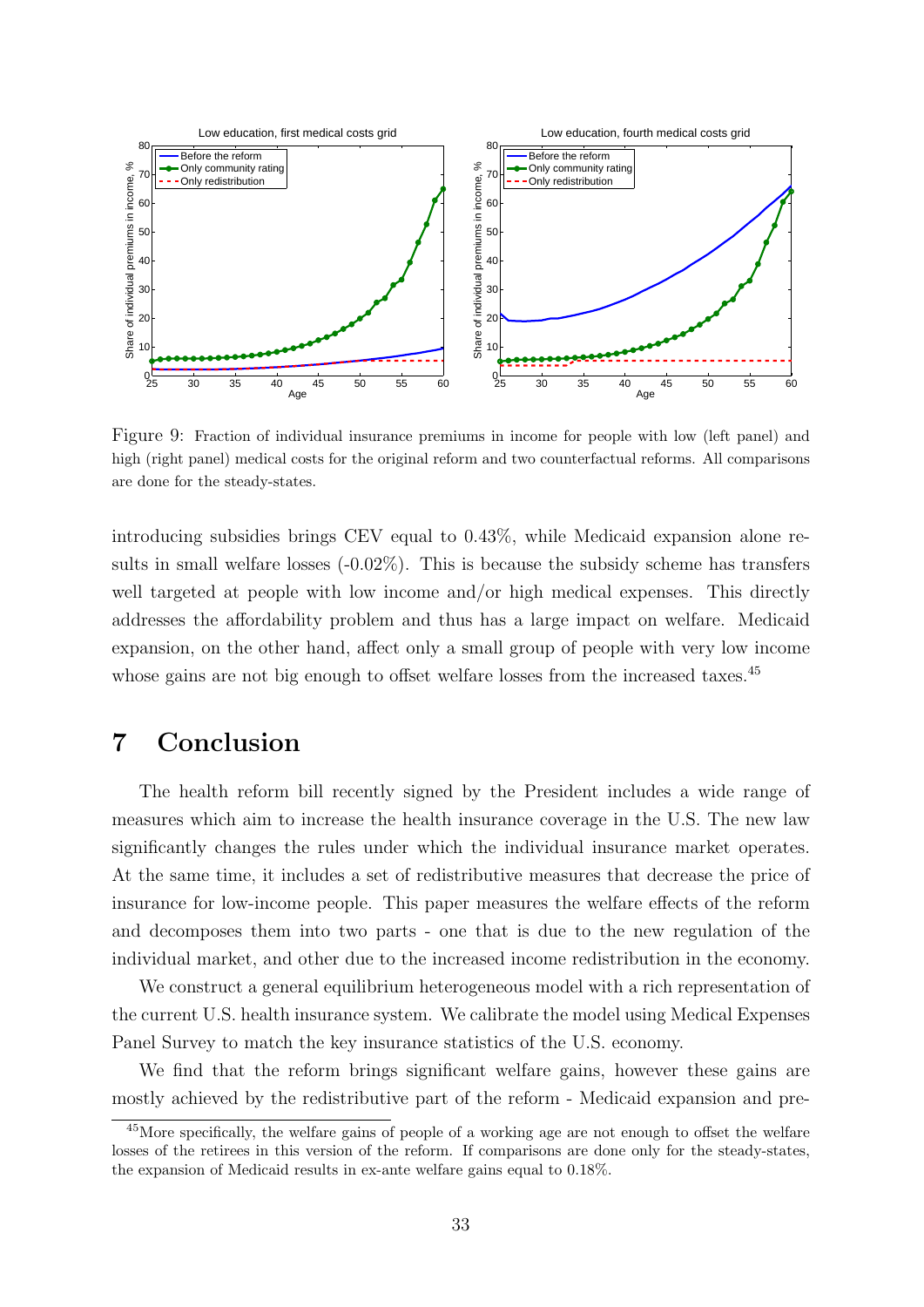mium subsidies. If the reform only changes the regulation of the individual market and introduces penalties for the uninsured, the welfare gains almost disappear. Most of the currently uninsured have low-income and they gain a lot from having subsidized health insurance. Reorganizing the individual insurance market alone has a limited effect on these people because non-subsidized insurance premiums, whether community rated or not, constitute such a significant portion of their income that they often prefer to stay uninsured if not subsidized.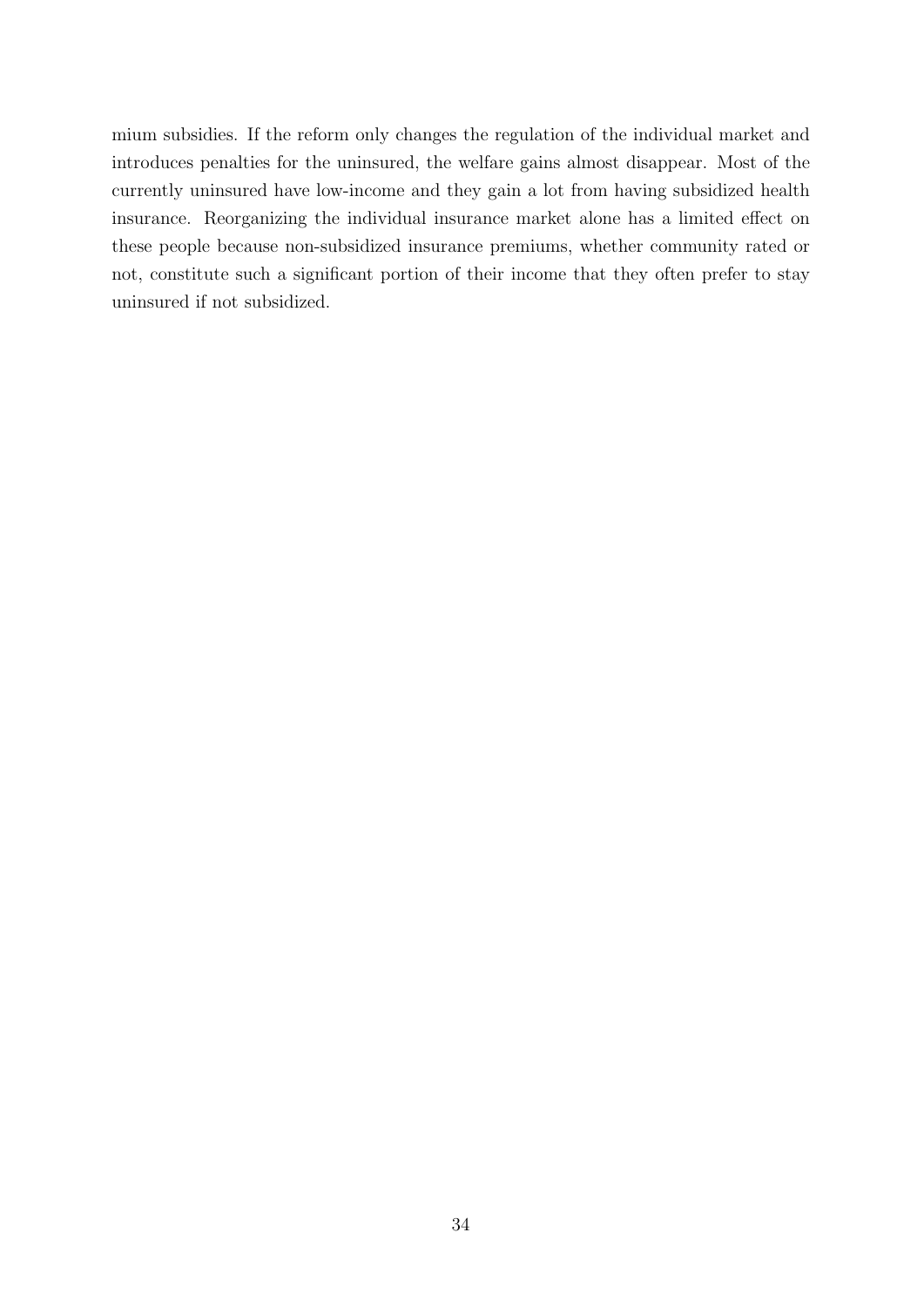# A Summary of the parametrization of the baseline model

| Parameters set outside the model   |                                                                                           |                                       |                               |  |  |
|------------------------------------|-------------------------------------------------------------------------------------------|---------------------------------------|-------------------------------|--|--|
| Parameter name                     | Notation                                                                                  | Value                                 | Source                        |  |  |
| Risk aversion                      | $\sigma$                                                                                  | $\overline{5}$                        |                               |  |  |
| Consumption share                  | Н                                                                                         | 0.6                                   | French $(2005)$               |  |  |
| Cobb-Douglas parameter             | $\alpha$                                                                                  | 0.33                                  | Capital share in output       |  |  |
| Labor supply                       | $\overline{l}$                                                                            | 0.4                                   |                               |  |  |
| Cutoff medical expenses            | $\overline{x_t}$                                                                          | 90th percentile                       |                               |  |  |
| Consumption floor                  | $\underline{c}$                                                                           | \$2,700                               | De Nardi et al., 2010         |  |  |
| Tax function parameters:           | $a_0$                                                                                     | 0.258                                 | Gouveia and Strauss (1994)    |  |  |
|                                    | $\boldsymbol{a}_1$                                                                        | 0.768                                 | Gouveia and Strauss (1994)    |  |  |
| Social Security replacement rates: |                                                                                           |                                       |                               |  |  |
| Below High-School                  | $ss_1$                                                                                    | 40\%                                  |                               |  |  |
| High-School & College              | $ss_2$                                                                                    | $30\%$                                |                               |  |  |
| Insurance loads                    | $\gamma$                                                                                  | 1.11                                  | Kahn et all $(2005)$          |  |  |
| Medicaid income threshold:         |                                                                                           |                                       |                               |  |  |
| Medicaid                           | $y^{cat}$                                                                                 | 64\%                                  | Data                          |  |  |
| Medically Needy                    | $y^{need}$                                                                                | 53%                                   | Data                          |  |  |
| Asset test for Medically Needy     | $k^{pub}$                                                                                 | \$2,000                               | Data                          |  |  |
| Medicare premium                   | $p^{med}$                                                                                 | \$1,055                               | Total premiums $=2.11\%$ of Y |  |  |
| Persistent shock                   |                                                                                           |                                       |                               |  |  |
| Persistence parameter              |                                                                                           | 0.98                                  | Heathcote et al $(2010)$      |  |  |
| Variance of innovations            | $\begin{array}{c}\n\rho \\ \sigma_{\varepsilon}^2 \\ \sigma_{\varepsilon}^2\n\end{array}$ | 0.018                                 | Heathcote et al $(2010)$      |  |  |
| Variance of transitory shock       |                                                                                           | 0.10                                  | Erosa et al $(2011)$          |  |  |
|                                    |                                                                                           | Parameters used to match some targets |                               |  |  |
| Parameter name                     | Notation                                                                                  | Value                                 | Source/Target                 |  |  |
| Discount factor                    | $\beta$                                                                                   | 0.992                                 | K<br>$\overline{Y} = 3$       |  |  |
| Depreciation rate                  | $\delta$                                                                                  | 0.07                                  | $r = 0.04$                    |  |  |
| Population growth                  | $\eta$                                                                                    | 1.35%                                 | $%$ of people older than 65   |  |  |
| Tax function parameter             | $a_2$                                                                                     | 0.652                                 | Balanced government budget    |  |  |
| Proportional tax                   | $\tau_y$                                                                                  | 6.62%                                 | Composition of tax revenue    |  |  |
| Fixed costs for insurance          | $\pi$                                                                                     | \$22.7                                | % of individually insured     |  |  |
| Employer contribution              | $\psi$                                                                                    | 76.3%                                 | ESHI take-up rate             |  |  |
| Fixed costs of work                |                                                                                           |                                       | Employment profiles           |  |  |
| Healthy:                           |                                                                                           |                                       |                               |  |  |
| low education                      | $\phi_1(1)$                                                                               | 0.2800                                |                               |  |  |
| high education                     | $\phi_1(2)$                                                                               | 0.2650                                |                               |  |  |
| Unhealthy, low educ:               | $\phi_2(t,1)$                                                                             |                                       |                               |  |  |
| intercept                          |                                                                                           | 0.0200                                |                               |  |  |
| slope                              |                                                                                           | 0.0008                                |                               |  |  |
| Unhealthy, high educ:              | $\phi_2(t, 2)$                                                                            |                                       |                               |  |  |
| intercept                          |                                                                                           | 0.0450                                |                               |  |  |
| slope                              |                                                                                           | 0.0025                                |                               |  |  |

Table 9: Parameters of the model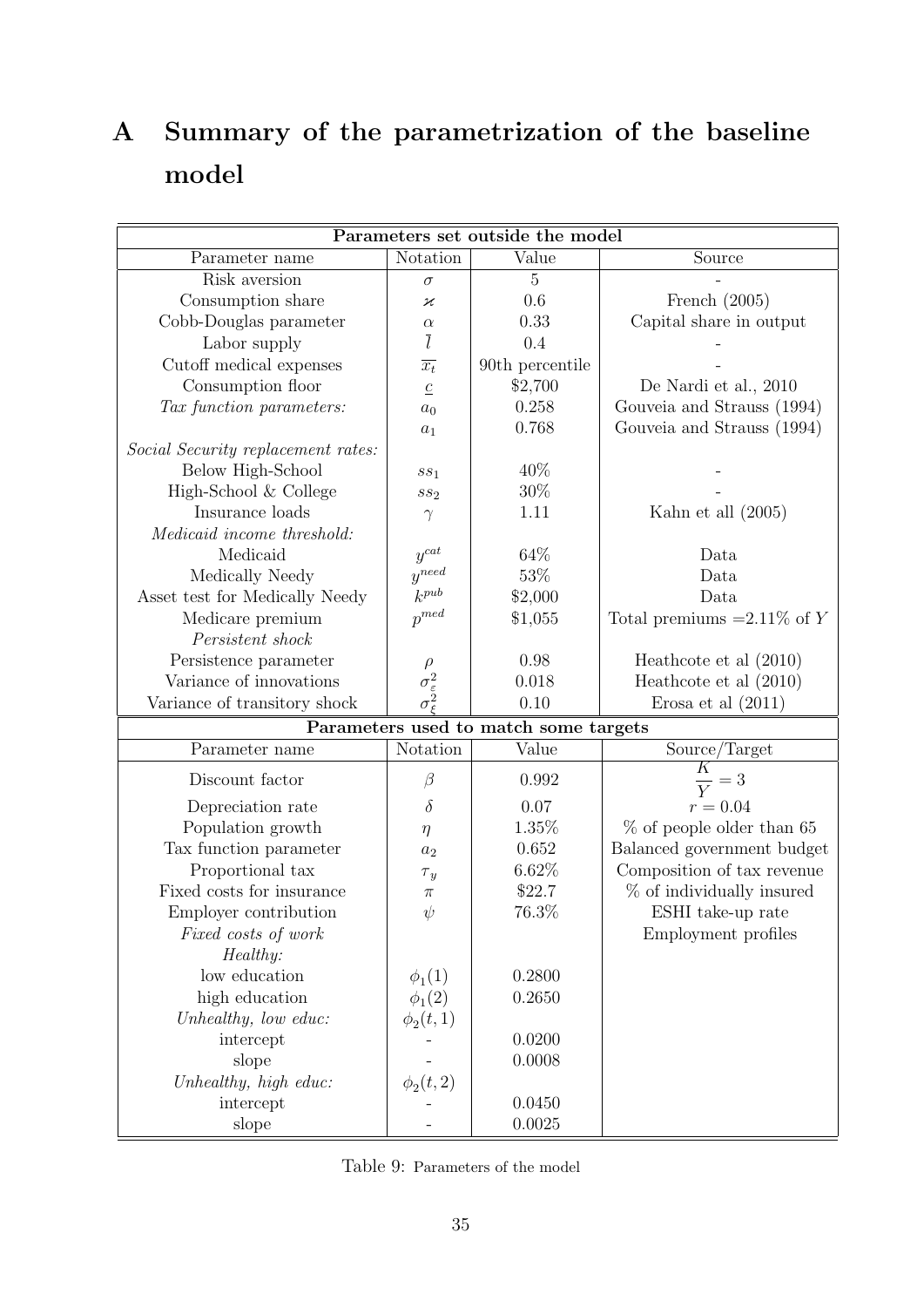## B Adjustment of survival probabilities

To adjust the survival probabilities for difference in health we follow Attanasio et al (2011). We use the HRS dataset to estimate the survival probability for males as a function of age, health and gender using a probit model. In this regression we use a binary variable for health (good and bad) defined from self-reported health in the following way: people reporting their health as excellent, very good or good are classified as 'healthy', and people reporting their health as fair or poor are classified as 'unhealthy'. However, in our model we define health based on the category of medical expenses. To adjust for the different definitions we use MEPS to get the fraction of people with good and bad self-reported health in each medical expense category at each age. Then using the estimates from the probit model we compute the average survival probability for each age and medical expenses category.

Next we compute the 'survival premium' - the difference between survival probabilities of males with high and low medical expenses for each age. From the Social Security Administration life table we know the average survival probability of males. From MEPS we can construct the fraction of people in each medical expense category for each age. Using this information we can recover survival probabilities of people with high and low medical expenditures for each age. Figure (10) illustrates the resulting survival probabilities for people in different medical expense categories.



Figure 10: Survival probabilities for people in different medical expense categories

## C Medical expenses and insurance coverage

To calibrate medical expenses we separate our sample into 13 age groups (25-29, 30-34, ..., 85+). We assign the age of each group to the mid-point of a corresponding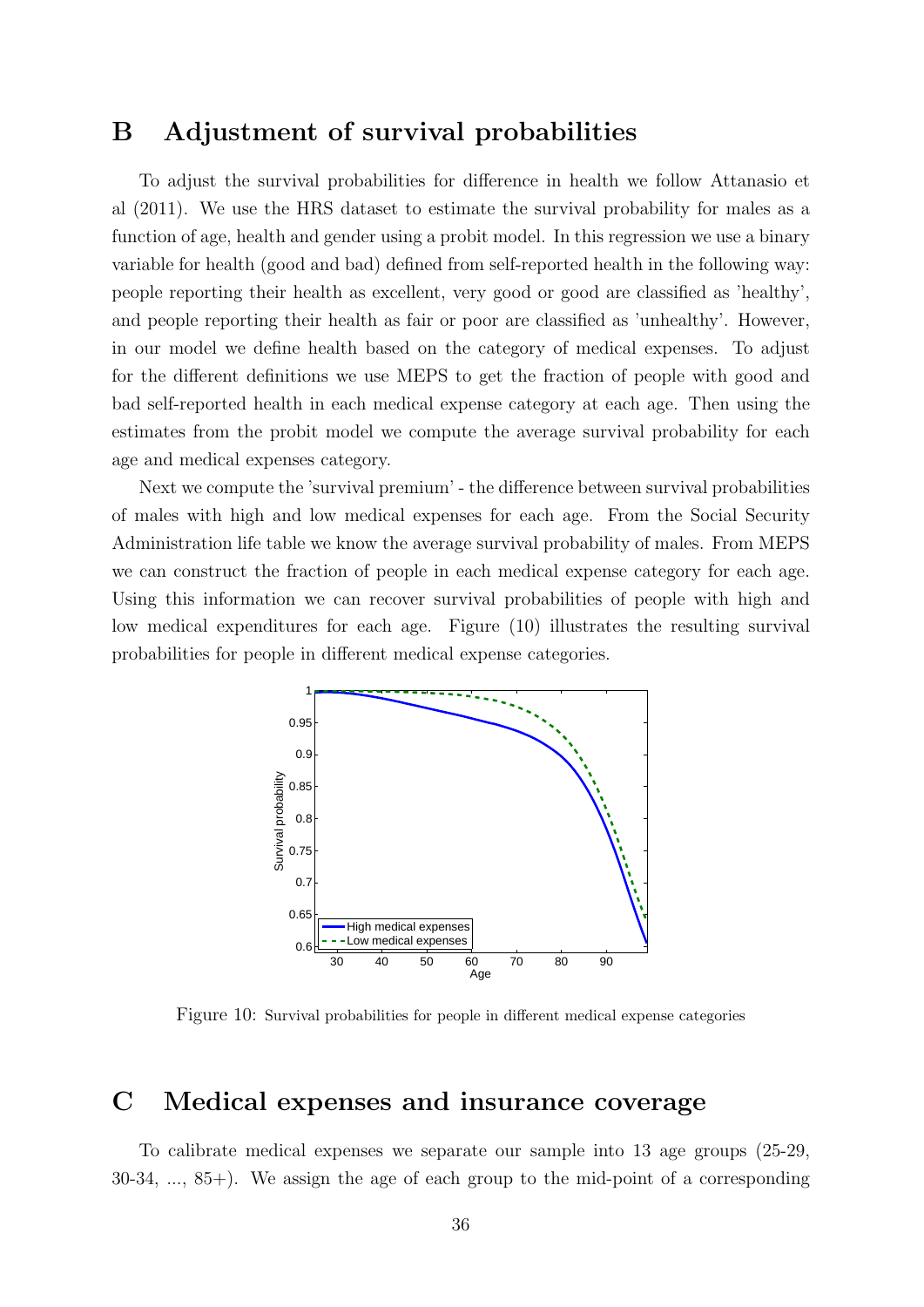age interval. For example, 27 for 25-29, 32 for 30-34, etc. For each year and each age group we divide medical expenditures into 5 bins, corresponding to 30th, 60th, 90th and 99th percentiles. To get a value of medical expenses in each bin we run a regression of medical expenses on a set of age and year dummies. Since 9 waves of MEPS cover 10 years and there are 13 age groups, we have 130 observations for each such regression. The coefficients on age dummies in this regression correspond to the average medical expenses for the corresponding age in a particular bin. Then we fit our estimated coefficients with a cubic function of age.

The MEPS tends to underestimate the aggregate medical expenditures (Sing et al, 2002). To account for this we compare the average medical expenses between the MEPS and the National Health Expenditure Account (NHEA) in 2002.<sup>46</sup> The downward bias in the medical expenses from the MEPS is much larger for the elderly (particulary after age 75) than for the young.<sup>47</sup> Because of this, we multiply our estimated medical expenses by 1.37 for people younger than 75 years old and by 1.93 for people older than 75 years old. This adjustment allows us to match the share of total expenses in GDP (12.6%) and the share of medical expenses of people younger than 65 in GDP (6.5%) as in NHEA. The resulting profiles are shown in the left panel of Figure (11).



Figure 11: Medical expenses for each bin (left panel) and fraction of medical expenses covered by private insurance and Medicaid (right panel)

To determine the fraction of medical expenses covered by private insurance and Medicaid  $(q(x_t, i_t))$ , we use the following approach. For working age households we estimate medical expenditures paid by private insurers (variable TOTPRV) or Medicaid (variable TOTMCD) as a quadratic function of total paid medical expenditures and year dummy

<sup>46</sup>NHEA reports age decomposition of medical expenses only for 2002 and 2004.

<sup>&</sup>lt;sup>47</sup>MEPS underepresents institutionalized population and the fraction of people in nursing homes increases dramatically after age 75 (see Kopecky and Koreshkova, 2011).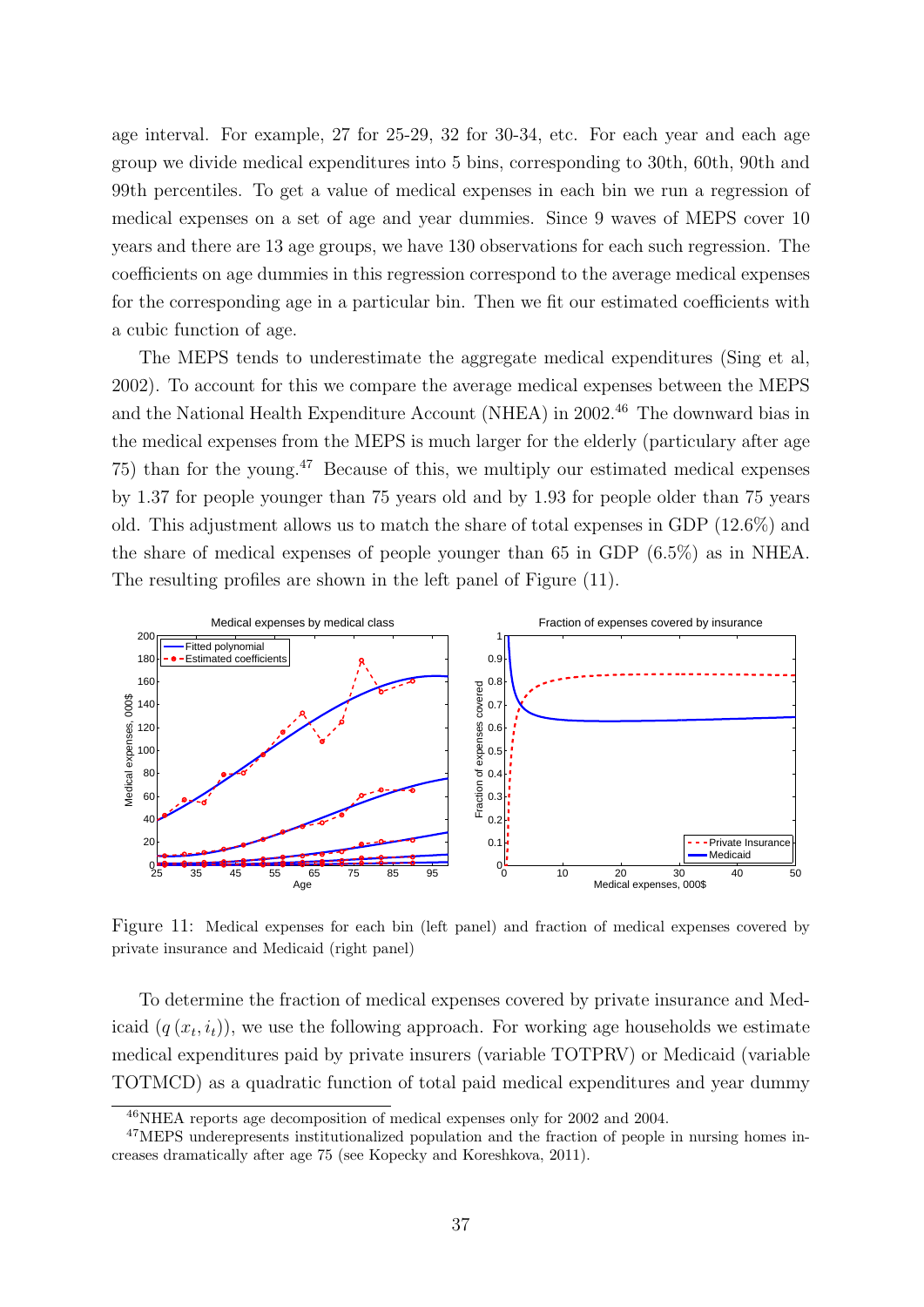variables.<sup>48</sup> The right panel of Figure (11) illustrates the fraction of medical expenses covered by private insurance and Medicaid.

# D Discussion of the assumption of exogenous medical expenses

In our model we treat medical expenses as exogenous shocks, i.e. we abstract from the fact that people have some degree of control over their medical expenses. Our modeling choice arises because medical expenses to a significant extent represent exogenous shocks, and our goal is to evaluate how well the reform improves the insurance possibilities in the economy. We realize that by treating medical expenses as an exogenous process we can miss some effects of the reform arising from possible adjustments in medical expenses. Here we provide a brief discussion of the potential direction and size of these effects.

In general, most of the models of endogenous medical expenses are based on Grossman's framework (Grossman, 1972). The key feature of this framework is that medical expenses can increase the stock of health which increases utility. Another important aspect of Grossman's framework is the possibility to intertemporally allocate medical spending. First, people with bad health can delay treatment. Second, people can invest in preventive care in order to decrease the probability to face high medical shocks in the future.

Under this framework we can expect the following effects. First, currently uninsured people can increase their medical spending because they have previously delayed their medical treatment, and medical spending increase their utility.<sup>49</sup> This can increase insurance premiums, implying higher government spending on subsidies and higher taxes. This will lead to lower welfare gains from the reform. On the other hand, since medical spending can increase utility it will lead to higher welfare gains from the reform.

Second, we can expect that currently uninsured people will increase their preventive medical spending.<sup>50</sup> This can improve the distribution of medical shocks in the future and decrease their exposure to medical risk.<sup>51</sup> In the long run this can lead to a decrease in medical expenses partially offsetting the effect of moral hazard described earlier and positively affecting welfare gains of the reform.

 $^{48}$ The  $R^2$  from these regressions are 0.86 for private insurance and 0.70 for Medicaid.

<sup>49</sup>We expect this effect to be small based on the results of Kolstad and Kowalski (2010) who did not find an increase in costs at the hospital level after the health reform in Massachusetts which has a design very similar to the national reform.

<sup>&</sup>lt;sup>50</sup>Kolstad and Kowalski (2010) find that after the health reform in Massachusetts hospitalizations for preventable conditions were reduced. Miller (2011) finds that the reform results in a decline in emergency room usage in Massachusetts mostly accounted for by a reduction in preventable emergencies.

 $51$  For a quantitative examination of such mechanism see Ozkan (2011).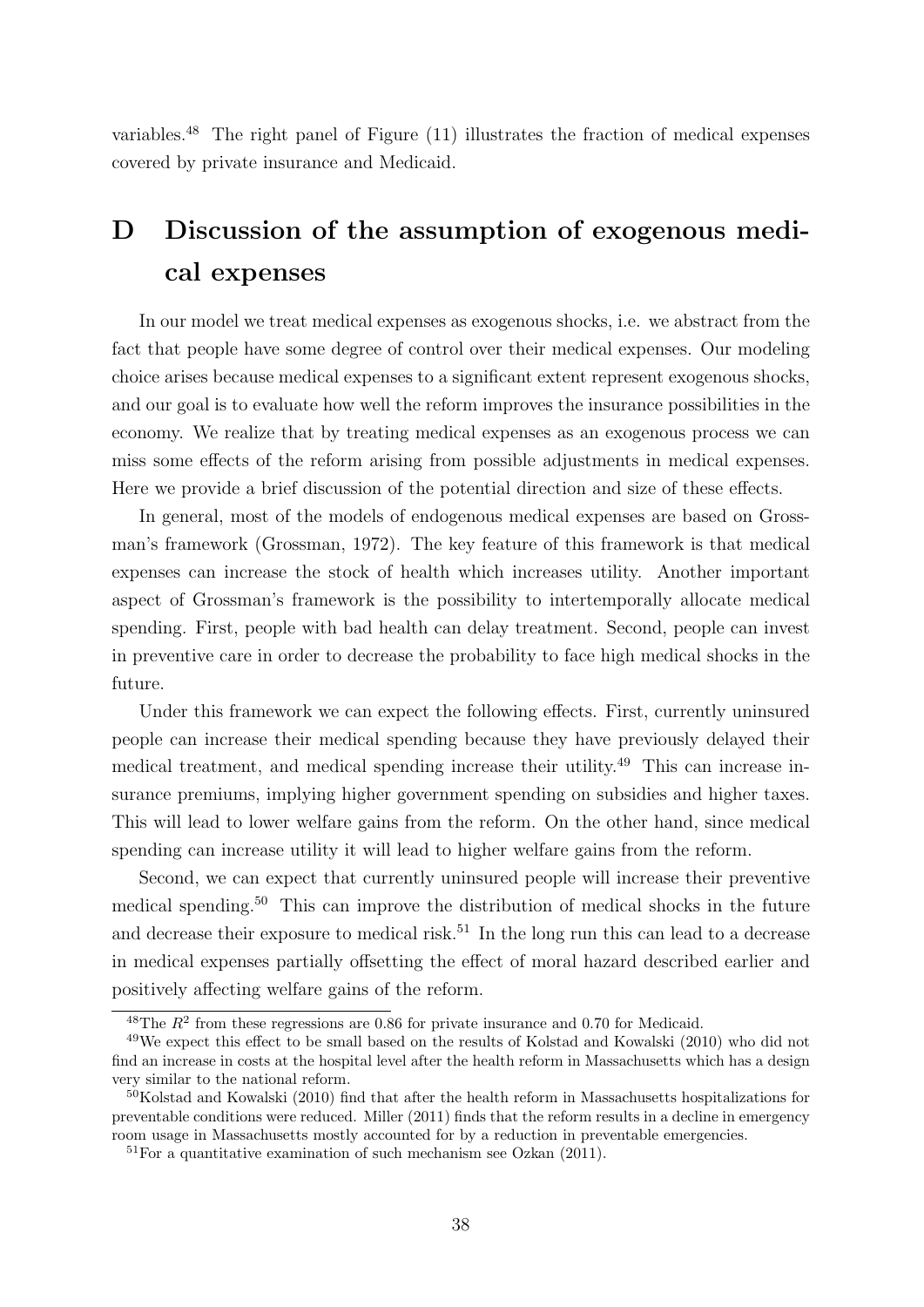In terms of the relative importance of community rating and income redistribution, we do not expect the effects described above to change the dominant role of income redistribution. In Grossman's framework people can adjust their medical expenses in response to a change in insurance status. However, our results show that community rating is not an effective policy to increase the number of insured because it does not solve the problem of affordability. Thus, even if medical expenses are endogenous, we expect that income redistribution will still play a dominant role in welfare effects of the reform.<sup>52</sup>

## E Transition to the reformed economy

This section describes how the economy makes a transition from the initial steadystate to the new steady-state. The economy is assumed to be in the steady-state in period 0 and in period 1 the reform is announced and implemented. Figure (12) shows how aggregate capital, tax function parameter  $a_0$ , employment and uninsurance rates for each educational group evolve over time.

Aggregate capital is slowly decumulated until it reaches its new equilibrium value while other variables adjust much faster. The tax rate jumps up immediately because the government needs to start financing the subsidies and the expansion of Medicaid. After the first period the tax sharply decreases and then slowly moves up until it reaches its new steady-state value. This overshoot of the tax happens because at the start of the reform there is still a lot of uninsured people and the government has to provide consumption floor to the uninsured with large medical shocks. Once the number of uninsured decreases the government spends less money to finance the consumption floor (see also Table 5). The further increase in taxes happens because of the erosion of the tax base due to a decline in the aggregate capital. The employment and uninsurance rates adjust quickly to their new equilibrium values after the transition starts.

<sup>&</sup>lt;sup>52</sup>Another possible consequence of the reform not reflected in our model is the change in hospital behavior. In particular, there is a view that hospitals will increase prices after the reform. This can happen because sometimes hospitals overcharge private insurers in order to compensate for low Medicaid reimbursement rates, and since more people will be enrolled in Medicaid after the reform the "extra"charge on private insurers can increase. However, according to the CBO's estimates the effect of this cost-shifting will be minimal (CBO, 2009). First, based on the existing empirical evidence, the CBO concludes that the amount of cost-shifting that currently exists is small. Second, even if the degree of cost-shifting increases after the reform it will be offset by the decline in the number of uninsured since this will significantly decrease the amount of uncompensated care that hospitals provide.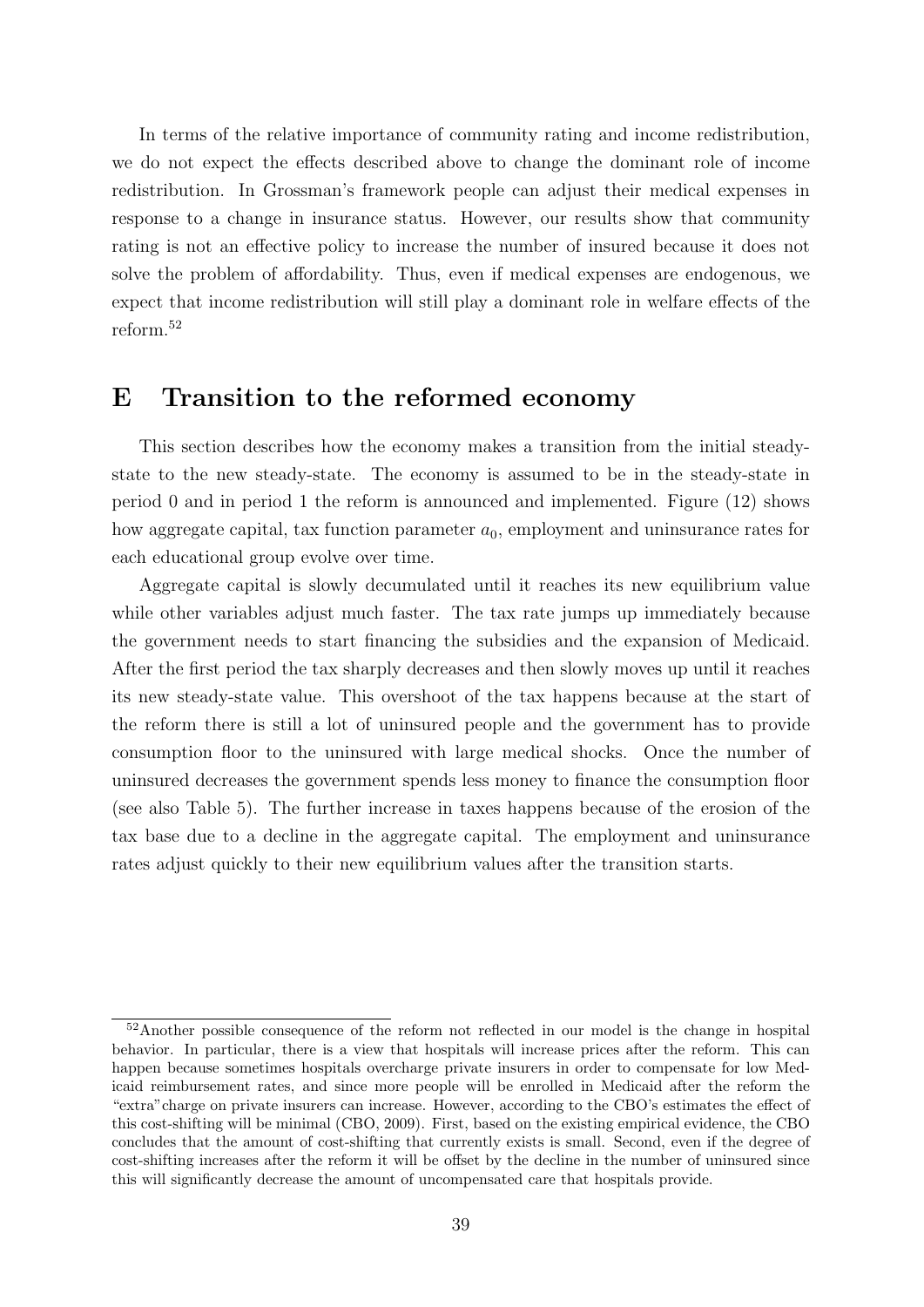

Figure 12: Transition of aggregate variables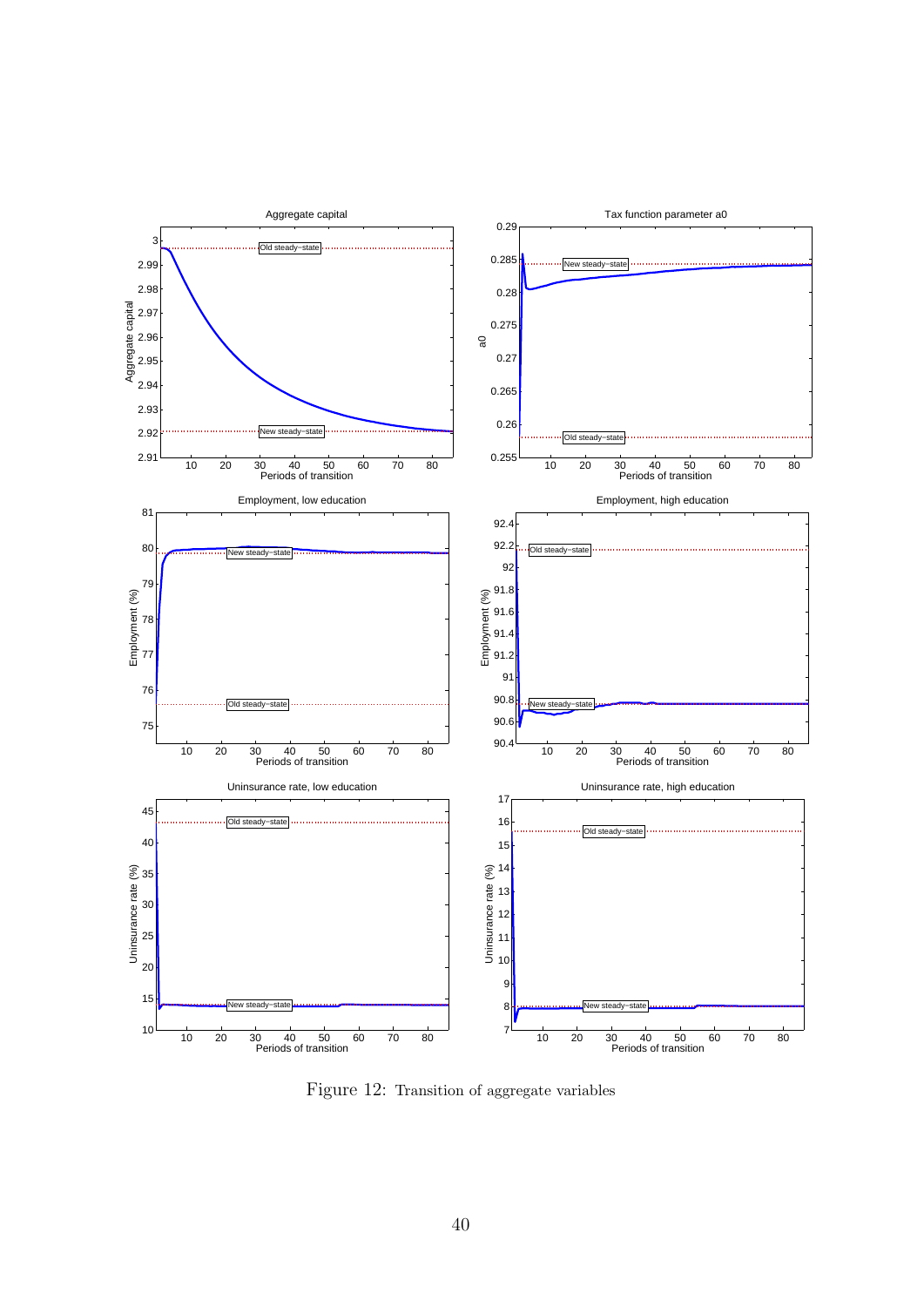

Figure 13: CEV of newborns during the transition period

Figure (13) plots consumption equivalent variation of newborns in each period during the transition. People born immediately after the transition have the highest welfare gains and each new generation has lower welfare. The welfare declines because the aggregate capital gradually decreases and the tax rate increases.

# F Welfare effects of the different versions of the reform

Figure (14) compares the average welfare gains (including the transition period) from different versions of the reform for people with different productivity and health.<sup>53</sup> The reform with only community rating and high penalties results in significantly lower welfare gains than the reform with only redistribution for most people except those with high education and high productivity. Most members of the later group lose from the reform with only redistribution because it increases the tax burden while providing them with little benefits. The reform with only community rating with high penalties does not affect the welfare of the healthy members of this group but increases welfare of the unhealthy because they can benefit from better risk-sharing in the individual market.

## G The ESHI response to reform

When evaluating the welfare implications of the reform, we assumed that there is no response from the firm offering ESHI. This section reevaluates the welfare effects of the reform when this assumption is relaxed. In particular, we consider how the results

<sup>53</sup>In Figure (14) we omit the reform with only community rating because the only effect of this version of the reform is the unraveling of the individual market.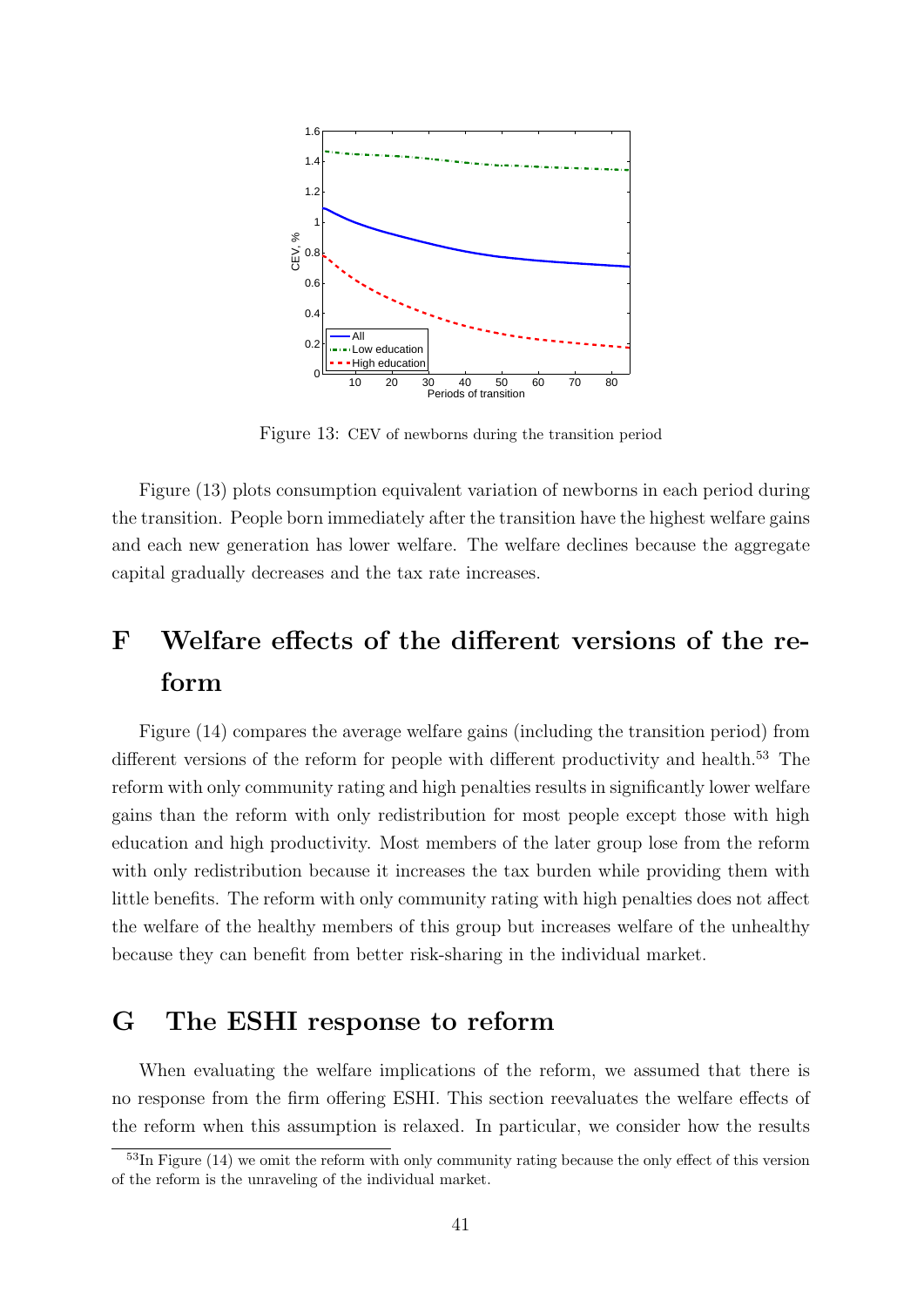

Figure 14: CEV (including the transition) for different versions of the reform for healthy (left panel) and unhealthy (right panel). Productivity groups are defined the same way as in Figure 7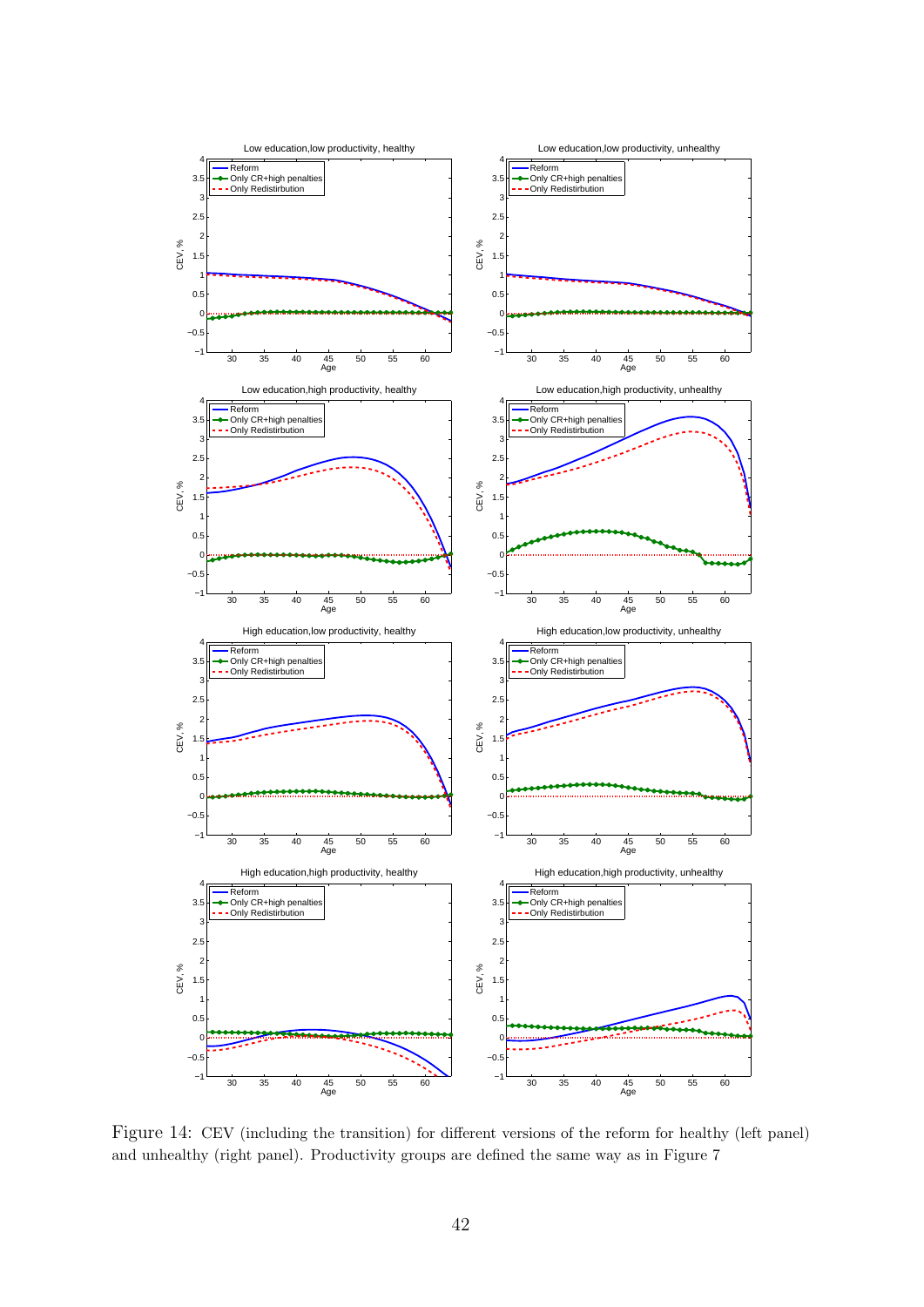change if in response to the reform firms offering ESHI decrease their contribution rate. This experiment is motivated by the result in Gruber and McKnight (2003) who found that expansion in Medicaid eligibility in the late 1980s and early 1990s led to a decline in employers' contributions to health insurance premiums. Table 10 compares the welfare effects of the reform if there is no change in the employer contribution rate  $(\psi)$  to a case when it decreases to  $50\%$ <sup>54</sup>

|                         |      | $CEV(\%)$ |                     |
|-------------------------|------|-----------|---------------------|
|                         |      | Low       | High                |
|                         | All  |           | education education |
| $\psi$ does not change  | 0.64 | 1.43      | (0.51)              |
| $\psi$ decreases to 50% | 0.47 | 1.28      | 0.32                |

Table 10: Welfare effects of the reform under different assumptions on ESHI (welfare calculations include the transition period)

When the reform induces firms to decrease the contribution rate, this mostly affects people with high education: their CEV goes down from 0.51 to 0.32. For this educational group the employer-based pool is a primary source of coverage. When the employer contribution rate declines, it leads to a partial destruction of this pool because younger people prefer to switch to the individual market where premiums are age-adjusted. This increases the group premium and reduces the welfare of people relying on ESHI. For people with lower educational attainment who rely less on ESHI, the welfare changes much less. Because of this the overall welfare effects of the reform are still large and positive despite a large decline in the employer contribution rate.

## H Change in marginal taxes after the reform

Table 11 reports the change in marginal taxes after the reform.<sup>55</sup> Because we assume that the reform is financed by increasing the progressivity of the income tax code, people with high income face a larger increase in taxes than people with low income. For example, people in the lowest income group face increase in taxes equal to 0.3% while people in the highest income group have to pay on average 2.2% more in taxes.

<sup>&</sup>lt;sup>54</sup>The scenario when an average employer's contribution rate decreases to 50% after the reform is unlikely because the Bill requires employers whose workers face high group premiums to pay penalties. However we construct this experiment to emphasize the directions of the welfare change.

<sup>&</sup>lt;sup>55</sup>The reported numbers are average marginal taxes faced by people in each income category.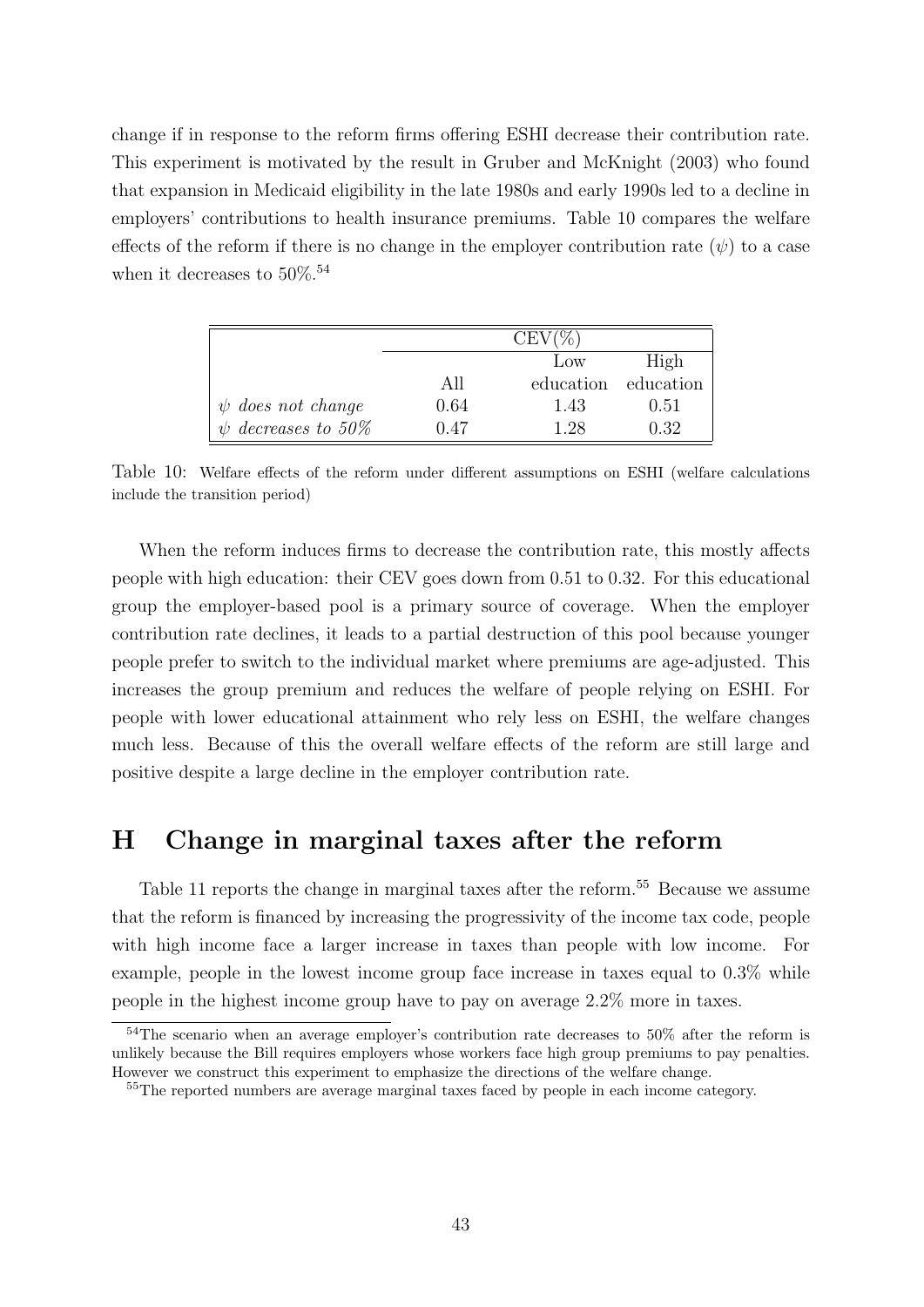| Income categories     | Marginal tax    |        |        |  |  |  |
|-----------------------|-----------------|--------|--------|--|--|--|
| $(\% \text{ of FPL})$ | <b>Baseline</b> | Reform | Change |  |  |  |
| ${<}64$               | 9.1             | 9.4    | 0.3    |  |  |  |
| 64-133                | 16.7            | 17.3   | 0.6    |  |  |  |
| 133-200               | 19.3            | 20.6   | 1.3    |  |  |  |
| 200-300               | 21.8            | 23.4   | 1.6    |  |  |  |
| 300-400               | 23.8            | 25.6   | 1.8    |  |  |  |
| 400-600               | 25.7            | 27.6   | 1.9    |  |  |  |
| 600-800               | 27.4            | 29.5   | 2.1    |  |  |  |
| 800-1000              | 28.5            | 30.7   | 2.2    |  |  |  |

Table 11: Average marginal tax rate in each income category before and after the reform

## I Computational algorithm

We solved for the steady state equilibrium of the baseline model as follows.

1. Guess an initial interest rate  $r$ , price in the group insurance market  $p$ , the amount the firm offering ESHI subtracts from the wage of their workers  $c_E$ , tax parameter  $a_2$ , and bequest  $Beq_e$ .<sup>56</sup>

2. Solve for the households' decision rules using backward induction. We evaluate the value function for points outside the state space grid using a Piecewise Cubic Hermite Interpolating Polynomial (PCHIP).

3. Given policy functions simulate the households distribution using a non-stochastic method as in Young (2010).

4. Using the distribution of households and policy functions, check if market clearing conditions and zero profit conditions for insurance firms hold, and government budget balances. If not, update  $r$ ,  $p$ ,  $c_E$ ,  $a_2$ , and  $Beq_e$ , and repeat Steps 1-3.

The computation of the steady-state for the reformed economy is complicated by the fact that we now need to compute additional 40 prices (for each working age) in the individual community rated market. We modified the algorithm above by guessing these 40 prices at Step 1 and updating them at Step 4. The multiplicity of equilibriums in the original reform is not likely to be an issue because individuals' insurance decisions are less sensitive to the equilibrium price because of the subsidy scheme. When the reform is implemented without subsidies we cannot rule out the multiplicity of equilibriums. In this case we trap the price from below starting from a guess that is too low to be an equilibrium. Then we update the price upwards slowly.

The algorithm to solve the equilibrium during the transition is similar to the above

<sup>&</sup>lt;sup>56</sup>In general, insurance markets where firms are not allowed to risk-adjust premiums, as in the group market, can have multiple equilibriums. However, because the major part of the premium is contributed by the employer, people are less sensitive to the price of insurance and thus the multiplicity of equilibriums becomes less of an issue. In particular, our equilibrium price tends to be invariant to the initial guess.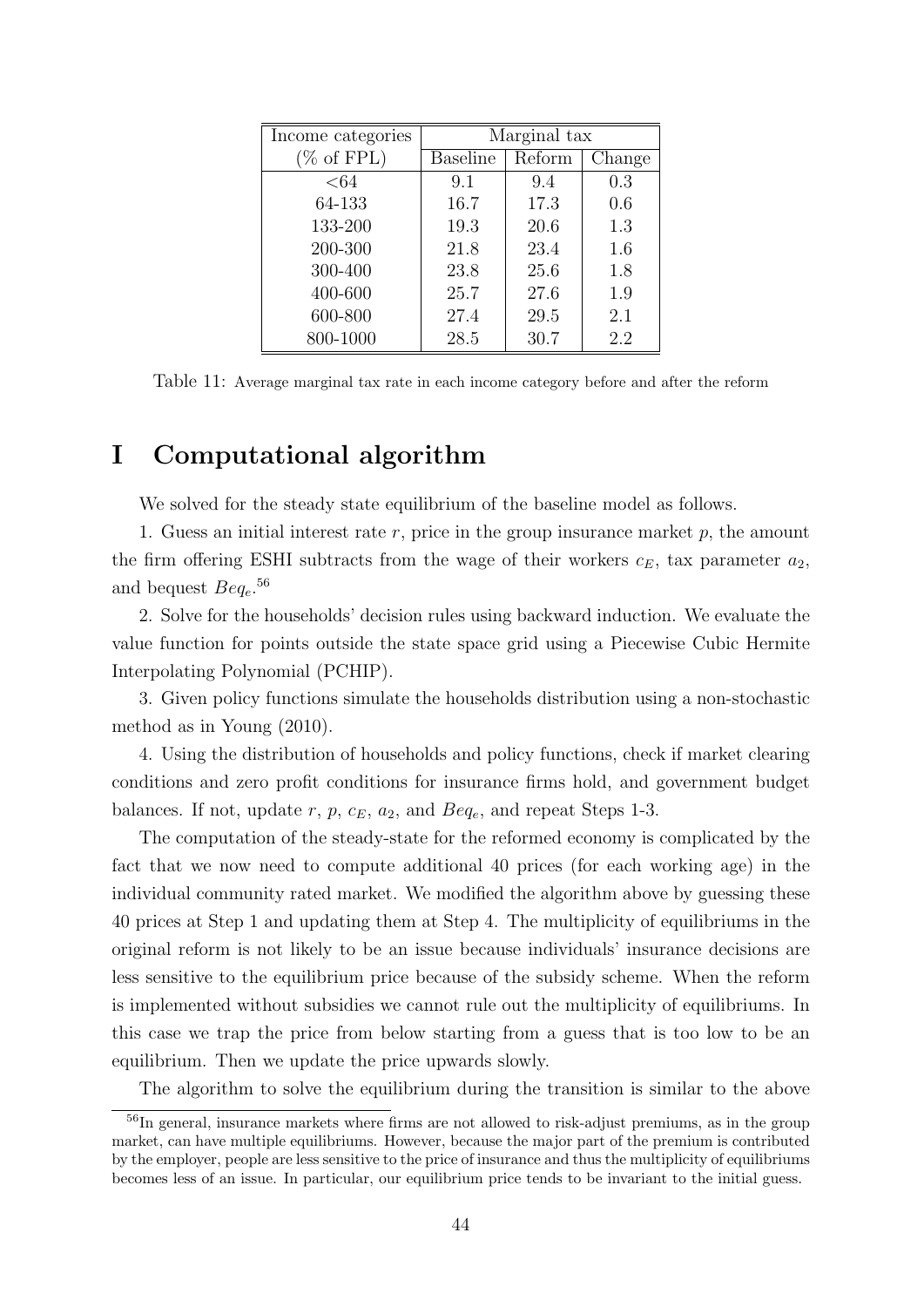algorithm, except that we need to guess the sequence of equilibrium variables in Step 1. However, the computation is very costly and requires a large memory. Unlike a steadystate, each generation living through the transition periods is different and we need to keep track of each generation separately. Since it takes 85 periods to converge to a new steady-state, and a household lives up to 75 periods, we have 160 different generations living during the transition.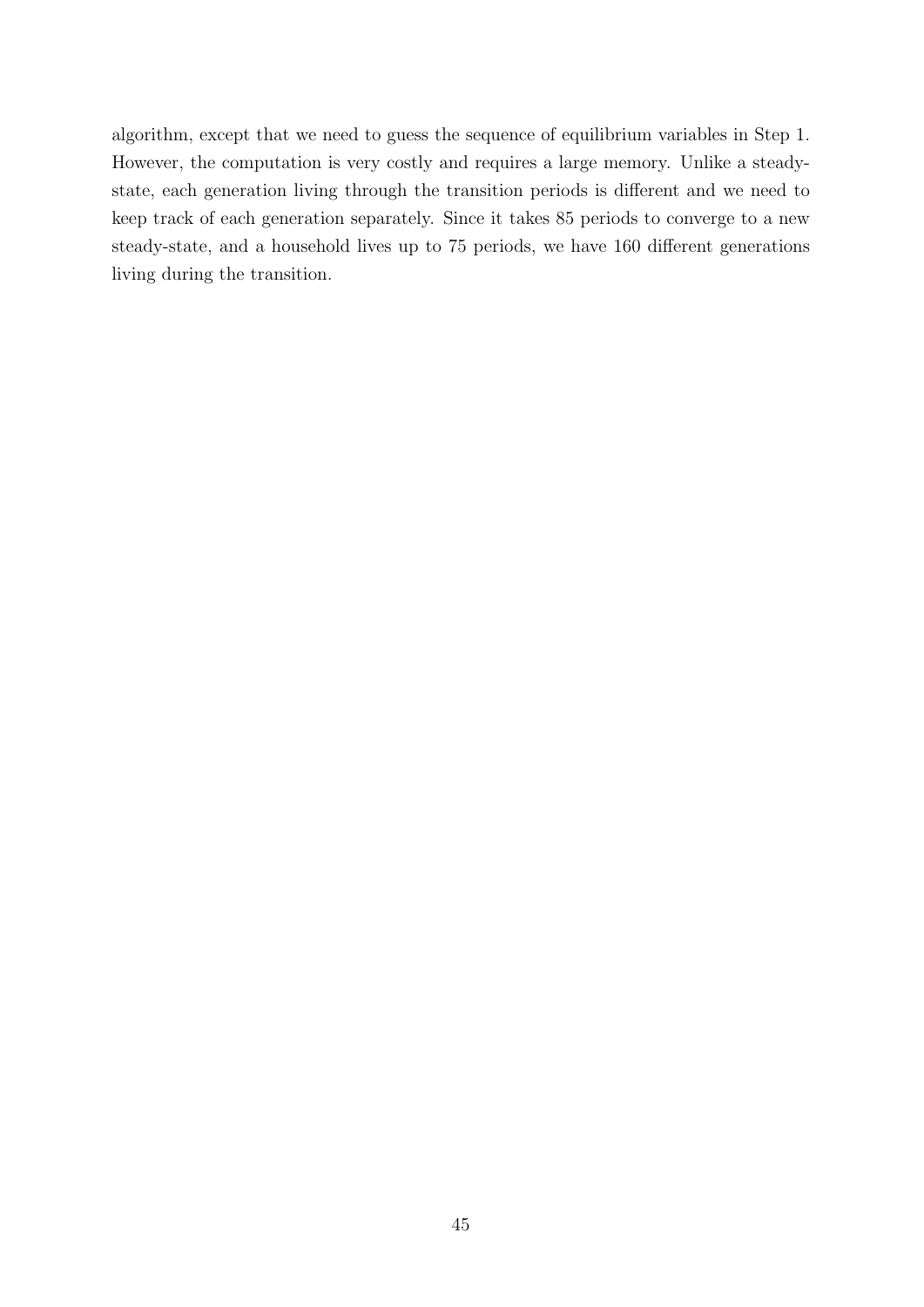# References

- [1] Aiyagari, S. R., 1994. Uninsured Idiosyncratic Risk and Aggregate Saving. Quarterly Journal of Economics 109(3), 659-684.
- [2] Attanasio, O., Kitao, S., Violante G., 2011. Financing Medicare: A General Equilibrium Analysis. In Shoven, J.B. (Ed.), Demography and the Economy, University of Chicago Press.
- [3] Bewley T. F., 1986. Stationary Monetary Equilibrium with a Continuum of Independently Fluctuating Consumers. In Hildenbrand, W., Mas-Colell, A. (Eds.), Contributions to Mathematical Economics in Honor of Gerald Debreu, Amsterdam: North-Holland, pp 79-102.
- [4] Brugemann, B., Manovskii, I., 2010. Fragility: A Quantitative Analysis of the US Health Insurance System. Manuscript, Yale University
- [5] Capatina, E., 2011. "Life-cycle Effects of Health Risk". Mimeo, University of New South Wales.
- [6] Clemens, J., 2012. "Regulatory Redistribution in the Market for Health Insurance". Mimeo, Stanford University.
- [7] Conesa, J. C., Krueger, D., 2006. On the Optimal Progressivity of the Income Tax Code. Journal of Monetary Economics 53(7), 1425-1450.
- [8] Congressional Budget Office, 2009. An Analysis of Health Insurance Premiums Under the Patient Protection and Affordable Care Act. Letter to the Honorable Evan Bayh. November 30, 2009.
- [9] Congressional Budget Office. An Estimate of the Budgetary Effects of the Reconciliation Proposal. Letter to the Honorable Nancy Pelosi. March 20, 2010.
- [10] Cutler, D., Gruber, J., 1996. Does Public Insurance Crowd Out Private Insurance? Quarterly Journal of Economics 111(2), 391-430.
- [11] De Nardi, M., French, E., Jones, J., 2010. Why Do the Elderly Save? Journal of Political Economy, 118(1), 39-75.
- [12] Erosa, A., Fuster, L., Kambourov, G. 2011 Towards a micro-founded theory of aggregate labor supply. IMDEA Working Papers N 2011-13
- [13] Feng, Z., 2009. Macroeconomic Consequences of Alternative Reforms to the Health Insurance System in the U.S. Mimeo, University of Zurich.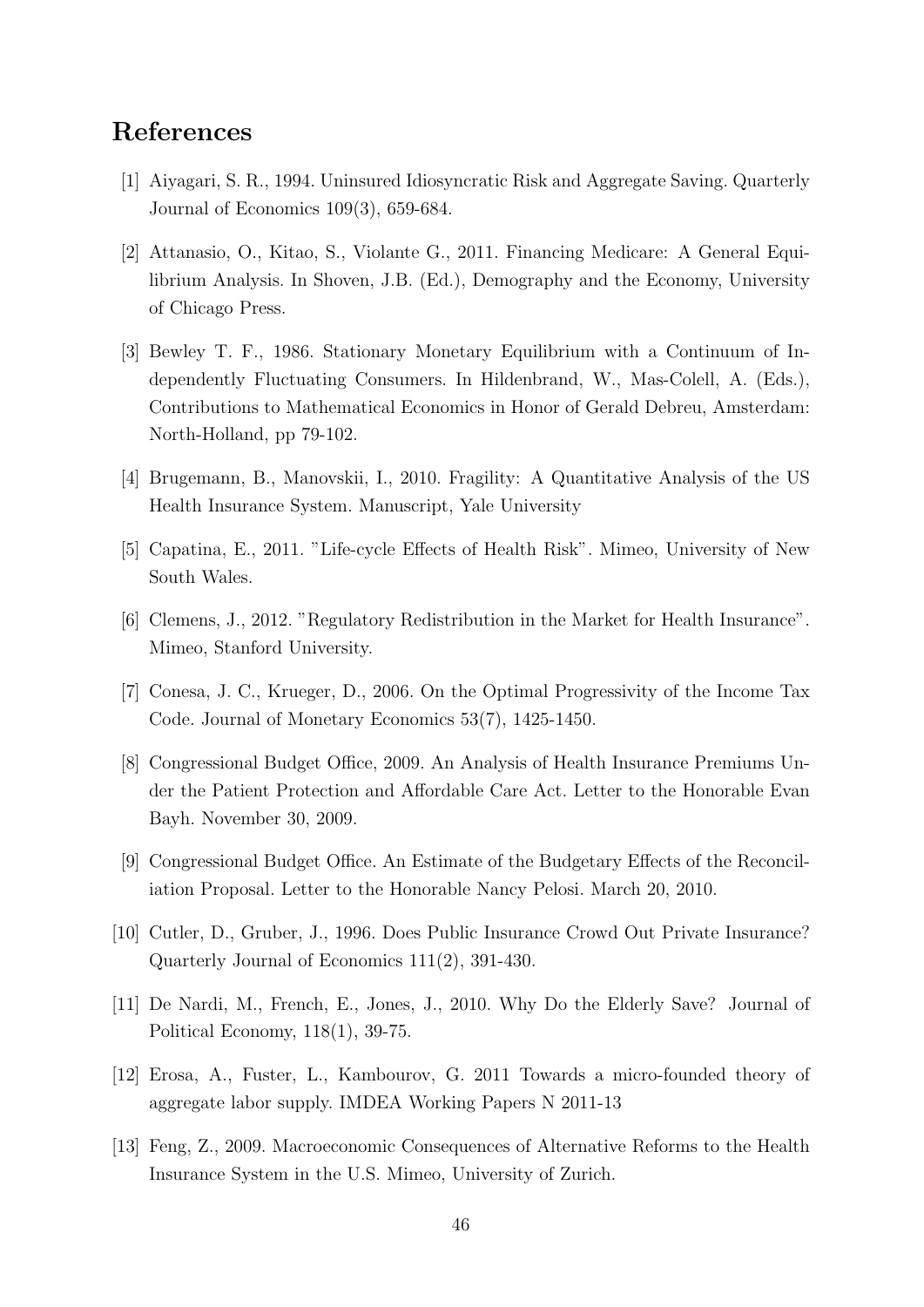- [14] Floden, M., 2008. A Note on the Accuracy of Markov-chain Approximations to Highly Persistent AR(1) Processes. Economic Letters 99(3), 516-520.
- [15] French, E., 2005. The Effects of Health, Wealth, and Wages on Labor Supply and Retirement Behaviour. Review of Economic Studies, 72(2), pages 395-427.
- [16] Gouveia, M., Strauss, R., 1994. Effective Federal Individual Income Tax Functions: An Exploratory Empirical Analysis. National Tax Journal, 47(2), 317-339.
- [17] Grossman, M., 1972. On the Concept of Health Capital and the Demand for Health. Journal of Political Economy, 80, 223-255.
- [18] Gruber, J., McKnight, R., 2003. Why Did Employee Health Insurance Contributions Rise? Journal of Health Economics, 22(5), 1085-1104.
- [19] Hansen, G., Hsu, M., Lee, J., 2011. Health Insurance Reform: The impact of a Medicare Buy-In. Mimeo, GRIPS.
- [20] Heathcote, J., Storesletten, K., Violante, G. 2010 The Macroeconomic Implications of Rising Wage Inequality in the United States. Journal of Political Economy, vol. 118(4), pages 681-722
- [21] Hubbard, G., Skinner, J., Zeldes, S., 1994. The Importance of Precautionary Motives in Explaining Individual and Aggregate Saving. Carnegie-Rochester Conference Series on Public Policy 40(1), 59-125.
- [22] Hugget, R., 1993. The Risk-free Rate in Heterogeneous-Agent Incomplete-insurance Economies. Journal of Economic Dynamics and Control 17, 953-969
- [23] Imrohoroglu, A., 1989. Cost of Business Cycles with Individibilities and Liquidity Constraints. Journal of Political Econoomy, 97(6), 1364-1383.
- [24] Imrohoroglu, S., Kitao, S., 2011. Social Security Reforms: Benefit Claiming, Labor Force Participation and Long-run Sustainability. American Economic Journal: Macroeconomics, forthcoming.
- [25] Janicki, H., 2011. Distributional Effects of Public Health Insurance Reform. Manuscript, Arizona State University.
- [26] Jeske, K., Kitao, S., 2009. U.S. Tax Policy and Health Insurance Demand: Can a Regressive Policy Improve Welfare? Journal of Monetary Economics, 56(2), 210-221.
- [27] Jung, J., Tran, C., 2011. Market Inefficiency, Insurance Mandate and Welfare: U.S. Health Care Reform 2010. Mimeo, University of New South Wales.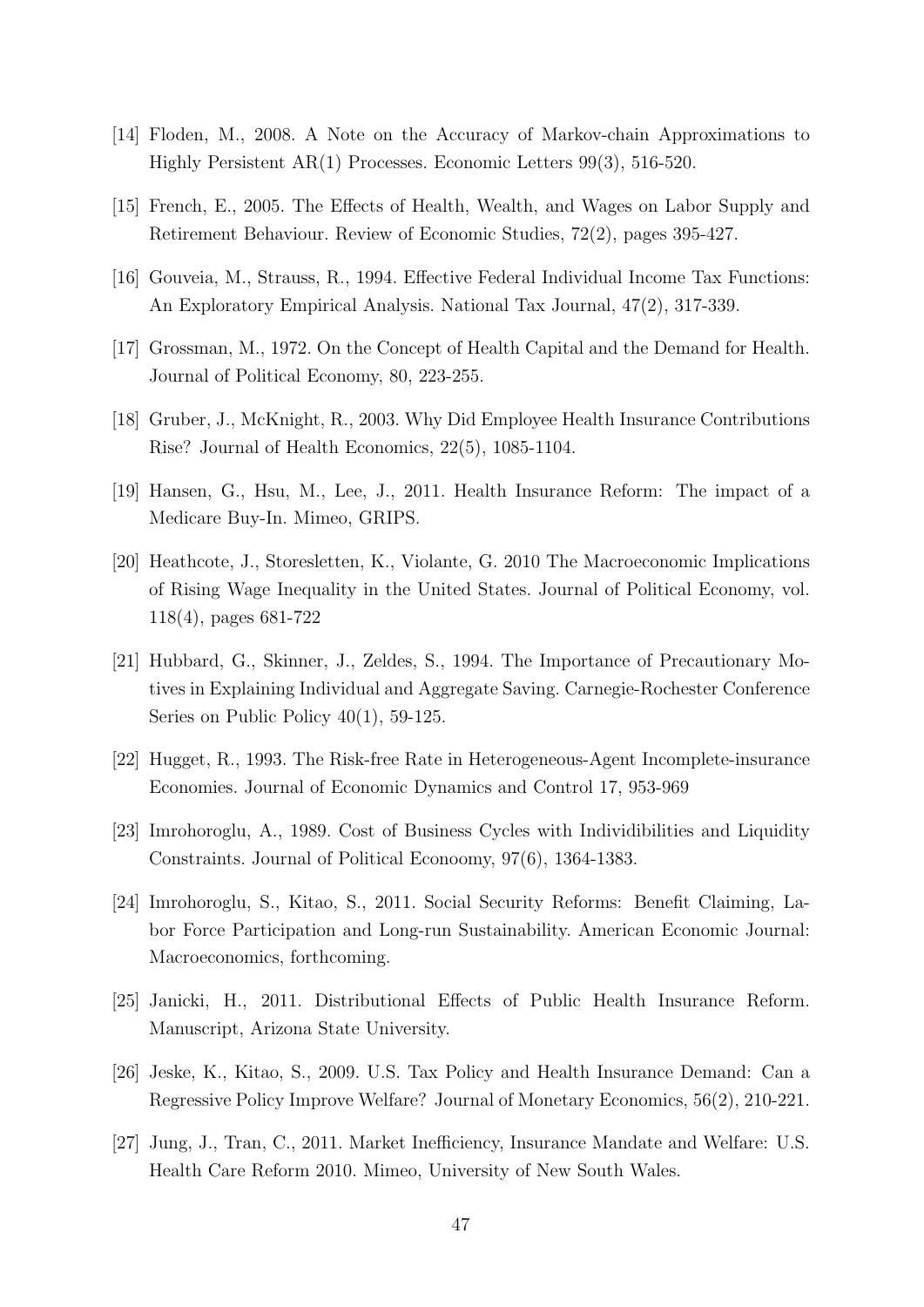- [28] Kaiser Family Foundation, 2004. The Cost of Care for the Uninsured. What Do We Spend, Who Pays, and What Would Full Coverage Add to Medical Spending? Available at http://www.kff.org/uninsured/upload/The-Cost-of-Care-for-the-Uninsured-What-Do-We-Spend-Who-Pays-and-What-Would-Full-Coverage-Addto-Medical-Spending.pdf
- [29] Kaiser Family Foundation, 2008. Tax Subsidies for Health Insurance: An Issue Brief. Available at http://www.kff.org/insurance/upload/7779.pdf
- [30] Kaiser Family Foundation, 2009. Employer Health Benefits Survey. Available at http://ehbs.kff.org/2009.html
- [31] Kaiser Family Foundation, 2010. Medicaid: A Primer. Available at www.kff.org/medicaid/upload/7334-04.pdf
- [32] Kaiser Family Foundation, 2011. Summary of New Health Reform Law. Available at www.kff.org/healthreform/upload/8061.pdf
- [33] Kahn, J., Kronick, R., Kreger, M., Gans, D. 2005. The Cost of Health Insurance Administration in Califarnia: estimates for insurers, physicians, and hospitals. Health Affairs 24.
- [34] Kennickel, A., 2006. Currents and undercurrents: Changes in the distribution of wealth, 1989-2004. Mimeo, Federal Reserve Board.
- [35] Kolstad, J., Kowalski, A., 2010. The Impact of Health Care Reform on Hospital and Preventive Care: Evidence from Massachusetts. NBER Working Paper N 16012.
- [36] Kopecky, K., Koreshkova, T., 2011. The Impact of Medical and Nursing Home Expenses and Social Insurance Policies on Savings and Inequality. Mimeo, Federal Reserve Bank of Atlanta.
- [37] Miller, S., 2011. The Effect of Insurance on Emergency Room Visits: An Analysis of the 2006 Massachusetts Health Reform. Mimeo, University Of Illinois At Urbana-Champaign.
- [38] Ozkan, S., 2011. Income Differences and Health Care Expenditures over the Life Cycle. Mimeo, Federal Reserve Board.
- [39] Pashchenko, S., Porapakkarm, P., 2011. Quantitative Analysis of Health Insurance Reform: Separating Community Rating from Income Redistribution. Mimeo, University of Virginia.